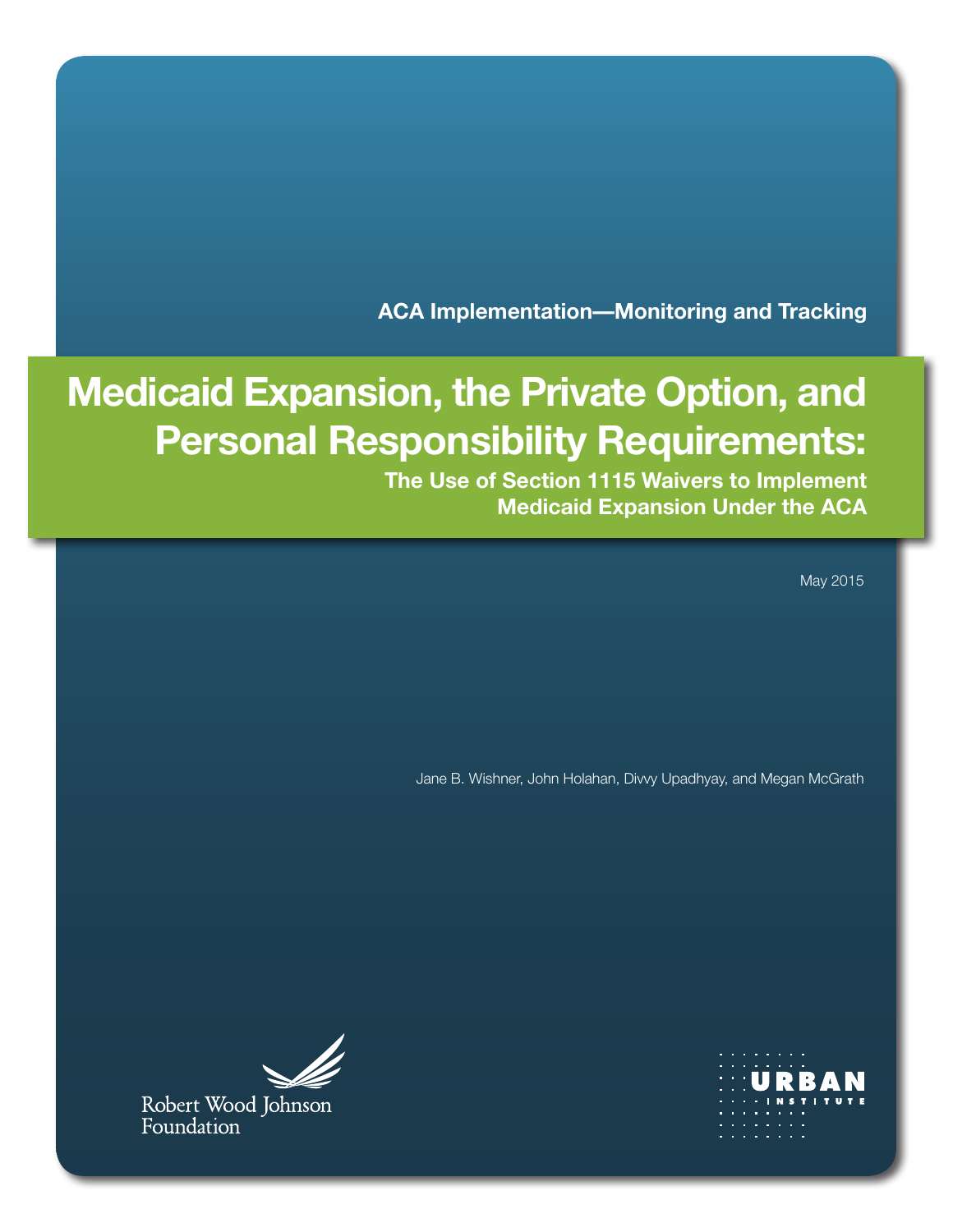With support from the Robert Wood Johnson Foundation (RWJF), the Urban Institute is undertaking a comprehensive monitoring and tracking project to examine the implementation and effects of the Patient Protection and Affordable Care Act of 2010 (ACA). The project began in May 2011 and will take place over several years. The Urban Institute has been documenting changes to the implementation of national health reform to help states, researchers and policymakers learn from the process as it unfolds. Reports that have been prepared as part of this ongoing project can be found at **[www.rwjf.org](http://www.rwjf.org)** and **[www.healthpolicycenter.org](http://www.healthpolicycenter.org)**. The qualitative component of the project is producing analyses of the effects of the ACA on enrollment (including Medicaid expansion), insurance regulation and marketplace competition.

# **EXECUTIVE SUMMARY**

The Patient Protection and Affordable Care Act (ACA) expanded Medicaid eligibility to all nonelderly adults with incomes up to 138 percent of the federal poverty level (FPL). In 2012, however, the United States Supreme Court issued a ruling that effectively made Medicaid expansion optional. As of April 1, 2015, 28 states and the District of Columbia had expanded Medicaid and several additional states were exploring expansion. The financial incentives for states to expand Medicaid and reduce the number of uninsured have led some governors and legislators who strongly oppose the ACA to support Medicaid expansion in their states—if they can develop their own programs not allowed under standard Medicaid rules.

Under Section 1115 of the Social Security Act, the Centers for Medicare and Medicaid Services (CMS) of the Department of Health and Human Services (HHS) may grant states waivers from certain Medicaid requirements and allow states to operate time-limited demonstrations to experiment with new approaches to Medicaid. As of April 1, 2015, CMS had approved Section 1115 waivers in all six states that had applied for such approval as an alternative to a standard Medicaid expansion: Arkansas, New Hampshire, Indiana, Iowa, Michigan, and Pennsylvania. This paper describes and analyzes key components of the Medicaid expansion programs in these six states based on analysis of the Section 1115 waiver applications, proposed amendments, CMS' approval documents, summaries and press reports, and interviews with national experts and state officials, providers, insurance company representatives, and consumer advocates in the study states.

The following are our key observations:

First, these waivers have enabled states that were not prepared to implement a standard expansion to extend Medicaid coverage to hundreds of thousands of people who otherwise would have likely remained uninsured. Respondents from all six states reported that a standard expansion would not have been approved in their states.

Second, the use of premium assistance and payment of cost-sharing reductions to place Medicaid enrollees into qualified health plans (QHPs) in the ACA marketplace could have several advantages, including 1) providing access to a broader mix of providers, 2) promoting continuity of care when people move between eligibility for Medicaid and marketplace subsidies, 3) contributing to expanded competition in the marketplace, which in turn would lower premiums, and 4) lowering federal government subsidy costs in the marketplace and the costs of QHPs for individuals not eligible for subsidies as a result of lower premiums.

On the other hand, several potential disadvantages of placing Medicaid enrollees into QHPs were identified by some respondents, including the concern that 1) enrollees would not have effective access to wrap-around benefits required under Medicaid and not offered in the QHPs, 2) states would not effectively implement the medical frailty screens that divert less healthy individuals into traditional Medicaid, and 3) federal and state costs would be higher for covering these individuals.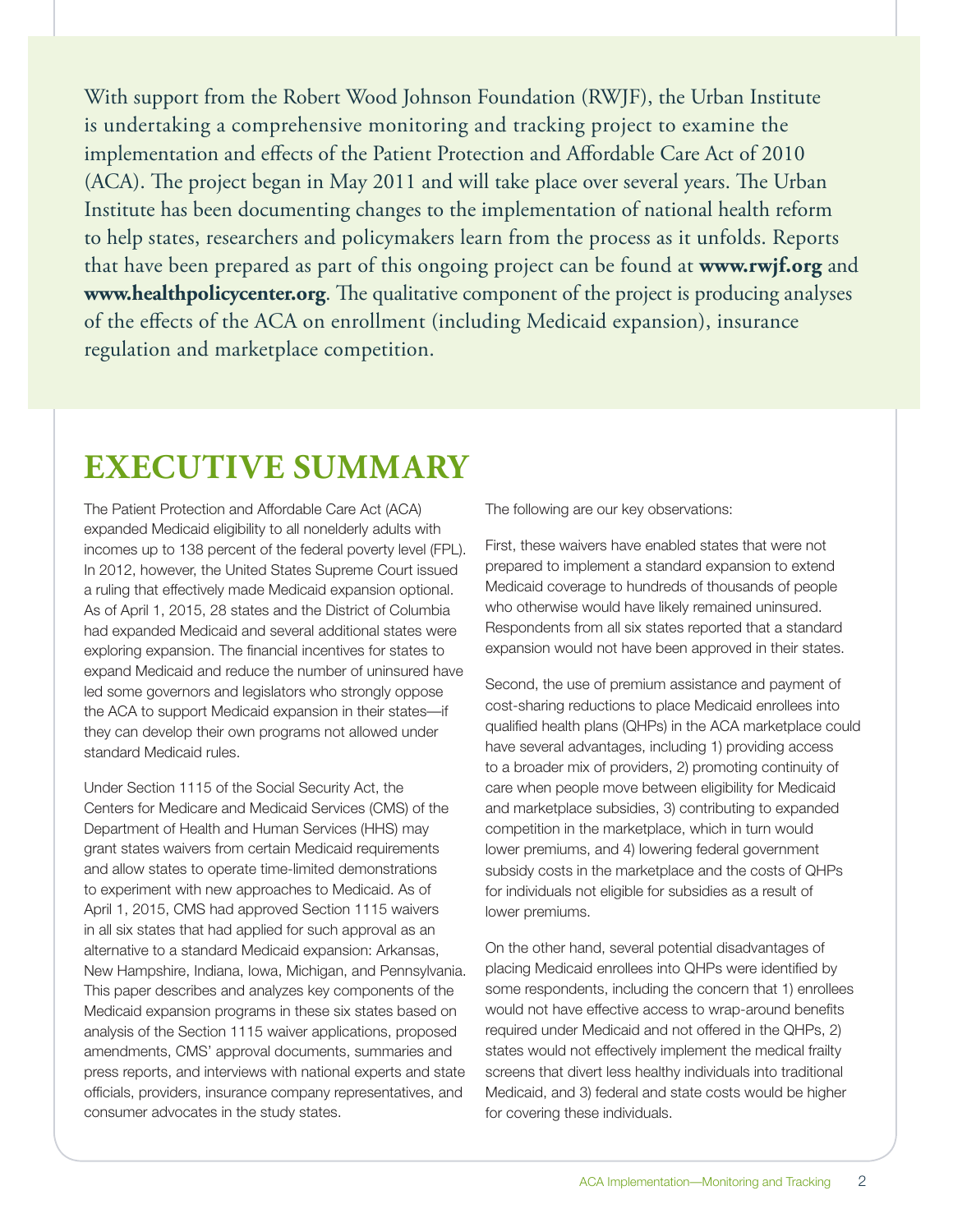Third, with respect to charging premiums or other monthly contributions, some supporters of these provisions assert that having beneficiaries make some financial contribution increases individual responsibility for health care utilization, makes participation less demeaning, and exposes Medicaid enrollees to private insurance models. However, evidence from prior research consistently indicates that low-income individuals are highly sensitive to premiums and that charging premiums or premium-like monthly contributions will lead to a reduction in enrollment, countering the goal of expanding coverage to all eligible adults. If the net result of premium payments or other monthly contributions, which are a component of all these waivers except for New Hampshire's, is lower initial enrollment and higher disenrollment rates, this would seem contrary to the purpose of the Medicaid expansion and of a Section 1115 waiver.

Fourth, the use of the Health Savings Account models that require individuals to make small contributions into an account that is then used to cover portions of their health care costs is likely to be inefficient. The administrative costs of maintaining tens of thousands of individual accounts with very small monthly contributions from enrollees are likely to be significantly higher than the benefits, including any changes in utilization of services that might result.

Fifth, the evidence regarding the effectiveness of wellness programs generally is weak. The states that implemented these wellness programs in 2014 encouraged enrollees to obtain a wellness exam and complete a health risk assessment (HRA). But if healthy behavior programs went beyond wellness exams, protected vulnerable groups with certain health conditions, and led to innovative program designs that improved health and well-being for participants, then experimenting with such programs could test whether healthy behavior incentives improve the health of enrollees and are cost effective.

These waivers require an ongoing evaluation by the states and review by CMS to determine whether they will meet their stated objectives and which of these provisions are worth retaining and which are not. Public transparency in how all of these programs are implemented and evaluated will be essential in determining what lessons these programs may offer CMS and other states.

# **BACKGROUND**

The Patient Protection and Affordable Care Act (ACA) expanded Medicaid to cover all nonelderly adults with incomes up to 138 percent of the federal poverty level (FPL).<sup>1</sup> Before the ACA, Medicaid provided health coverage primarily to children, pregnant women, parents of dependent children, and the aged, blind, and disabled. Some states provided coverage to childless adults, but such coverage was limited, could not rely on additional federal funding, and required a waiver under Section 1115 of the Social Security Act.2 The ACA's Medicaid expansion was originally estimated to cover approximately 15.1 million newly eligible adults throughout the United States.<sup>3</sup> In 2012, however, the Supreme Court of the United States held that the Department of Health and Human Services (HHS) could not require states to implement the ACA's Medicaid expansion by withholding funding for their overall Medicaid programs, essentially making the Medicaid expansion optional.<sup>4</sup>

As of April 1, 2015, 28 states and the District of Columbia had expanded Medicaid and several additional states were exploring expansion. In April, 2015, Montana's governor and legislature came to an agreement over a proposed Medicaid expansion waiver in that state. Medicaid expansion is caught up in the highly partisan politics surrounding the ACA, but the financial incentives for states to expand Medicaid and reduce the number of uninsured have led

some governors and legislators who strongly oppose the ACA to support Medicaid expansion in their states, although often with significant conditions attached. A recent example is Tennessee Governor Bill Haslam (R) who called a special session of the legislature in February 2015 to consider a Medicaid expansion called "Insure Tennessee" and told legislators, "This is not Obamacare."5 Legislators in Tennessee, however, quickly rejected Haslam's proposal. In many states with political leaders who generally oppose the ACA, governors and legislators have engaged in extensive debates and negotiations over both whether and how to expand Medicaid.

Beginning with the state of Arkansas, which sought and received permission from HHS' Center for Medicare and Medicaid Services (CMS) to expand Medicaid through a Section 1115 waiver by providing premium assistance to place Medicaid expansion beneficiaries into qualified health plans (QHPs) in the ACA marketplace, more states have been developing alternative approaches to Medicaid expansion that build on commercial insurance and employersponsored insurance models. Although it has not approved all changes sought by leaders in these states, as of April 1, 2015, CMS had approved Section 1115 waivers in all six states that had applied for such approval as an alternative to a standard Medicaid expansion: Arkansas, New Hampshire,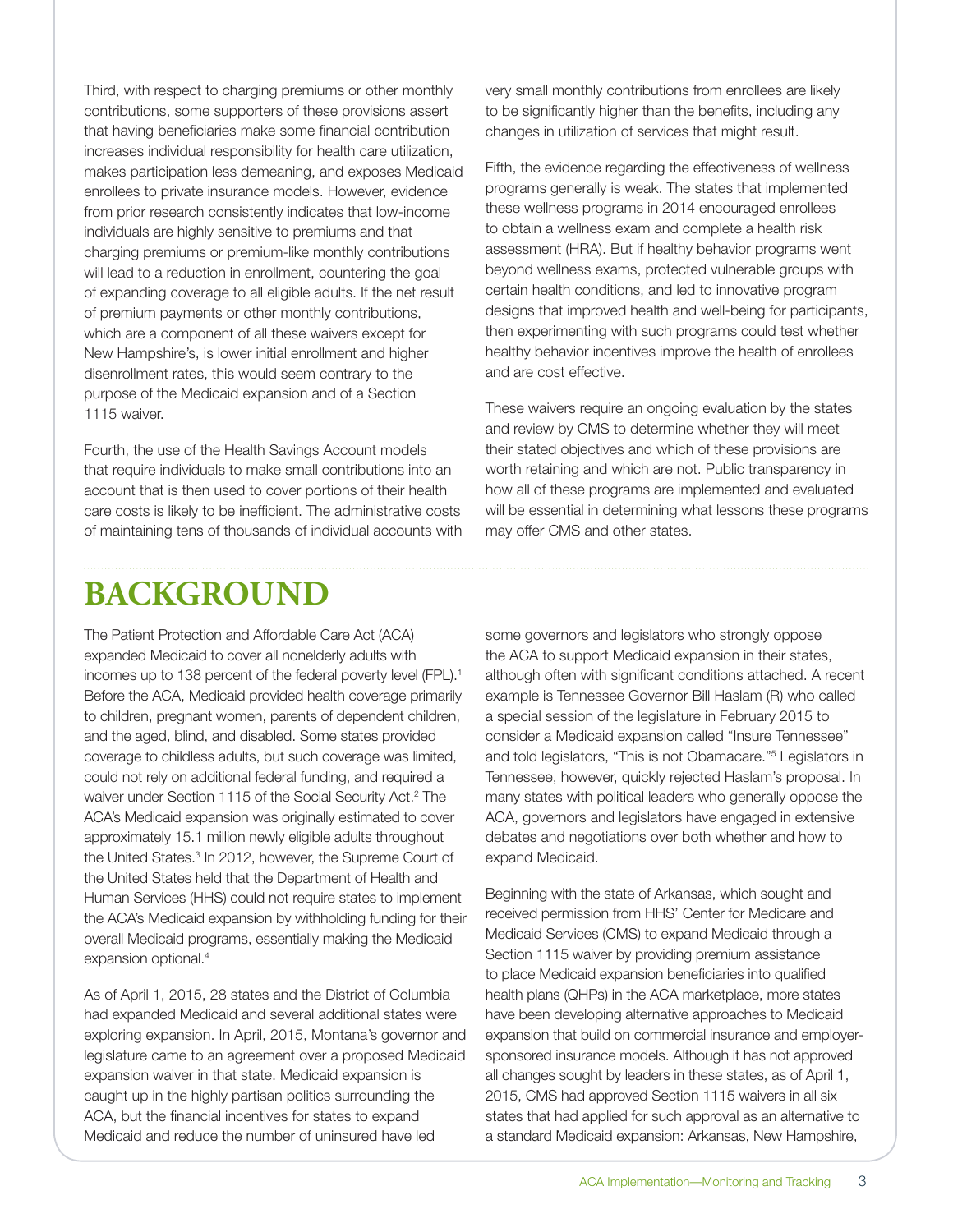Indiana, Iowa, Michigan, and Pennsylvania. No two states submitted the same proposal to CMS. Moreover, over time, state legislative proposals to expand Medicaid increasingly have included provisions that CMS had not approved in earlier waivers. In January 2015, CMS approved Indiana's waiver, which included significant provisions that CMS had not previously approved. Thus the environment for Medicaid expansion remains fluid and subject to both local political and economic factors and CMS approval.

This paper addresses the Medicaid expansion programs in the six states that sought and received authority from CMS as of April 1, 2015 to implement the Medicaid expansion through a Section 1115 demonstration. Under Section 1115, CMS has the authority to waive certain requirements of the Act's Medicaid provisions and allow states to experiment with new approaches to payment and management systems through a time-limited demonstration that is designed to further the goals of the Medicaid program.

For this study, we analyzed the Section 1115 waiver applications, proposed amendments, CMS' approval documents, and state summaries and press reports describing the programs and providing some of the political context for the waiver applications in each of the study states. We also interviewed national experts and state officials, providers, insurance company representatives, and consumer advocates in the study states.

This study addresses the use of premium assistance to place individuals in QHPs in the ACA marketplace. We refer to this model as the "private option"—the name Arkansas adopted for its program—to distinguish premium assistance for QHPs from premium assistance to place Medicaid enrollees in employer-sponsored insurance plans. This study also addresses a range of provisions modeled after commercial insurance, including the imposition of

premiums, the imposition of monthly contributions designed to cover actual or anticipated cost-sharing obligations, health savings type accounts, and healthy behavior incentives. Respondents reported that supporters of these provisions describe them as requiring Medicaid enrollees to have "skin in the game." For ease of reference, we refer to them collectively as "personal responsibility requirements," although this is a term favored by proponents of these provisions, and not necessarily descriptive of their effect.

Although there is disagreement over the scope of CMS' authority to approve some of the specific proposals states have made to expand Medicaid through a Section 1115 waiver, this study does not address those legal issues. And although states have proposed other provisions, such as health care delivery and payment reforms and restrictions on benefits and work requirements, the "private option" and "personal responsibility" requirements modeled after commercial insurance are the focus of this study.6 The approaches taken by these six states and approved by CMS are representative of the range of approaches to both the private option and the personal responsibility requirements that other states have been considering.

We first provide an overview of these Section 1115 Medicaid expansion waivers, summarize the approaches states are taking, and describe the response of CMS as of March 2015, when it approved New Hampshire's Section 1115 waiver. We then discuss each of the six states in the order they submitted and received approval for their Section 1115 waivers. Although Pennsylvania's newly elected governor has announced that Pennsylvania will implement the standard Medicaid expansion by the end of 2015, we include Pennsylvania in this study because it received CMS approval for its plan. We then discuss several themes that emerged from our analysis and conclude by identifying trends and issues to watch in the future related to these demonstrations.

# **CMS' RESPONSE TO STATE PROPOSALS TO EXPAND MEDICAID USING A SECTION 1115 WAIVER**

Section 1115 of the Social Security Act allows states, subject to HHS approval, to conduct "experimental, pilot, or demonstration" projects that alter certain eligibility, benefits, cost-sharing, financing, and other federal Medicaid requirements if those changes promote the objectives of the Medicaid program.<sup>7</sup> Section 1115 waivers are time limited and must have specific goals, be evaluated to determine if they meet the stated goals of the demonstration project, and be budget neutral, meaning that they do not cost the federal government more than coverage of the eligible population

would have cost without the waiver. In years preceding ACA Medicaid expansion, states used Section 1115 waivers, among other things, to provide coverage to childless adults.<sup>8</sup>

In March 2013, after Arkansas began negotiations with CMS over its private option plan, CMS issued guidance describing the parameters of what it would consider in a private option proposal as part of a Section 1115 expansion waiver.<sup>9</sup> CMS stated that any such proposal must (1) give beneficiaries a choice of at least two QHPs,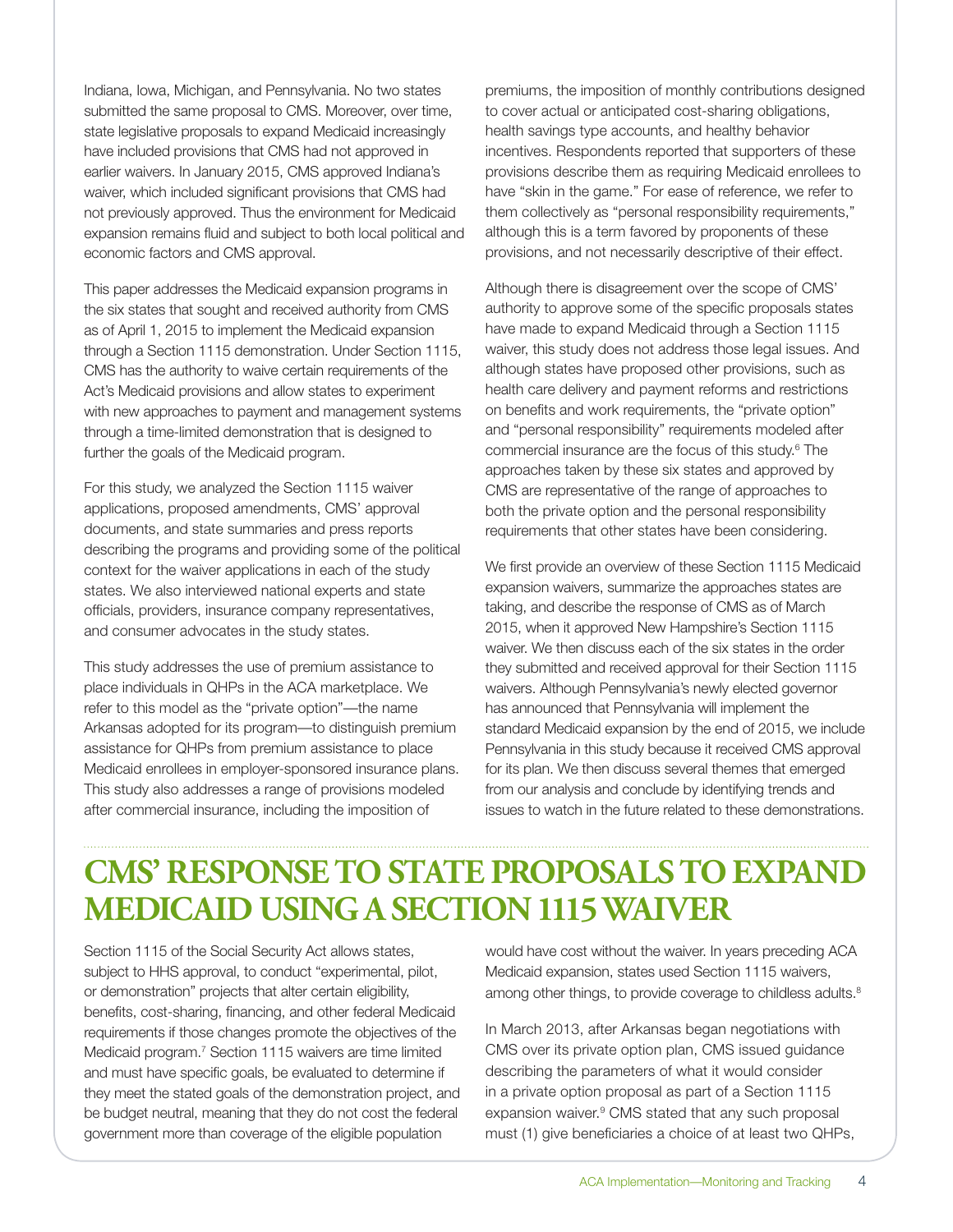(2) ensure that beneficiaries enrolled in QHPs receive wraparound benefits and cost-sharing assistance as needed to match Medicaid requirements, (3) may not place the medically frail or other high-need populations into QHPs, and (4) end by December 31, 2016. CMS also advised that states targeting adults between 100 and 138 percent of FPL might be more successful in receiving approval for a private option.

Since issuing its March 2013 guidance, CMS has approved six Section 1115 Medicaid expansion waivers. CMS has rejected proposals to tie Medicaid benefits to work search requirements (Pennsylvania and Indiana) and to waive benefits requirements for beneficiaries placed in QHPs, except for allowing a series of temporary waivers of the requirement that Medicaid cover nonemergency transportation to beneficiaries (Indiana, Iowa, and Pennsylvania).<sup>10</sup> With the exception of authorizing some increased cost sharing for the non-emergent use of an emergency room, CMS has also limited cost sharing to copayment and coinsurance levels already permitted in Medicaid under federal law, including \$4 copayments for most outpatient services for enrollees at or under 100 percent of FPL and copayments/coinsurance at or under 10 percent of the Medicaid agency's costs for outpatient services for those above 100 percent of FPL.<sup>11</sup>

Although several states received approval to charge enrollees monthly contributions to cover actual cost sharing incurred in prior months (Michigan) or estimated future costs (Arkansas, Iowa, and Indiana), CMS has not increased the

nominal cost-sharing caps on individual services under federal regulations and those states' approved state plans. Nor has CMS allowed any state to make such payments a condition of enrollment for individuals at or under FPL. Until Indiana's waiver was approved, CMS had also rejected proposals to eliminate retroactive coverage for Medicaid beneficiaries and lockout proposals that would have enabled states to terminate Medicaid benefits and bar beneficiaries from re-enrolling for an indefinite or specific period of time if they failed to pay approved premiums or cost sharing. Indiana's lockout policy only applies to enrollees above the federal poverty level.

Of the study states, only Arkansas, Iowa, and New Hampshire proposed a private option to provide premium assistance for beneficiaries to enroll in QHPs; Indiana and Michigan used existing Medicaid managed care organizations, as did Iowa for those at or under 100 percent of FPL. Pennsylvania created a new Medicaid managed care program for the expansion population. With the exception of New Hampshire, all of the study states proposed one or more personal responsibility provisions, including charging premiums or other monthly contributions, and/or creating health accounts and healthy behavior incentives, which are modeled generally on commercial insurance. The following section describes the private option and personal responsibility provisions in the Section 1115 waivers in the six study states and the local context for developing those proposals. We describe them in the order in which they were approved by CMS, reflecting the evolution of the scope of CMS' approvals.

# **SECTION 1115 MEDICAID EXPANSION WAIVERS APPROVED BY CMS**

## Arkansas Health Care Independence Program

Arkansas was the first state to seek and receive approval (in September 2013) for a Section 1115 waiver to expand Medicaid. Arkansas originally sought approval for a private option demonstration project, using premium assistance and payment of cost-sharing obligations to place all newly eligible adults up to 138 percent of FPL—except for those determined medically frail—into QHPs in the ACA marketplace. In its initial waiver application, Arkansas did not seek to impose any personal responsibility requirements on beneficiaries, but the 2013 legislation required the creation of "Independence Accounts" and imposition of monthly cost-sharing contributions beginning in 2015. Arkansas thus sought an amendment to its waiver to implement those provisions, which CMS approved at the end of December 2014. Table 1 summarizes key elements of the waiver.

As of February 15, 2015, 233,518 people were determined eligible and 219,000 had completed enrollment in a QHP through Arkansas' Medicaid private option, and nearly 65,000 non-Medicaid enrollees had signed up for QHPs through the marketplace.12 Thus 77 percent of the enrollees in Arkansas QHPs are Medicaid expansion enrollees.

### Political Context for Medicaid Expansion in Arkansas

With a population of nearly 3 million people, Arkansas had very strict Medicaid eligibility criteria prior to 2014 and nearly 1 in 5 adults was uninsured. Half of these adults—nearly 250,000—were under 138 percent of FPL and eligible for the ACA's Medicaid expansion.<sup>13</sup> Before the ACA, most Medicaid enrollees in Arkansas were covered through feefor-service reimbursement rather than through capitated managed care. Arkansas' then-Democratic governor, Mike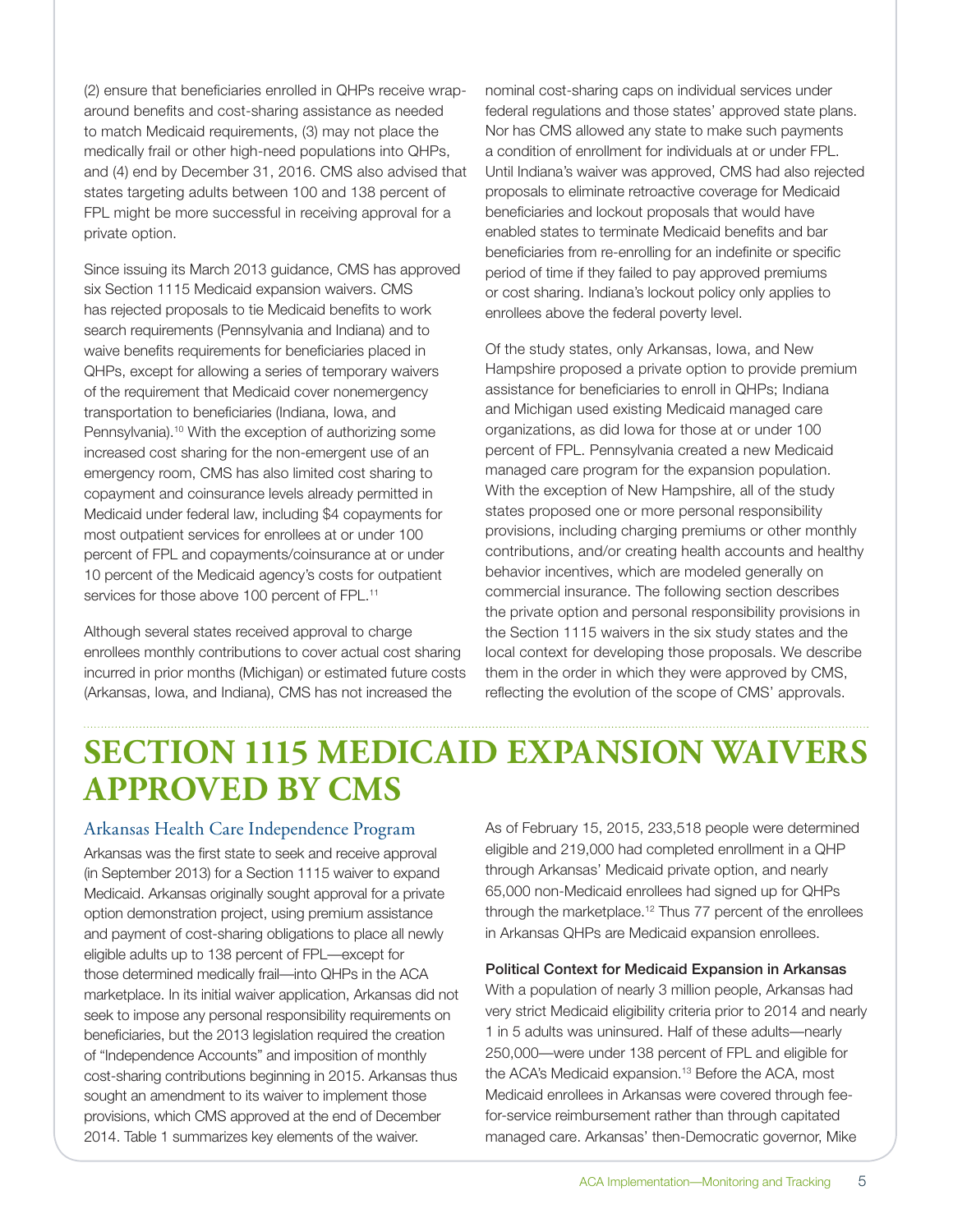# **Table 1: Summary of Key Provisions in Arkansas' Section 1115 Medicaid Expansion Waiver: Arkansas Health Care Independence Program**

| Policy                                                           | <b>Description</b>                                                                                                                                                                                                                                                                                                                          |
|------------------------------------------------------------------|---------------------------------------------------------------------------------------------------------------------------------------------------------------------------------------------------------------------------------------------------------------------------------------------------------------------------------------------|
| Premium Assistance in OHPs                                       | Yes. Mandatory for all nonexempt enrollees at all income levels.                                                                                                                                                                                                                                                                            |
| Monthly Premiums or Contributions                                | Yes. Referred to by CMS as monthly contributions to Arkansas "Independence Accounts."<br>Monthly contributions for different income levels not to exceed 2% of annual household<br>income. Above 50-100% FPL = $$5/m$ onth; above 100-115% FPL = $$10/m$ onth; above<br>115-129% FPL = \$17.50/month; above 129-138% FPL = \$25/month       |
| Cost sharing                                                     | Cost sharing (copayments and coinsurance) is covered through the monthly contributions. No cost-<br>sharing for enrollees under 50% FPL; nonexempt enrollees at or above 50% FPL will be responsible<br>for cost-sharing amounts allowed under Medicaid rules and state plan with an aggregate cap of 5%<br>of monthly or quarterly income. |
| Disenrollment or Lockout if Fail<br>to Pay Monthly Contributions | No, but enrollee incurs debt to the state. Enrollees above 100–138% FPL who do not make a monthly<br>contribution will be required to pay QHP copayments or coinsurance (consistent with Medicaid rules<br>and the state plan) at the point of service in order to receive services.                                                        |
| <b>Health Accounts</b>                                           | Yes. Administered by a third-party administrator.                                                                                                                                                                                                                                                                                           |
| <b>Healthy Behavior Incentives</b>                               | <b>No</b>                                                                                                                                                                                                                                                                                                                                   |

Sources: Centers for Medicare and Medicaid Services, Special Terms and Conditions—Arkansas Health Care Independence Program (Private Option), Number 11-W-00287/6 (amended January 1, 2015).<http://www.medicaid.gov/Medicaid-CHIP-Program-Information/By-Topics/Waivers/1115/downloads/ar/ar-private-option-ca.pdf>(accessed April 2015). Centers for Medicare and Medicaid Services, "Medicaid and the Affordable Care Act: Premium Assistance." Washington, DC: March 2013. [http://medicaid.gov/Federal-Policy-Guidance/](http://medicaid.gov/Federal-Policy-Guidance/Downloads/FAQ-03-29-13-Premium-Assistance.pdf) [Downloads/FAQ-03-29-13-Premium-Assistance.pdf](http://medicaid.gov/Federal-Policy-Guidance/Downloads/FAQ-03-29-13-Premium-Assistance.pdf) (accessed April 2015).

Beebe, pushed for the private option in Arkansas. Though there was a Democratic majority in the House in 2012, respondents reported there was strong overall resistance to the ACA in Arkansas and that this increased following the 2012 elections, when both the Senate and the House had Republican majorities for the first time since Reconstruction.

The Arkansas private option model offered the dual advantage of buying "private" health insurance for Medicaid beneficiaries, while increasing marketplace competition by bringing in a large volume of potential consumers. A state fact sheet described several benefits including integration, efficiency, and "market-driven provider reimbursement" that could bring more providers into the Medicaid coverage system.<sup>14</sup> State officials promoted the private option as a way to develop better-than-Medicaid provider reimbursement rates for a new Medicaid population and to help reduce the churn (movement of people in and out of eligibility for different programs) typically seen in the Medicaid population, thereby creating opportunities for better continuity of care. Additionally, the state's marketplace would benefit from the addition of Medicaid-funded participants, potentially doubling the number of covered lives, which potentially could bring in new insurers and increase competition in the Arkansas nongroup health insurance market. As one source explained, Arkansas did not embrace "Obamacare" but rather promoted "private enterprise," "competition," and required beneficiaries to have "skin-in-the-game," while using federal funds to expand coverage.

In early 2013, state officials negotiated with CMS over the basic contours of a private option. Following agreement with CMS on basic principles, the Arkansas legislature adopted the Health Care Independence Act of 2013.<sup>15</sup> The provider and payer communities backed the expansion efforts in Arkansas.

#### Arkansas' Private Option

The Arkansas private option includes all newly eligible adults in the expansion population at or below 138 percent of FPL, except those assessed as medically frail or otherwise exempt.<sup>16</sup> Consistent with CMS' March 2013 guidance, and in order to provide insurers with a favorable risk pool in the marketplace, the state estimated that approximately 10 percent of those eligible for Medicaid expansion would be assessed as medically frail with higher costs of care and be placed in traditional fee-for-service Medicaid.

Private option enrollees are eligible to enroll in silver plans that meet the actuarial value requirements of the program. The state covers both the cost of the premiums and all cost sharing except for the nominal cost sharing described below. All insurers offering plans in the marketplace in Arkansas are required to participate in the Medicaid private option. Beginning in 2015, all insurers must offer at least one silver plan that meets the requirements of the Medicaid private option, and those plans must contain only the essential health benefits included in the state's essential health benefits benchmark plan for the nongroup market. The state will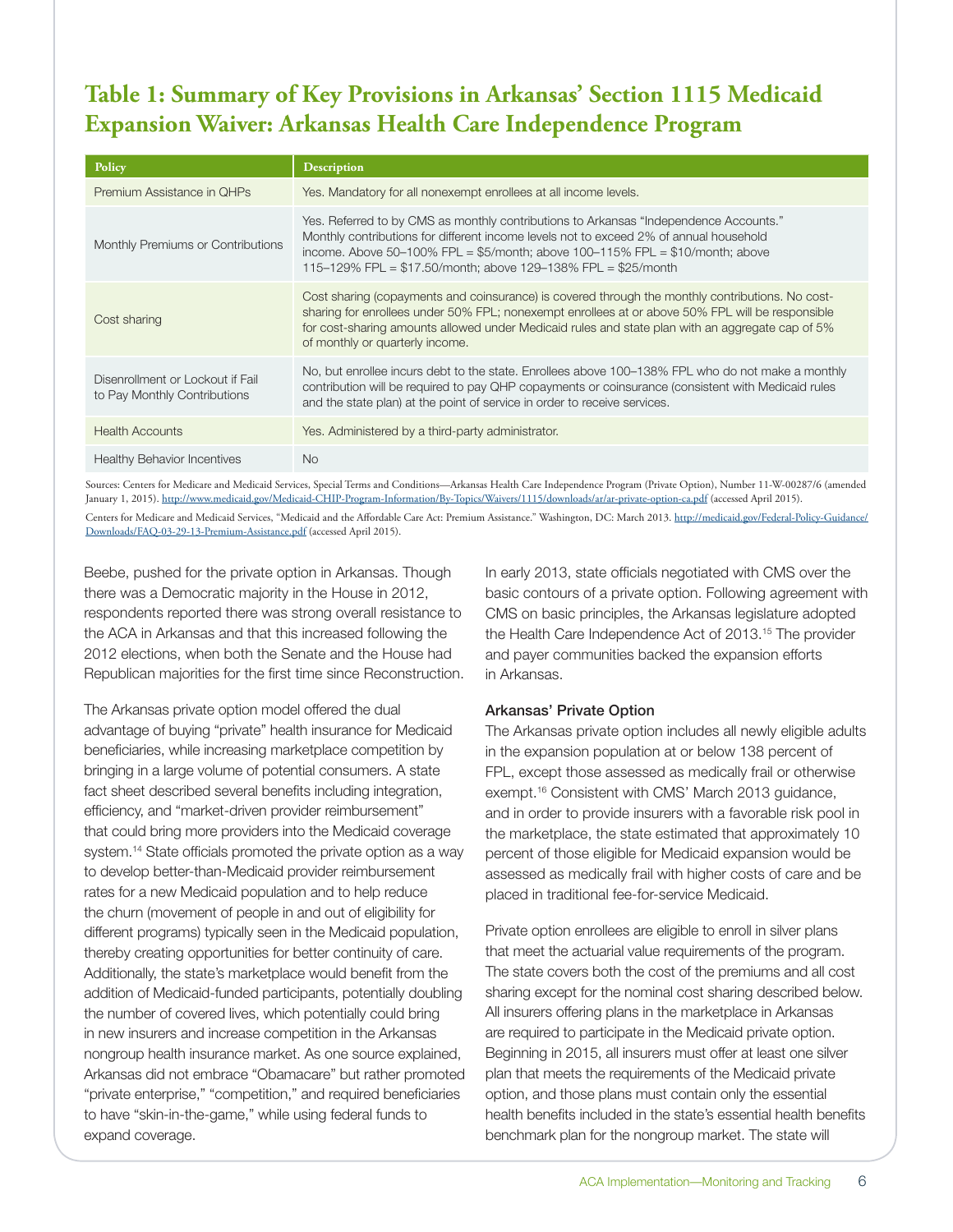reimburse providers at fee-for-service rates for wrap-around benefits not included in the state's marketplace benchmark plan: nonemergency transportation and Early Periodic Screening Diagnosis and Treatment services for individuals participating in the demonstration who are under age 21. Private option beneficiaries "will be permitted to choose among all silver plans covering only Essential Health Benefits that are offered in their geographic area."<sup>17</sup>

#### The Arkansas Marketplace

Competition in the Arkansas marketplace increased between 2014 and 2015, both in terms of insurer participation across the state and price. The three insurers selling QHPs to individuals in the marketplace also offer plans to the Medicaid private option enrollees. On average the cost of the second lowest-cost silver plan in Arkansas dropped 3 percent in 2015.18 For rating purposes, Arkansas is divided into seven geographic rating regions. In 2014, only Blue Cross Blue Shield plans were sold in all regions; in 2015 all marketplace issuers are selling plans statewide. Traditionally, Blue Cross Blue Shield has dominated the health insurance market in Arkansas with almost a 70–80 percent market share. There are two Blue Cross Blue Shield plans in the marketplace–one is a Multi-State Plan and the other is the Blue Cross Blue Shield of Arkansas plan, but both are comparable. Centene sells plans under the name Ambetter, and QualChoice, which last year was bought out by Catholic Health Initiatives, also participates in the Arkansas marketplace.

#### Personal Responsibility Requirements in the Arkansas Plan

Under the Arkansas private option, the state Medicaid program pays the premiums and cost-sharing reductions to the insurers. For those in the 100–138 percent of FPL category, enrollees may be charged nominal cost sharing at point of service consistent with prevailing Medicaid rules, subject to an aggregate cap of 5 percent of household income; the program covers the cost of any other cost sharing above what Medicaid normally allows. In 2014, there were no cost-sharing requirements for individuals under 100

percent of FPL. In 2015, the exemption from cost sharing was lowered to those whose income is below 50 percent of FPL, so those between 50 and 100 percent of the FPL are now subject to cost-sharing requirements as well.

The Arkansas Health Care Independence Act of 2013 authorized the imposition of monthly contributions and the creation of individual accounts beginning in 2015, comparing these accounts to "a health savings account or medical savings account."19 On December 31, 2014, CMS approved Arkansas' request for amendments to the waiver to allow for the creation of the Arkansas Independence Accounts. Under the waiver amendment, and as shown in Table 2, Arkansas may charge enrollees a range of monthly contributions based on their income, subject to a maximum charge of 2 percent of household income: 20

The contributions are to be used by enrollees to cover copayments and coinsurance, but those charges are limited and must be "consistent with federal requirements regarding Medicaid cost sharing and with the State's approved state Plan" and listed in Attachment B to CMS' Special Terms and Conditions (STCs).<sup>21</sup> Those amounts vary depending on income level and type of service, but charges for most services for enrollees at all income levels are capped at \$4/visit.

The payments made into the Independence Accounts are to be administered by a third-party administrator, which is also responsible for issuing debit/credit cards to the enrollees. Pursuant to STC 44, the state also contributes funds to the Independence Accounts to ensure that the individual's copayment and coinsurance obligations are covered, presumably in a case where someone has utilization that exceeds the amounts contributed. Enrollees at or below 100 percent of FPL are given the option whether to make the monthly contributions. If they do not make the monthly contributions, they must still use the debit/credit card to pay copayments and coinsurance owed at point of service, but will be billed by the third-party administrator for those charges. If they fail to pay those charges, they will incur a debt to the state, which the state may seek to collect.

# **Table 2: Arkansas Health Care Independence Program Monthly Charges for Nonmedically Frail Adults in the Medicaid Expansion Program Approved by CMS as of January 1, 2015**

|                                                                                                                                          | $> 50 - 100\%$ of FPL | $>$ 100–115% of FPL | > 115–129% of FPL | $>$ 129–138% of FPL |
|------------------------------------------------------------------------------------------------------------------------------------------|-----------------------|---------------------|-------------------|---------------------|
| <b>Monthly Contributions</b>                                                                                                             | \$5                   |                     | \$17.50           | \$25                |
| $\mathcal{C}$ . CMP IMPIES $\mathcal{C}$ it is a set of the set of the construction of $\mathcal{C}$ . The construction of $\mathcal{C}$ |                       |                     |                   |                     |

Source: Centers for Medicare and Medicaid Services, Special Terms and Conditions 44—Arkansas Health Care Independence Program (Private Option), Number 11-W-00287/6 (amended January 1, 2015).<http://www.medicaid.gov/Medicaid-CHIP-Program-Information/By-Topics/Waivers/1115/downloads/ar/ar-private-option-ca.pdf>(accessed April 2015).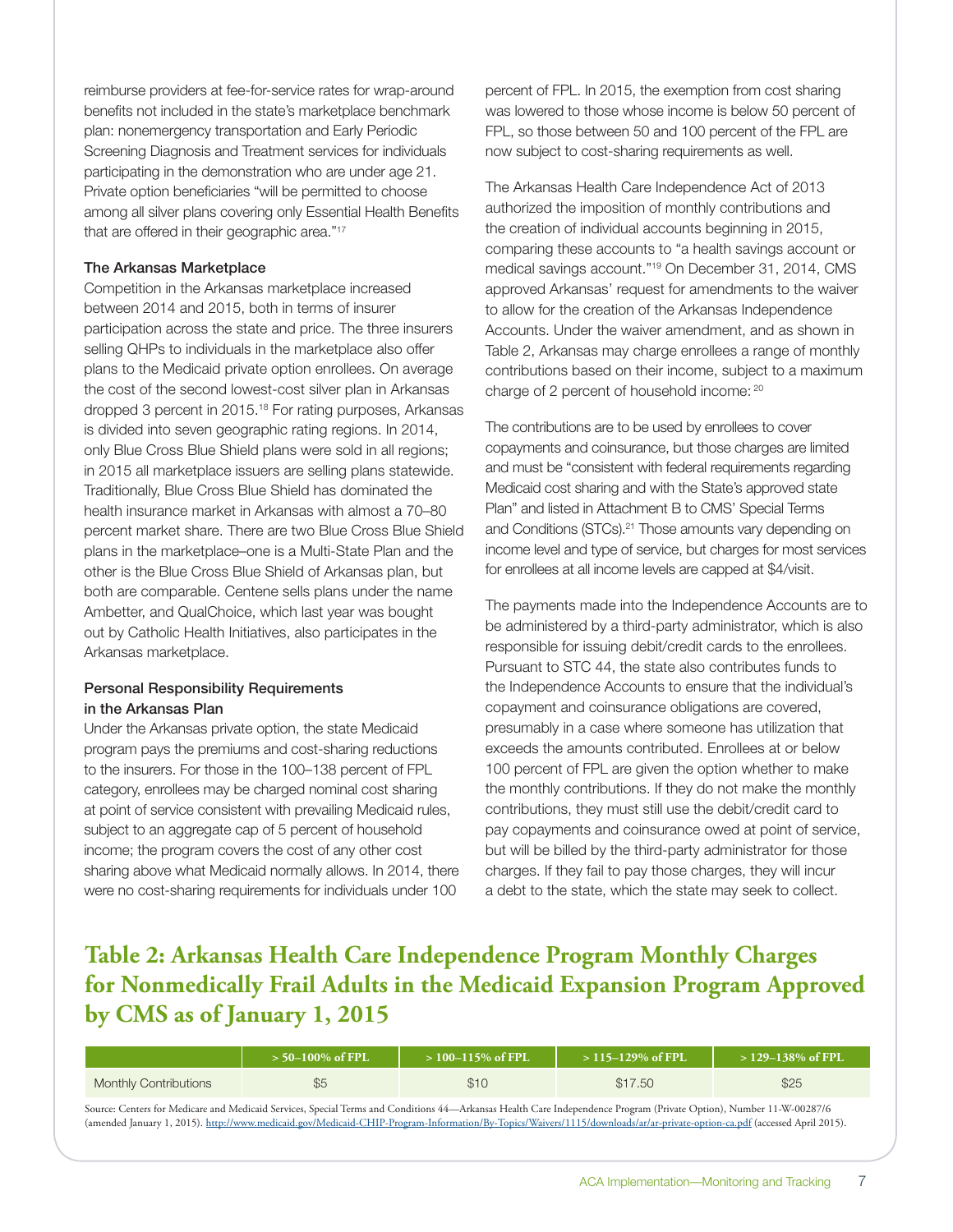Enrollees below 100 percent of FPL, however, cannot be denied services if they do not pay those charges at the point of service.

Enrollees above 100–138 percent of FPL will be required to make a contribution to their Independence Accounts and to pay their copayment and coinsurance obligations with the debit/credit cards. If enrollees above 100–138 percent of FPL do not make monthly contributions, they can be denied services if they do not pay the copayments or coinsurance at the point of service.

Even though enrollees are not subject to higher cost sharing than they could have been charged under the Medicaid state plan, the requirement to make a monthly contribution to offset future cost sharing places a burden on enrollees who are not incurring such charges at the time they pay the contributions. Moreover, by creating these accounts, the state has in effect removed the option providers have under Medicaid to waive cost-sharing charges at point of service. The individual's obligation to pay for cost sharing runs to the state, through the third-party administrator, rather than to the provider. For all enrollees, the state will contribute enough funds to ensure that the individual's copayment and coinsurance obligations are covered. For all enrollees who contribute to their Independence Accounts for at least six months in a calendar year (which may be nonconsecutive months), they will also be entitled to certain credits, which may be used to pay for future QHP premium payments, employer-sponsored insurance (ESI), or Medicare premiums if the individual continues to reside in Arkansas and loses eligibility for Medicaid. Individual credits are capped at \$200 over the lifetime of the waiver.

Consumer advocates and critics of the Independence Accounts and cost-sharing requirements say that the cost to manage and administer the program will far outweigh the nominal charges to be collected through the accounts. One report suggested that the cost of managing these accounts would be \$15 million per year.<sup>22</sup>

#### Budget Neutrality

Under HHS policy, Section 1115 waivers must be budget neutral, which means that they may not cost the federal government more than it would have cost to cover the same individuals under traditional Medicaid. The budget neutrality of the Arkansas private option made headlines when the Government Accountability Office released a report saying that the nearly \$4 billion spending limit that HHS approved for Arkansas' private option was approximately \$778 million more than what the spending limit would have been if it was based on the state's actual payment rates for services under the traditional Medicaid program.<sup>23</sup> Arkansas officials had projected that, in order to attract enough

providers in traditional fee-for-service Medicaid to cover the expansion population, provider rates—and average costs per beneficiary—would have increased significantly with a standard expansion. This assumption was critical to the state's budget neutrality analysis.

On the other hand, the state's budget neutrality assumptions did not include savings that might be realized from lower premiums with the increased marketplace competition. Though some of this projected savings would benefit non-Medicaid enrollees, as noted above, in Arkansas the vast majority of QHP enrollees are Medicaid enrollees. State officials projected that an increase in volume of patients in QHPs would lead to greater competition and downward price pressure on provider reimbursement rates, resulting in an across-the-board 5 percent cut in provider reimbursements in the marketplace, which in turn would lower the cost of premiums in QHPs, benefiting both Medicaid and non-Medicaid enrollees in the marketplace and reducing subsidy costs paid by the federal government.<sup>24</sup>

#### The Future of the Section 1115 Expansion Waiver in Arkansas

In 2014, Arkansas elected a Republican governor, Asa Hutchinson, who announced that he supports continuation of the private option through 2016, but called for creation of a task force to determine the future of the program in 2017 and beyond, when the state will have to start paying for a portion of the coverage. He said the purpose of the task force is "to find an alternative health coverage model to ensure healthcare services for vulnerable populations currently covered by the Private Option."25 In Arkansas, a 75 percent vote in both the House and Senate is required every year to pass appropriations bills, which include the State Medicaid budget. The legislature approved continued funding of the private option in February 2015 with more than three-quarters of the legislators' approval.

### Iowa Health And Wellness Plan

Iowa's Section 1115 expansion waiver is a hybrid system, placing adults at or below 100 percent of FPL into Medicaid managed care plans operated by Managed Care Organizations (MCOs), while relying on the private option to place adults above 100–138 percent of FPL into QHPs. Iowa sought two separate waivers to implement its new plan: the Iowa Marketplace Choice Plan addresses the private option for nonelderly adults above 100–138 percent of FPL, and the Iowa Wellness Plan covers nonelderly adults who are at or below 100 percent of FPL or who are determined to be "medically frail" and therefore not required to obtain coverage through a QHP. The plan also provides premium assistance to individuals with access to "cost-effective" ESI who are eligible for Medicaid. Iowa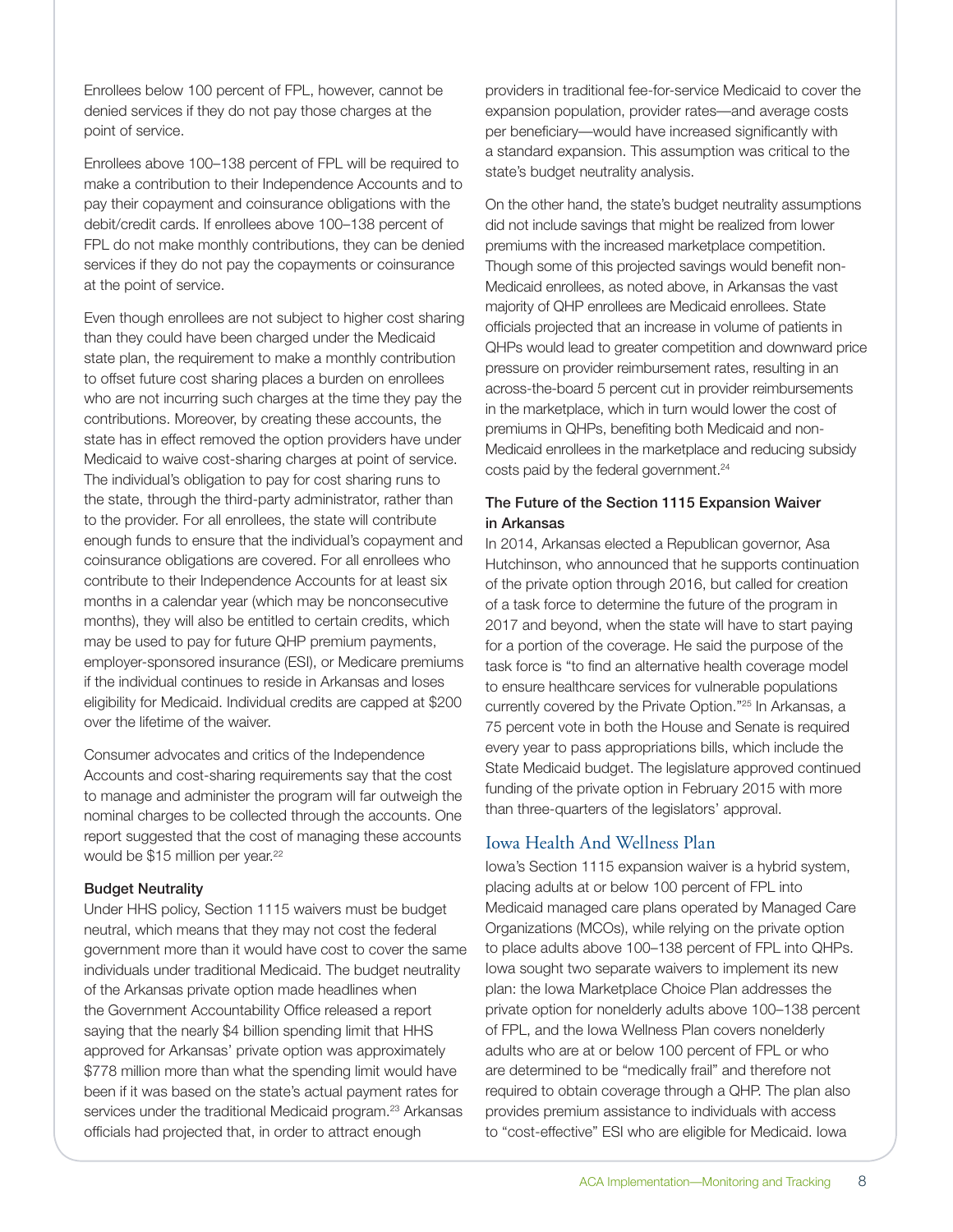launched the expansion in 2014 and, in 2015, has started to implement personal responsibility provisions, charging premium-like contributions to adults beginning at 50 percent of FPL and providing healthy behavior incentives that enable beneficiaries to obtain a waiver from those payments. Table 3 summarizes key elements of the waiver.

As of March 30, 2015, 31,089 people were enrolled in the Iowa Marketplace Choice Plan and 91,717 were enrolled in the Iowa Wellness Plan, for a total of 122,806 enrollees in Iowa's expansion programs.26

#### The Political Context for Expansion in Iowa

Iowa's Republican Governor, Terry Branstad initially opposed Medicaid expansion.27 But the state's general assembly is closely divided between Republicans who agreed with the governor and Democrats who supported expansion. In 2013, the Democratic majority in the state Senate approved a standard Medicaid expansion.<sup>28</sup> The Republican-led state House of Representatives, approved a partial expansion of Medicaid, but the Senate rejected the House bill.<sup>29</sup> The

governor and legislative leaders eventually negotiated an eleventh-hour compromise, resulting in adoption of the Iowa Health and Wellness Plan on the final day of the 2013 legislative session.<sup>30</sup>

Prior to the Medicaid expansion, Iowa had a Section 1115 waiver called "IowaCare" that provided limited benefits through a limited provider network to adults up to 200 percent of FPL. IowaCare, which covered approximately 68,600 adults in fiscal year 2013, was scheduled to terminate at the end of 2013 and, according to a state fact sheet, was implemented to both expand access to coverage and "provide financial stability for safety net hospitals that have significant amounts of uncompensated care."<sup>31</sup> Without some type of Medicaid expansion, thousands of people in Iowa would have lost coverage and Iowa hospitals would have seen a significant increase in uncompensated care. This may explain, in part, why hospitals in Iowa reportedly agreed to a provision in the final legislative compromise that could make Iowa hospitals liable for increased fees to help

## **Table 3: Summary of Key Provisions in Iowa's Two Section 1115 Medicaid Expansion Waivers: The Iowa Marketplace Choice Plan and the Iowa Wellness Plan**

| Policy                                                           | <b>Description</b>                                                                                                                                                                                                                                                                                                                                                                                                                                                                                                         |
|------------------------------------------------------------------|----------------------------------------------------------------------------------------------------------------------------------------------------------------------------------------------------------------------------------------------------------------------------------------------------------------------------------------------------------------------------------------------------------------------------------------------------------------------------------------------------------------------------|
| Premium Assistance in OHPs                                       | Yes. Applies to nonexempt enrollees above 100–138% FPL who do not have an offer of cost-effective<br>employer-sponsored insurance. Participation of this population in QHPs was to be mandatory, but<br>because there is only one available QHP in Iowa in 2015, enrollees may opt to participate in Medicaid<br>managed care in 2015.                                                                                                                                                                                     |
| Monthly Premiums or Contributions                                | Yes. Referred to by CMS as "premiums." No premiums charged enrollees in their first year in the<br>program. Flat monthly premium of \$10/month for nonexempt enrollees above 100–138% FPL and \$5/<br>month for nonexempt enrollees above 50–100% FPL not to exceed 5% of quarterly aggregate household<br>income. Enrollees are exempt from premium if they self-attest to financial hardship at the time they are<br>invoiced for a monthly payment (must self-attest to financial hardship each time a payment is due). |
| Cost sharing                                                     | The premiums are "in lieu" of other cost sharing, except the state charges a copayment for<br>nonemergency use of the emergency room consistent with the state plan.                                                                                                                                                                                                                                                                                                                                                       |
| Disenrollment or Lockout if Fail<br>to Pay Monthly Contributions | No lockout, but enrollees above 100-138% FPL may be disenrolled for nonpayment of premium; they<br>are allowed to re-enroll without a lockout period, but outstanding payments will be subject to recovery<br>by the state. No one at or below 100% FPL may be disenrolled for failure to pay premiums. All enrollees<br>who fail to make their payments incur a debt to the state.                                                                                                                                        |
| <b>Health Accounts</b>                                           | No individual accounts are created to hold the enrollees' premium contributions, but the state keeps<br>track of the amounts paid and amounts owed.                                                                                                                                                                                                                                                                                                                                                                        |
| <b>Healthy Behavior Incentives</b>                               | Yes. Completion of Healthy Behaviors can lead to waiver of premiums for the following year.                                                                                                                                                                                                                                                                                                                                                                                                                                |

*Note: Iowa received approval for two separate Section 1115 demonstrations: the Iowa Marketplace Choice Plan applies to individuals above 100–138 percent of FPL; the Iowa Wellness Plan applies to individuals at or below 100 percent of FPL. This table summarizes provisions in both plans.* 

Sources: Centers for Medicare and Medicaid Services, Special Terms and Conditions, Iowa Marketplace Choice Plan, Number 11-W-00288/5 (amended December 30, 2013). [http://www.medicaid.gov/Medicaid-CHIP-Program-Information/By-Topics/Waivers/1115/downloads/ia/Market-Place-Choice-Plan/ia-marketplace-choice-plan-stc-01012014-](http://www.medicaid.gov/Medicaid-CHIP-Program-Information/By-Topics/Waivers/1115/downloads/ia/Market-Place-Choice-Plan/ia-marketplace-choice-plan-stc-01012014-12312016-amended-122013.pdf) [12312016-amended-122013.pdf](http://www.medicaid.gov/Medicaid-CHIP-Program-Information/By-Topics/Waivers/1115/downloads/ia/Market-Place-Choice-Plan/ia-marketplace-choice-plan-stc-01012014-12312016-amended-122013.pdf) (accessed April 2015); Cover Letter and Amended Special Terms and Conditions, Iowa Marketplace Choice Plan, Number 11-W-00288/5 (December 30, 2014). <http://www.medicaid.gov/Medicaid-CHIP-Program-Information/By-Topics/Waivers/1115/downloads/ia/ia-marketplace-choice-plan-ca.pdf>(accessed April 2015); Cover Letter and Amended Special Terms and Conditions, Iowa Wellness Plan, Number 11-W-00289/5 (December 30, 2014). [http://www.medicaid.gov/Medicaid-CHIP-Program-](http://www.medicaid.gov/Medicaid-CHIP-Program-Information/By-Topics/Waivers/1115/downloads/ia/ia-wellness-plan-ca.pdf)[Information/By-Topics/Waivers/1115/downloads/ia/ia-wellness-plan-ca.pdf](http://www.medicaid.gov/Medicaid-CHIP-Program-Information/By-Topics/Waivers/1115/downloads/ia/ia-wellness-plan-ca.pdf) (accessed April 2015); Centers for Medicare and Medicaid Services, "Medicaid and the Affordable Care Act: Premium Assistance." Washington, DC: March 2013.<http://medicaid.gov/Federal-Policy-Guidance/Downloads/FAQ-03-29-13-Premium-Assistance.pdf>(accessed April 2015).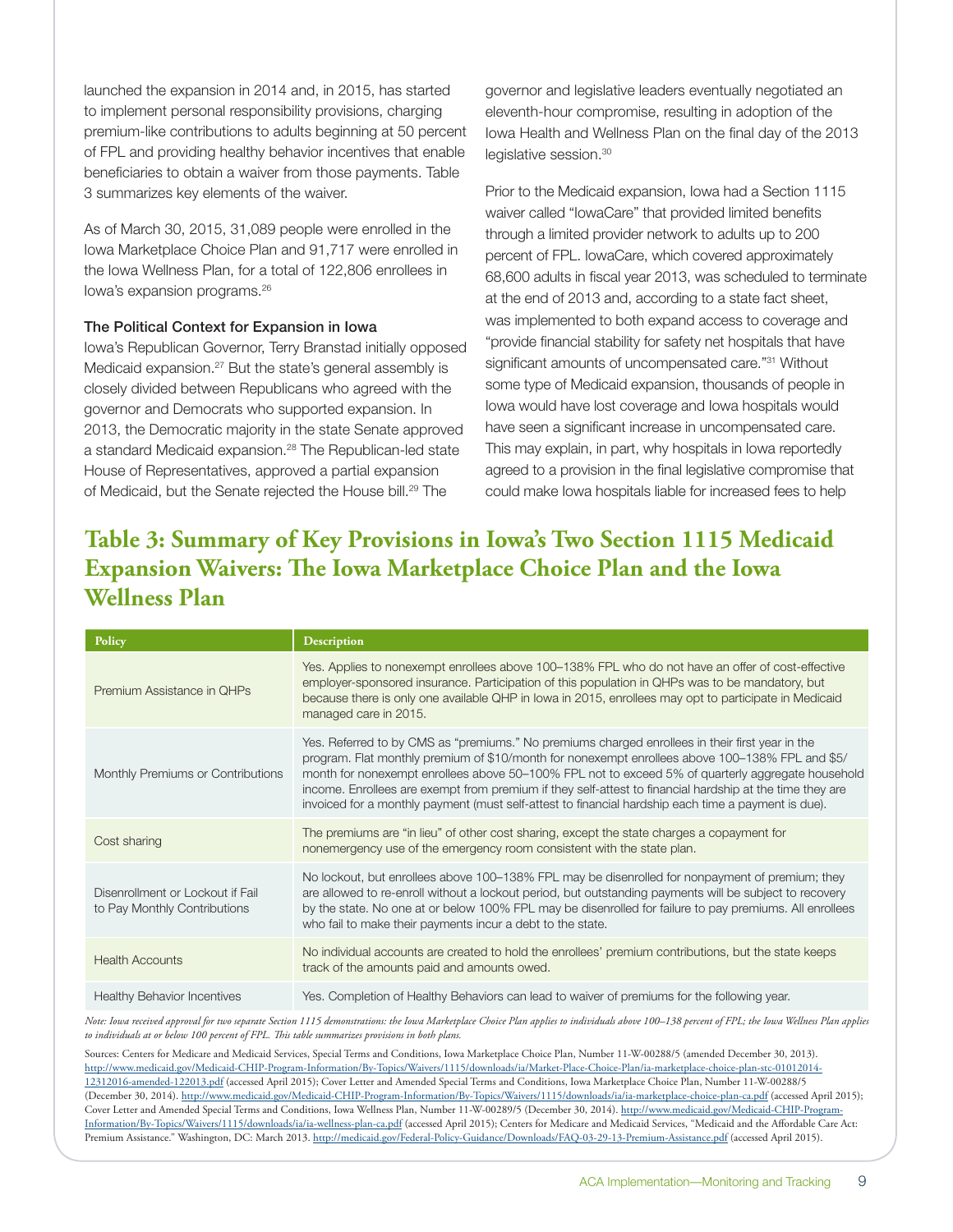cover a shortfall if the federal government reduces the federal matching rate to below 90 percent in future years.<sup>32</sup>

#### The Private Option in Iowa: The Iowa Marketplace Choice Plan

As approved by CMS in December 2013, the Marketplace Choice Plan authorizes Iowa to require adults at or above 100–138 percent of FPL to participate in QHPs in exchange for the state providing premium assistance and cost-sharing assistance for those plans. Once determined eligible for the program, individuals are given the opportunity to complete a health care needs questionnaire to determine whether they are medically frail. Those assessed as medically frail are placed in the Iowa Wellness Plan's managed care program. Individuals may opt out of this assessment or, if determined to be medically frail, may choose to select a QHP rather than participate in the MCO program. For individuals who have "cost-effective" ESI, the state may provide premium assistance for that coverage consistent with its state plan.

Under CMS's initial Special Terms and Conditions, and consistent with CMS' March 2013 guidance, all participants in the Marketplace Choice Plan were required to have at least two QHPs to select from in their geographic region.<sup>33</sup> Iowa had only two insurers that offered statewide coverage in the federally facilitated marketplace in 2014—Coventry and CoOportunity Health, a new ACA health insurance cooperative. Both initially participated in the Iowa Marketplace Choice Plan in 2014. But the dominant insurance carrier in the nongroup market in Iowa, Wellmark Blue Cross Blue Shield, did not participate in the federally facilitated marketplace in 2014 or 2015.<sup>34</sup> And in September 2014, CoOportunity Health announced that it was withdrawing from the Marketplace Choice Plan, leaving only one QHP available to beneficiaries in the Marketplace Choice Plan in Iowa.<sup>35</sup>

#### The Personal Responsibility Requirements in the Iowa Plan

Both of Iowa's two Section 1115 expansion waivers contain monthly premium provisions, which go into effect after a beneficiary has been enrolled in the program for 12 consecutive months. Thus the payments did not begin for any beneficiaries until 2015. The payments are made to the state, not to the health plans.

Premium payments. Beneficiaries in the Marketplace Choice Plan who are at or above 100 percent of FPL but not more than 138 percent of FPL are required to make contributions of \$10/month after their first year in the program, subject to a quarterly aggregate cap of 5 percent of household income.36 The contributions may be waived if the individual completes certain healthy behaviors. For

2015, beneficiaries who completed a HRA and a wellness exam in 2014 will be entitled to a waiver from the monthly contributions. Beneficiaries may also seek a financial hardship waiver at the time they receive each invoice and may self-attest to the hardship. Beneficiaries may be disenrolled from the program if they have premiums past due greater than 90 days, but they are allowed to re-enroll and may not be locked out of the program.

Under the Iowa Wellness Plan waiver, beneficiaries between 50 and 100 percent of FPL may be charged a premium of \$5/month subject to the same quarterly aggregate cap of 5 percent of household income, the one-year delay, the healthy behaviors waiver, and self-attestation of financial hardship. Although the failure to pay creates a debt to the state, beneficiaries at or under 100 percent of FPL may not be disenrolled from the program. Medically frail beneficiaries are exempt from the premium payment requirements in Iowa.

Copayments. According to CMS' Special Terms and Conditions, the document describing the conditions of the Section 1115 waiver, the premium payments are imposed "in lieu of other cost sharing" and enrollees are not liable for cost sharing except for copayments for nonemergency use of the emergency room consistent with Iowa's approved state plan.

Healthy Behaviors Incentives. All beneficiaries are entitled to a waiver of the premium payment amounts if they complete the Healthy Behaviors incentives. In the first year, this requires completion of a HRA and a wellness exam. In future years, the state may require individuals to take steps to address unhealthy behaviors, consistent with protocols that are approved by CMS.

## The Future of the Section 1115 Expansion Waiver in Iowa The future of the private option is unclear in Iowa, now

that consumers do not have a choice of QHPs. Iowa has altered the Marketplace Choice Plan and no longer requires beneficiaries above 100 percent of FPL to enroll in a QHP. Instead, beneficiaries are now permitted to choose between the remaining QHP and the Wellness Plan's Alternative Benefits Plan; the state will place people automatically in the Wellness Plan if they do not choose the QHP.<sup>37</sup> Thus, unlike Arkansas and New Hampshire, enrollment in a QHP is no longer mandatory in Iowa.

## Healthy Michigan

Michigan's Medicaid expansion program, Healthy Michigan, utilizes personal responsibility provisions premiums, cost sharing and healthy behavior incentives but does not place beneficiaries into QHPs or other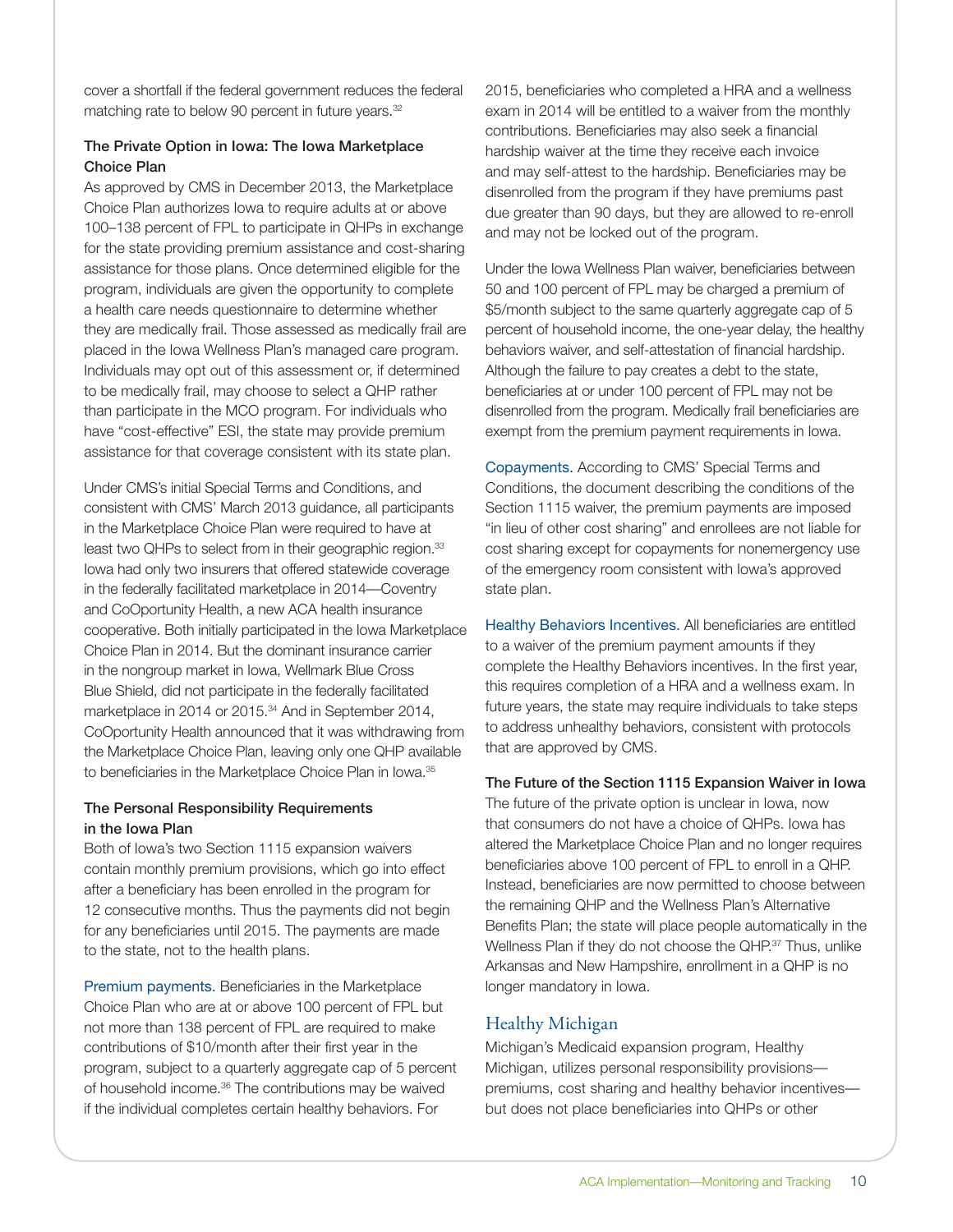# **Table 4: Summary of Key Provisions in Michigan's Section 1115 Medicaid Expansion Waiver: Healthy Michigan**

| Policy                                                           | <b>Description</b>                                                                                                                                                                                                                                                                                                                                                         |
|------------------------------------------------------------------|----------------------------------------------------------------------------------------------------------------------------------------------------------------------------------------------------------------------------------------------------------------------------------------------------------------------------------------------------------------------------|
| Premium Assistance in OHPs                                       | No. Enrollees placed in existing Medicaid managed care plans.                                                                                                                                                                                                                                                                                                              |
| Monthly Premiums or Contributions                                | Yes. After six months in the program, monthly premiums for nonexempt enrollees above 100–138% FPL<br>up to 2% of annual household income. Paid into the MI Health Accounts.                                                                                                                                                                                                |
| Cost sharing                                                     | Yes. After six months in the program, copayment liability for nonexempt enrollees is billed on a quarterly<br>basis based on actual utilization of services in a prior three-month period. Copayment liability may<br>not exceed amounts allowed under Medicaid rules and state plan with an aggregate cap of 5% of<br>household income. Paid into the MI Health Accounts. |
| Disenrollment or Lockout if Fail<br>to Pay Monthly Contributions | No, but enrollee incurs debt to the state. Enrollees above 100–138% FPL who do not make a monthly<br>contribution will be required to pay QHP copayments or coinsurance (consistent with Medicaid rules<br>and the state plan) at the point of service in order to receive services.                                                                                       |
| <b>Health Accounts</b>                                           | Yes. Administered by a third-party administrator.                                                                                                                                                                                                                                                                                                                          |
| <b>Healthy Behaviors Incentives</b>                              | Yes, but copays must reach 2% of enrollee's income before a reduction in payments will be applied<br>based on healthy behaviors.                                                                                                                                                                                                                                           |

Sources: Centers for Medicare and Medicaid Services, Cover Letters and Special Terms and Conditions, Healthy Michigan Section 1115 Demonstration, Number 11-W-00245/5, including technical corrections and attached protocols (August 29, 2014). [http://www.medicaid.gov/Medicaid-CHIP-Program-Information/By-Topics/Waivers/1115/downloads/mi/mi](http://www.medicaid.gov/Medicaid-CHIP-Program-Information/By-Topics/Waivers/1115/downloads/mi/mi-healthy-michigan-ca.pdf)[healthy-michigan-ca.pdf](http://www.medicaid.gov/Medicaid-CHIP-Program-Information/By-Topics/Waivers/1115/downloads/mi/mi-healthy-michigan-ca.pdf) (accessed April 2015).

commercial insurance plans. Michigan places new beneficiaries into existing MCO plans and, according to respondents, never seriously considered using QHPs given the long history of managed care in the state Medicaid program and the large number of MCO providers. Table 4 summarizes key elements of the waiver.

### The Political Context for Expansion in Michigan

In February 2013, Republican Governor Rick Snyder announced his support for Medicaid expansion in Michigan.38 Joined by provider organizations and the Michigan Association of Health Plans, the governor made his announcement as part of his 2014 budget recommendation. Both houses of the state legislature have Republican majorities. After several months of negotiations with legislators, the governor signed the bill into law in September 2013.<sup>39</sup> Though a "small majority" of Republicans voted against the measure, it passed both houses of the legislature with bipartisan support, but did not start until April 2014.40

### Medicaid Managed Care in Michigan

As one respondent told us, Michigan had a "sophisticated" Medicaid managed care system before the ACA. The program began in 1996 and included 13 MCOs when expansion began on April 1, 2014. None of the Michigan MCOs provides coverage in every county.41 Michigan started a separate managed care program for behavioral health services in 1998. These two separate managed care programs are used for the expansion population.

Under the Healthy Michigan program, all beneficiaries are placed in one of the existing MCO plans available in the beneficiary's county. Enrollment brokers are available to help the beneficiary choose a plan, but beneficiaries are auto-enrolled in plans if they do not exercise that option.

The state did not issue a new Request for Proposals for its MCO plans in 2014; it relied instead on preexisting managed care contracts to serve the expansion population. The state is expected to issue a new Request for Proposals in 2015, and respondents said that they expect the composition of the Michigan MCOs to change when the state awards new managed care contracts.

Enrollment in the Medicaid expansion program began April 1, 2014. As of March 31, 2015, 605,000 people had enrolled in the program.<sup>42</sup> Despite the influx of so many new patients, informants said that to date there seems to have been sufficient provider capacity. Some concern was expressed in our interviews, however, about whether there are enough behavioral health providers participating in Michigan's Medicaid program to meet the needs of the new enrollees.

### The Personal Responsibility Components of Michigan's Expansion

Approved by CMS in December 2013 and launched on April 1, 2014, the Healthy Michigan Section 1115 waiver contains the following key elements: 43

Premium payments. Beneficiaries between 100 and 138 percent of FPL are subject to monthly premiums not to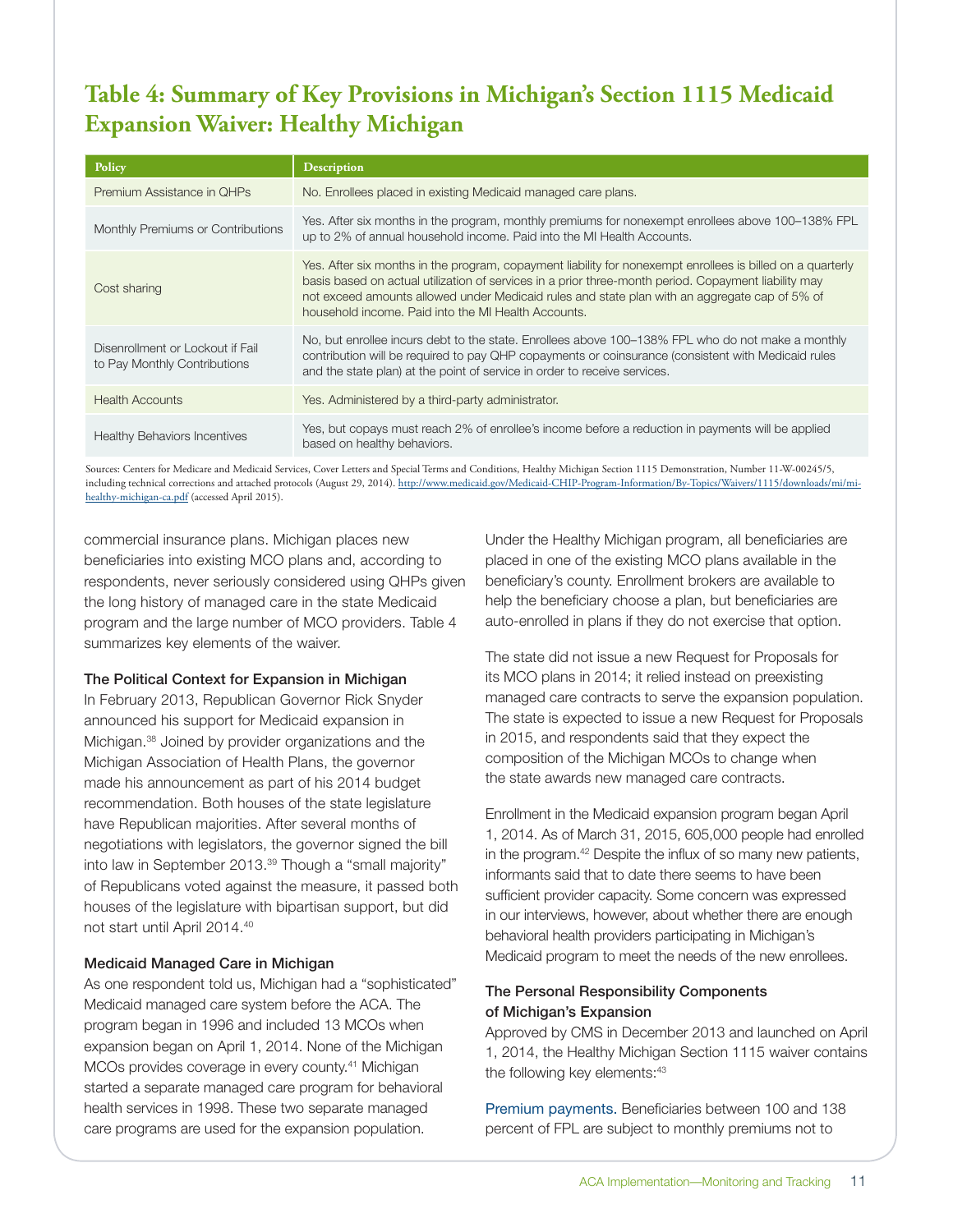exceed 2 percent of their household income. Beneficiaries are not charged for these contributions until they have participated in the program for six months.

Copayments. All beneficiaries are subject to the copayment provisions, but cost sharing is limited to what is already permitted under Medicaid regulations and Michigan's state plan.44 Under the plan, providers no longer collect copayments from beneficiaries; instead, the state calculates what the copayment liability would have been based on actual utilization during preceding months. Beneficiaries are billed quarterly for the copayments, and those amounts may not exceed the average monthly copayments incurred during that prior period. Even though these are the same amounts nonexpansion enrollees owe under the state plan, in practice providers may choose to waive the cost-sharing amounts, rather than attempt to collect them; under Michigan's expansion waiver program, the state bills all enrollees for these charges.45 Total copayment charges may not exceed 5 percent of a beneficiary's household income; for those who pay premiums (those between 100 and 138 percent of FPL), the copayment liability may not exceed 3 percent of the beneficiary's income plus the 2 percent in premium charges. Beneficiaries are not charged for these contributions until after participating in the program for six months. Although the state initially proposed basing these cost-sharing payments on the prior six month's experience, Michigan's protocols provide that the state will calculate each enrollee's initial copayment experience based on the enrollee's first three months in the program and recalculate the copayment liability quarterly.

Healthy Behaviors Incentives. All beneficiaries are entitled to receive incentive payments to offset their premium and copayment liability by participating in a Healthy Behaviors Incentive Program, which includes an annual examination by a primary care provider and completion of a HRA. Health plans are permitted to create incentives (e.g., paying a set fee for helping a patient complete the HRA) to encourage providers to participate, and the plans are subject to a withholding of a set percentage of their capitation rates by the state contingent on beneficiaries completing the HRAs.

MI (pronounced "my") Health Accounts. MI Health Accounts are the mechanism used to track and collect premiums and cost-sharing payments and to provide credit for meeting healthy behaviors incentives. The accounts are managed by a third-party administrator, Maximus. Costsharing amounts collected for those under 100 percent of FPL based on past utilization are transferred to the health plans. Premium payments are paid to a health plan only after the plan pays out a certain amount (first-dollar amount) in provider claims. Premium payments may carry over from one year to the next in a MI Health Account.

If a person leaves the Medicaid program, the amounts remaining may only be used in the form of a voucher to cover the cost of paying the premium for a private health insurance plan. Though the state may not terminate people from coverage or deny them services for failure to pay their premiums and copayments, respondents reported that the state is considering using a tax lien to help enforce these obligations.

Beginning in October 2014, six months after the first group of individuals had enrolled, the first invoices for the premiums and copayment liabilities were sent to beneficiaries. According to an analysis of the population in Healthy Michigan, as of July 15, 2014, only about 16 percent of beneficiaries had incomes above the FPL.<sup>46</sup> One respondent told us they believed that less than 10 percent of the expansion population was above the FPL. It thus appears that a relatively small percentage of the expansion population will be responsible for the monthly premium contributions, although all enrollees are subject to payment of prior cost-sharing amounts through the average monthly billings.

Several respondents noted that they believed that the administrative costs of monitoring the accounts, generating and distributing the quarterly statements, updating income and claims information, tracking healthy behavior compliance, and handling the payments will cost far more than the money that beneficiaries will ever pay into the system. But proponents of these provisions countered that they reflect a policy goal of requiring Medicaid beneficiaries to have responsibility for at least some portion of their medical costs, to familiarize beneficiaries with elements of private insurance, and to create incentives for healthy behaviors. One state official also emphasized that a key element of Healthy Michigan was to promote important public health goals, such as incentivizing immunizations.

#### The Future of the Section 1115 Expansion Waiver in Michigan

The authorizing legislation requires the Michigan Department of Community Health, which operates the state's Medicaid program, to submit two different waiver requests to CMS to implement the law. The first waiver request was approved and is discussed above. But the legislation also requires the Department of Community Health to submit an additional waiver request by September 1, 2015 that would require individuals between 100 and 138 percent of FPL who have had medical assistance for 48 "cumulative months" to choose between paying total cost sharing up to 7 percent of income (as compared to a maximum of 5 percent under the approved waiver for both premiums and cost sharing) or go into the marketplace and become eligible for premium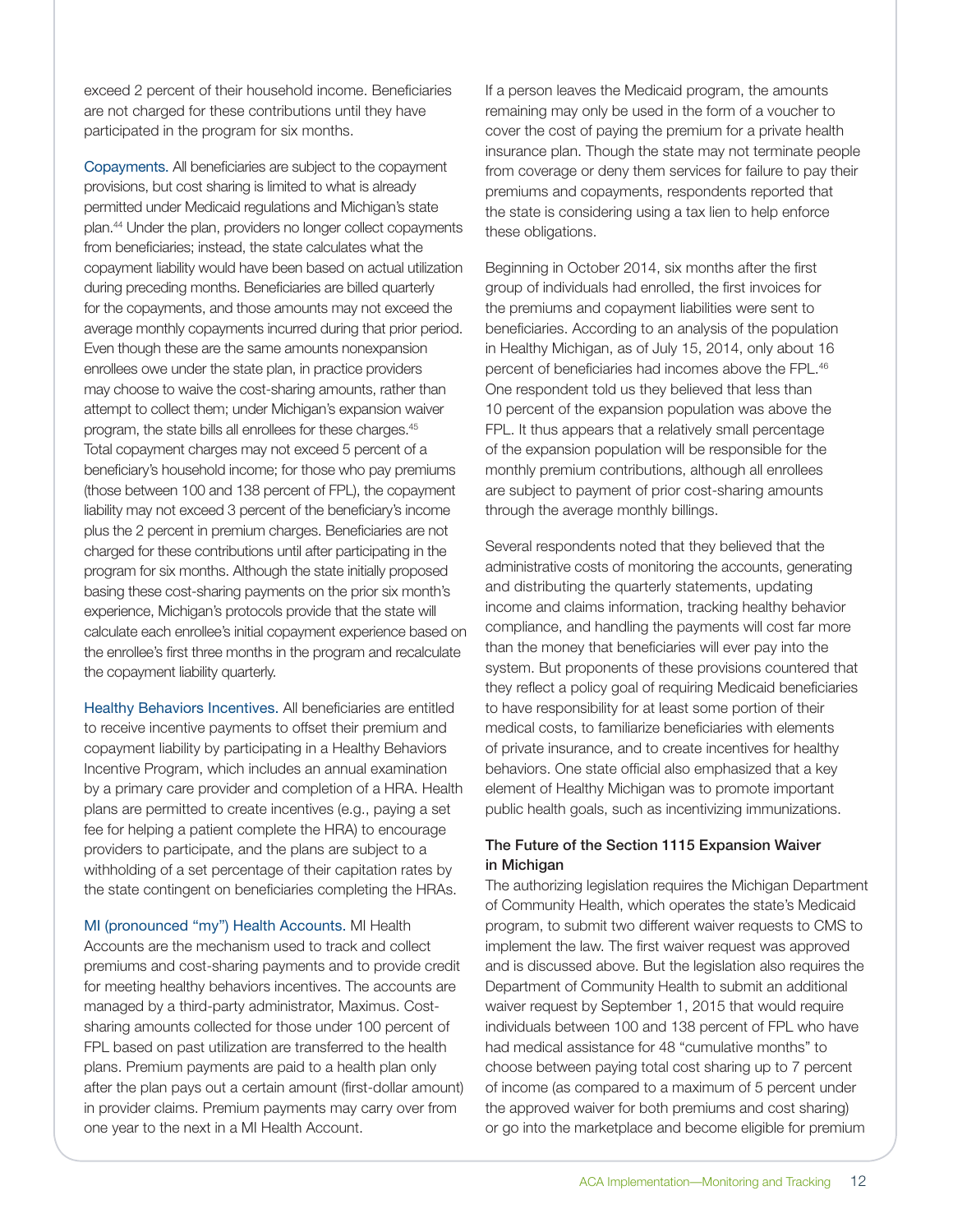tax credits and cost-sharing reductions. This latter provision goes well beyond the scope of what CMS has approved to date and what may be allowed under federal law.

Governor Snyder's proposal, and the final legislation, also provided a mechanism for Michigan to set aside funds to cover the state's anticipated costs in 2017 and beyond, when the federal government's 100 percent match for the expansion population will be reduced. The set-aside funds are expected to come from the savings the state will realize between 2014 and 2017, because it will no longer incur certain expenditures in pre-ACA state programs that are being replaced by the expansion.

If Michigan does not submit, or CMS does not grant, the state's second waiver request or if the state does not realize the full savings required over the next three years to cover the state's match for the program in 2017 and beyond, it is not clear how the legislature and the governor might respond or what the legal effect on Michigan's expansion might be.

## Healthy Pennsylvania

At the end of August 2014, CMS approved Healthy Pennsylvania, Pennsylvania's application for a Section 1115 waiver, under which the state expanded Medicaid effective January 1, 2015 by placing newly eligible beneficiaries into new managed care health plans that would run independently from and parallel to existing MCO plans.<sup>47</sup> Pennsylvania also received CMS approval to charge monthly premiums to newly eligible beneficiaries above 100–138 percent of FPL beginning in January 2016. CMS, however, did not approve several proposals relating to benefits, contributions, and work requirements.48 Moreover, in early 2015, Pennsylvania's newly elected Democratic governor, Tom Wolf, announced that he would phase out the Healthy Pennsylvania program and implement a standard Medicaid expansion before the end of 2015.

In 2013 roughly 1.4 million people, or 13 percent of Pennsylvania's nonelderly adult population, were uninsured.49 Medicaid expansion was expected to extend eligibility to an estimated 600,000 people in the state.<sup>50</sup> Opposed to the ACA but wanting to expand Medicaid, Republican Governor Tom Corbett initially faced significant opposition in the legislature but eventually was able to garner the support needed. He framed the plan as a "private coverage option." Some respondents reported that Pennsylvania initially planned to follow the Arkansas private option model by bringing newly eligible enrollees into the marketplace and potentially increasing market competition among the plans. But the proposal changed

instead to expanding the well-established MCO structure in Pennsylvania and placing the expansion population in a second managed care market in the state that would run parallel to the existing MCO market and be subject to the Medicaid managed care rules. The new MCO plans would offer the same benefits as those offered in the marketplace. This new MCO market was divided into nine geographical regions, similar to those set up for the QHPs on the marketplace.

At the same time, the Corbett administration also sought approval to divide all Medicaid beneficiaries—not just the expansion population—into two groups that would receive different benefits: a high-risk plan for high utilizers, including the medically frail, and a low-risk plan for most enrollees who would either be in the new expansion MCO plans or the traditional MCO plans. The two plan designs had different benefits, with the high-risk plan having more comprehensive benefits than the low-risk plan, but both plans still having less generous benefits compared to what traditional Medicaid offered in the state. Consumer advocates and some providers opposed the two-plan design strategy.

Providers also expressed concern about the provider reimbursement rates in the new MCO market. Providers had anticipated that reimbursement rates in the new managed care market would be closer to QHP marketplace rates, but respondents reported that the provider rates in the new MCO market are closer to what traditional Medicaid pays. This in turn raised concerns about network adequacy because there would be fewer provider contracts with the new plans. Some respondents also expressed concerns over the capacity of the new MCO market to adequately cover mental health services.

Governor Corbett also received a waiver to implement several personal responsibility provisions beginning in 2016. Those approved provisions included (1) charging monthly premiums to nonexempt individuals between 100 and 138 percent of FPL up to 2 percent of household income, (2) waiving cost sharing for enrollees subject to the premium payments except for the state plan amounts for nonemergency use of the emergency department, (3) creating healthy behaviors incentives that could reduce the premium payments owed, and (4) disenrolling people who did not pay their premiums for three consecutive months but enabling them to re-enroll without a waiting period.

Governor Wolf has announced that he will implement a standard Medicaid expansion by the fall of 2015. He is eliminating the high risk/low risk distinction in the Medicaid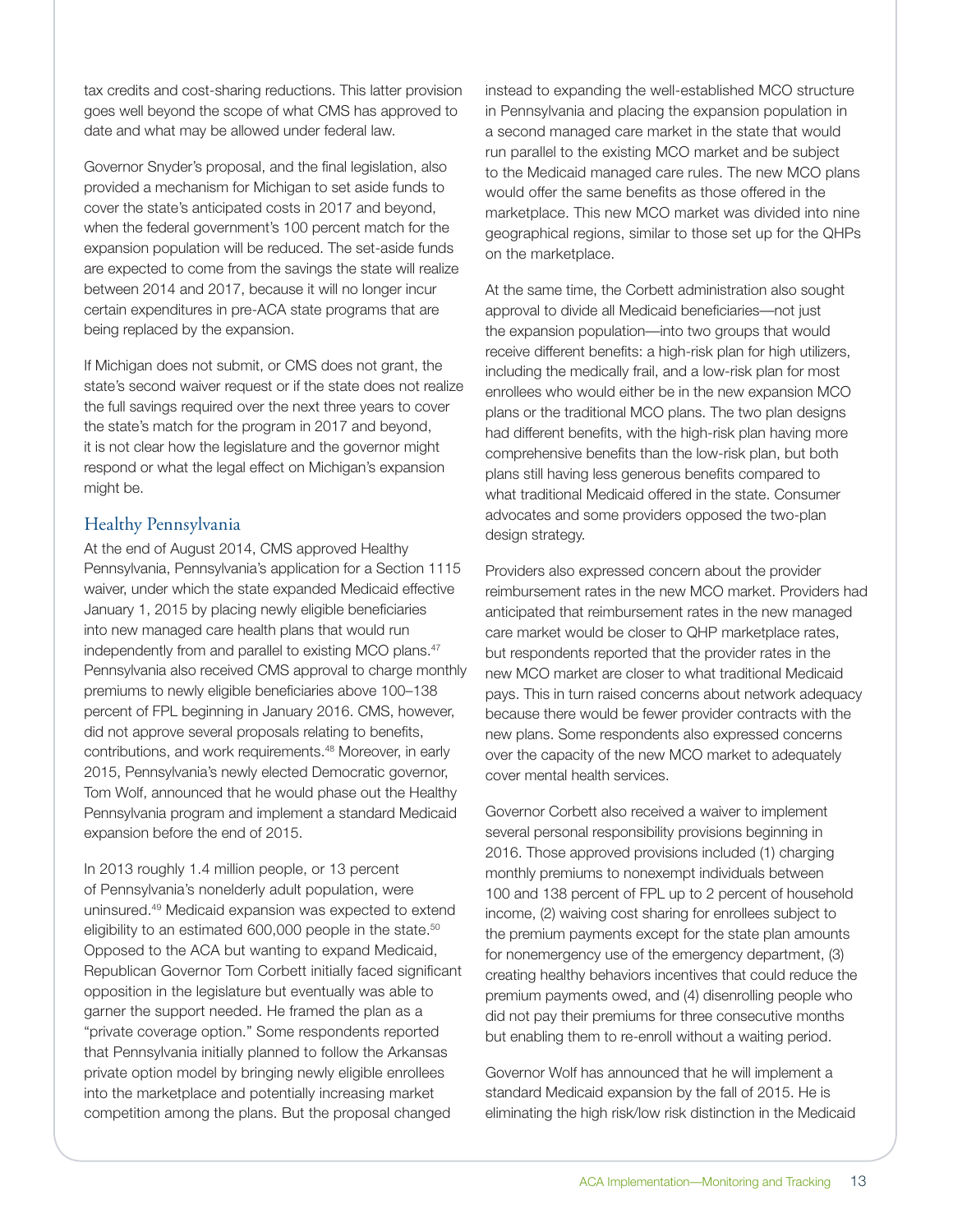# **Table 5: Summary of Key Provisions in Pennsylvania's Section 1115 Medicaid Expansion Waiver: Healthy Pennsylvania**

*(Note that Pennsylvania will implement a standard expansion by the end of 2015.)*

| Policy                                                           | <b>Description</b>                                                                                                                                                                                                                                                                                                                       |
|------------------------------------------------------------------|------------------------------------------------------------------------------------------------------------------------------------------------------------------------------------------------------------------------------------------------------------------------------------------------------------------------------------------|
| Premium Assistance in OHPs                                       | No. Enrollees were placed in new Medicaid managed care plans in 2015 that were created for the<br>expansion population. Enrollees will be transferred to traditional MCOs by the end of 2015.                                                                                                                                            |
| Monthly Premiums or Contributions                                | Yes, but will not be implemented. Beginning in 2016, the state was authorized to charge monthly<br>premiums to nonexempt enrollees above 100–138% FPL up to 2% of annual household income. State<br>could have submitted a premium model proposal for CMS to consider for enrollees with incomes at or<br>below 100% FPL in later years. |
| Cost sharing                                                     | Regular cost sharing under state plan applied in 2015. Cost sharing would have been waived for those<br>paying premiums except for state plan amounts for non-emergency use of the emergency room.                                                                                                                                       |
| Disenrollment or Lockout if Fail<br>to Pay Monthly Contributions | Never implemented. No lockout, but enrollees above 100–138% FPL could have been disenrolled<br>for nonpayment of premium; they would have been allowed to re-enroll without a lockout period,<br>but outstanding payments would have been subject to recovery by the state.                                                              |
| <b>Health Accounts</b>                                           | No individual accounts were proposed to hold the enrollees' premium contributions, but the state<br>would have kept track of the amounts paid and amounts owed.                                                                                                                                                                          |
| <b>Healthy Behaviors Incentives</b>                              | Yes, but will not be implemented. Could have reduced premiums owed.                                                                                                                                                                                                                                                                      |

Sources: Centers for Medicare and Medicaid Services, Cover Letter and Special Terms and Conditions, Healthy Pennsylvania Section 1115 Demonstration, Number 11-W-00295/3 August 28, 2014. <http://www.medicaid.gov/Medicaid-CHIP-Program-Information/By-Topics/Waivers/1115/downloads/pa/pa-healthy-ca.pdf>(accessed April 2015).

program, phasing out the new expansion MCO programs, and will not implement any of the personal responsibility provisions that had been approved for 2016. Table 5 summarizes key elements of the waiver.

## Healthy Indiana Plan (HIP) 2.0

Indiana's Section 1115 expansion waiver, approved by CMS on January 27, 2015, relies primarily on Medicaid managed care plans. It does not place any beneficiaries in QHPs but includes an optional premium assistance program for eligible adults with access to ESI. Indiana's Section 1115 waiver also has the most significant premium contribution requirements of any approved plan to date, requiring every enrollee—regardless of income—to pay a monthly contribution. Moreover, for the first time, CMS approved a lockout provision; CMS authorized Indiana to lock people above 100–138 percent of FPL out of Medicaid coverage for up to six months after they have been disenrolled for failing to pay their premiums. CMS also authorized the state to eliminate retroactive coverage, a waiver it had not granted previously to any other state seeking a Section 1115 expansion waiver, and acknowledged the state's plan to implement a voluntary job search and training initiative for beneficiaries, but noted that it was being implemented "outside this demonstration."51 Indiana began to enroll people in the expansion program on February 1, 2015. Table 6 summarizes key elements of the waiver.

### The Political Context for Expansion in Indiana

In 2008, Indiana began implementing a limited Section 1115 waiver to enroll nonelderly adults in what it called its Healthy Indiana Plan (HIP). HIP, which used a variation on health savings accounts (HSAs), became the basis for Indiana's August 2014 application to expand Medicaid through a Section 1115 waiver. Indiana has a Republican governor and Republican majorities in both houses of the legislature. Governor Mike Pence announced in 2013 that he would only expand Medicaid if he could do so through HIP. Unlike other states where there were extensive negotiations between legislators and the governor, respondents reported that there was bipartisan support for using HIP as the basis for Indiana's waiver request, particularly given that the governor would not support a standard Medicaid expansion.

There were extensive negotiations between Pence and CMS over Indiana's proposed HIP 2.0. Pence estimated that between 334,000 and 598,000 people would be covered under the plan.<sup>52</sup> According to a state respondent, Indiana launched HIP 2.0 as soon as CMS approved the waiver, transitioning approximately 170,000 enrollees from other Medicaid programs into HIP 2.0 on February 1, 2015. As of early April 2015, approximately 137,000 new applicants had enrolled in HIP 2.0.

### Medicaid Managed Care in Indiana

Indiana has used risk-based managed care in some of its Medicaid programs for 20 years. Three MCOs provide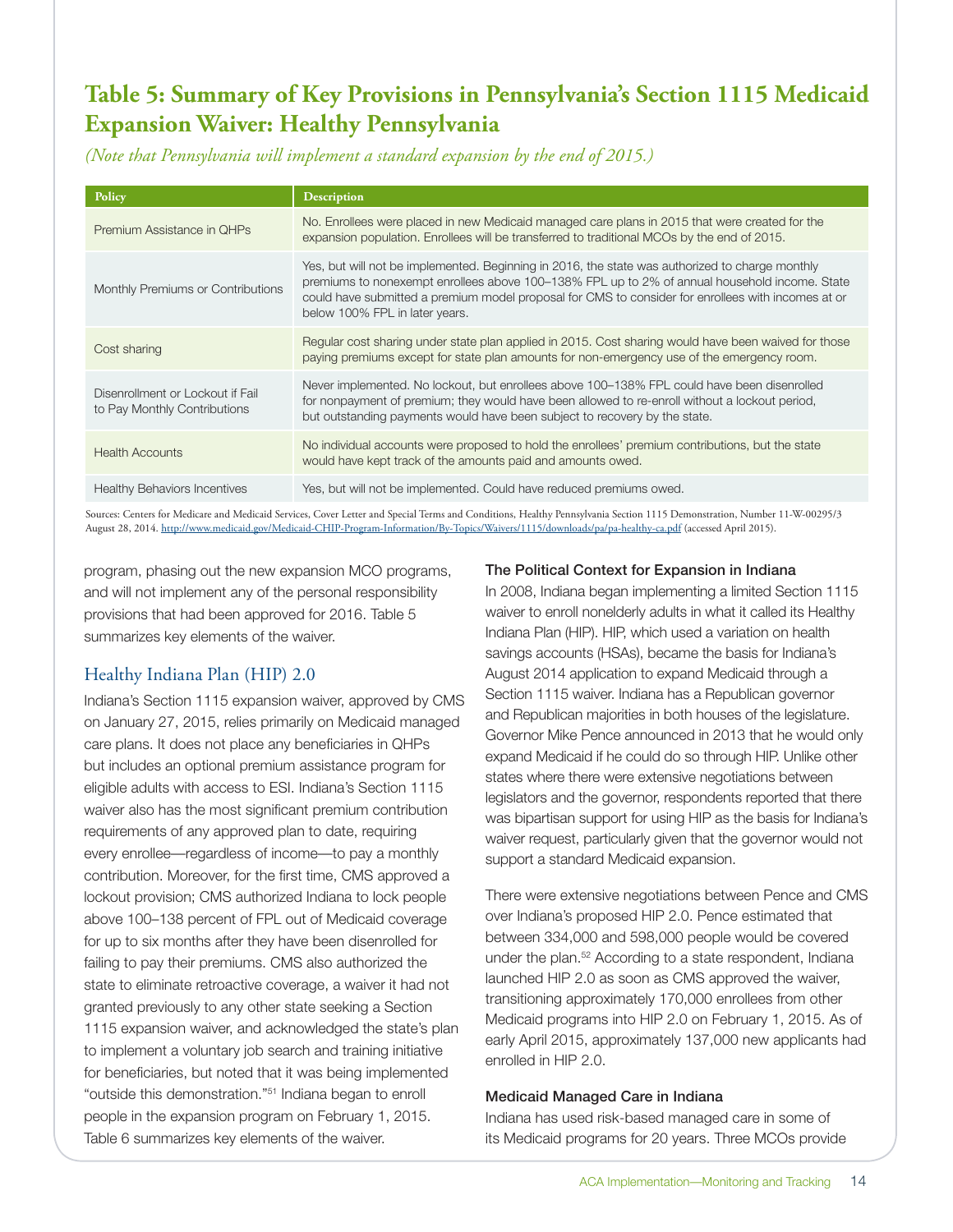# **Table 6: Summary of Key Provisions in Indiana's Section 1115 Medicaid Expansion Waiver: HIP 2.0**

| Policy                                                           | <b>Description</b>                                                                                                                                                                                                                                                                                                                                                                                                                                                                                                                                                                                                                                                                            |
|------------------------------------------------------------------|-----------------------------------------------------------------------------------------------------------------------------------------------------------------------------------------------------------------------------------------------------------------------------------------------------------------------------------------------------------------------------------------------------------------------------------------------------------------------------------------------------------------------------------------------------------------------------------------------------------------------------------------------------------------------------------------------|
| Premium Assistance in OHPs                                       | No. Enrollees placed in existing Medicaid managed care plans, but provider reimbursement rates in the<br>HIP managed care plans are higher than standard Medicaid reimbursement rates.                                                                                                                                                                                                                                                                                                                                                                                                                                                                                                        |
| Monthly Premiums or Contributions                                | Yes. CMS refers to these as both "premiums" and "monthly contributions" to individual health accounts.<br>All nonexempt enrollees must pay at least \$1/month, regardless of income or 2% of annual household<br>income, whichever is greater.                                                                                                                                                                                                                                                                                                                                                                                                                                                |
| Cost sharing                                                     | No copayments if the enrollee stays current on monthly premiums. Enrollees who remain in the<br>program (see disenrollment/lockout provision below) are responsible for making copayments at the<br>point of service in amounts allowed under Medicaid rules and state plan with an aggregate cap of<br>5% of quarterly household income. Through Section 1916(f) of the Social Security Act, CMS also<br>granted Indiana approval to charge higher copayments for multiple visits to an emergency room for<br>nonemergency services. Individuals will be charged \$8 for the first nonemergency visit in a 12-month<br>period and \$25 for other nonemergency visits during the same period. |
| Disenrollment or Lockout if Fail<br>to Pay Monthly Contributions | Yes. Indiana is the only state authorized to disenroll and lock out individuals otherwise eligible for<br>coverage for failure to pay a monthly contribution within 60 days from the first day of the coverage<br>month for which the contribution is owed. Disenrollment and lockout only apply to enrollees above<br>100-138% FPL. The lockout period is six months. Medically frail enrollees may not be disenrolled.                                                                                                                                                                                                                                                                      |
| <b>Health Accounts</b>                                           | Yes. Medicaid Managed Care Organizations are responsible for maintaining these accounts for their<br>HIP 2.0 members and billing and collecting the contributions.                                                                                                                                                                                                                                                                                                                                                                                                                                                                                                                            |
| <b>Healthy Behaviors Incentives</b>                              | HIP 2.0 provides an incentive for enrollees to obtain preventive health services, which would entitle<br>them to a partial reduction in their monthly contributions.                                                                                                                                                                                                                                                                                                                                                                                                                                                                                                                          |

*Note: Indiana also was granted a one-year waiver from the Medicaid requirement that it provide retroactive coverage for up to three months prior to the date of an individual's application if the individual would have been eligible during that time period. This waiver may be renewed, but the state must submit data regarding whether there were gaps in coverage that could be "remediated" by providing retroactive coverage.* 

Sources: Centers for Medicare and Medicaid Services, Cover Letter and STCs, Healthy Indiana Plan (HIP) 2.0, Number 11-W-00296/5. Approved February 1, 2015 through January 31, 2018. <http://www.medicaid.gov/Medicaid-CHIP-Program-Information/By-Topics/Waivers/1115/downloads/in/Healthy-Indiana-Plan-2/in-healthy-indiana-plan-support-20-ca.pdf> (accessed April 2015).

statewide coverage for HIP 2.0. When the state first implemented HIP in 2008, it required the MCOs to pay physicians at prevailing Medicare rates, a requirement that has continued in HIP 2.0. One respondent reported that because of these higher reimbursement rates, more providers have participated in HIP than in other Medicaid programs. As of April 2015, several hundred new providers had reportedly enrolled in HIP 2.0 since its launch.

### Personal Responsibility Components of Indiana's Expansion

Indiana's waiver has a complicated set of requirements affecting different populations within the newly eligible population. The contribution requirements are built around Personal Wellness and Responsibility (POWER) accounts, which were an integral part of HIP 1.0 and are modeled after HSAs. They are also designed to incentivize people to make their monthly payments by providing a more generous benefits package (called "HIP Plus"), which includes dental and vision coverage, for those who stay current on their monthly payments. These additional benefits are not required benefits for adults eligible for Medicaid expansion

under the ACA. Although CMS' approval refers to these payments as "premiums," a state respondent emphasized that state officials refer to them as monthly "contributions" analogous to monthly payments into a HSA.

Premium payments/contributions. As was true in other Section 1115 waiver approvals, CMS has distinguished between individuals at or below the poverty level and those above 100–138 percent of FPL. But unlike the other waivers, CMS authorized Indiana to charge premiums for those below 50 percent of FPL. All beneficiaries are required to pay 2 percent of household income or \$1/month, whichever is greater. Thus all enrollees—regardless of income—must pay at least \$1/month. Enrollees who pay these amounts will be eligible for HIP Plus.<sup>53</sup>

Premiums are based on the beneficiary's household income, as determined at the time of the initial enrollment or annual redetermination. Each beneficiary has his or her own account, but the total contributions within a household cannot exceed 2 percent of the household's monthly income. The beneficiary's MCO is responsible for billing and collecting the contribution; monthly invoices must state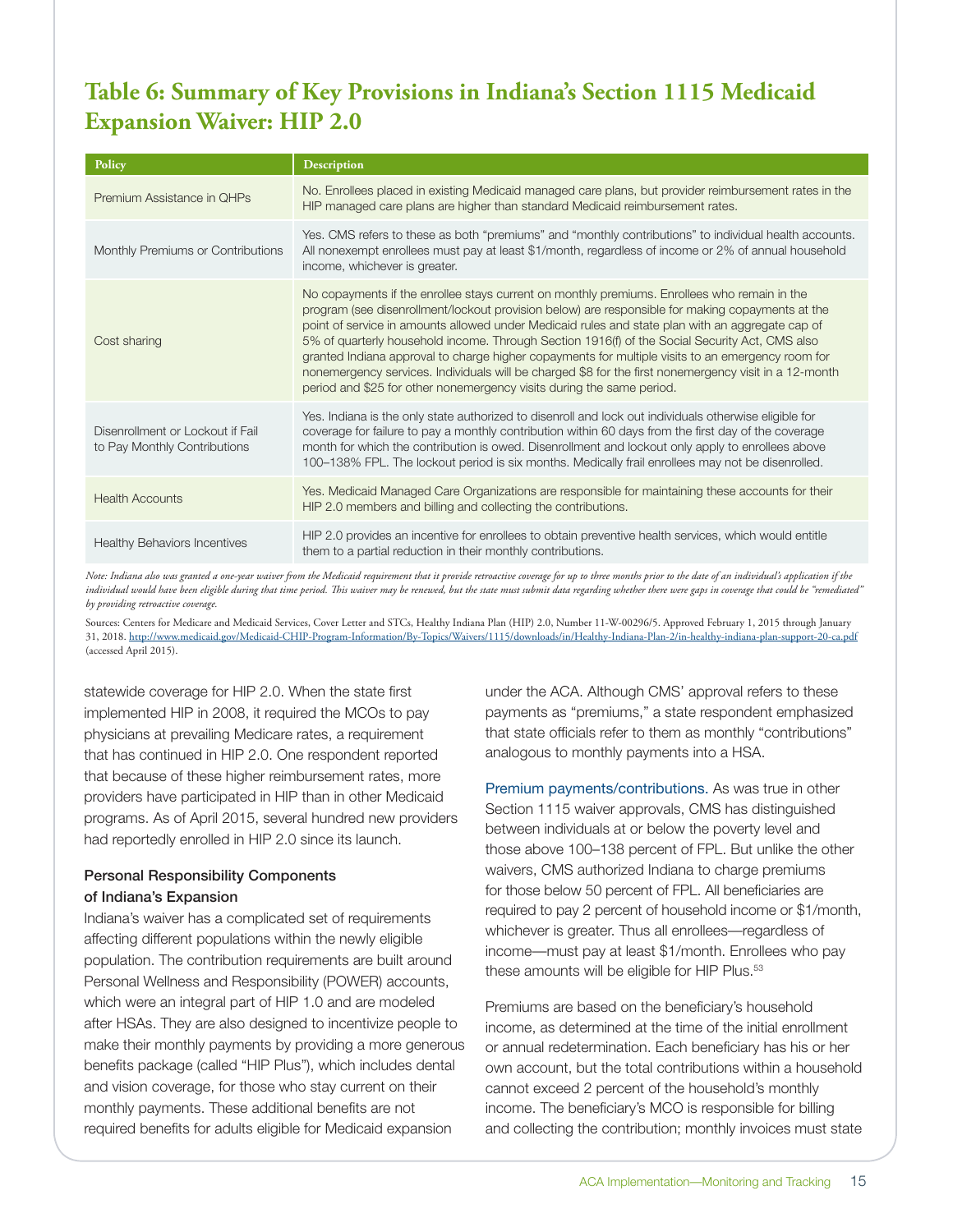how beneficiaries should report a change in income and the consequences of failing to pay the premium.<sup>54</sup>

In general, beneficiaries above 100–138 percent of FPL who fail to make their monthly premium contributions within a 60-day grace period will be disenrolled and locked out of the program for six months. The MCO is required to provide at least two written notices to the beneficiary regarding the amount owed and when it must be paid to avoid disenrollment. The notices must also set forth the option to request a screening for medical frailty (which exempts individuals from the disenrollment penalty) and the beneficiary's appeal rights.

Adults whose incomes are at or below 100 percent of FPL will be enrolled in HIP Basic if they do not pay their monthly premiums within the 60-day grace period. The HIP Basic plan provides all mandatory Essential Health Benefits but does not include vision or dental benefits. Individuals at or below 100 percent of FPL may not be disenrolled or locked out of HIP 2.0 for failure to pay their premiums or the copayments described below.

Copayments. CMS has authorized Indiana to test a graduated copayment for nonemergent use of the emergency room. Following an \$8 charge for the first nonemergency visit to the ER, the state is authorized to charge up to \$25 for recurring nonemergency visits in a 12-month period.

Except for this copayment for nonemergency use of the emergency room, HIP 2.0 exempts beneficiaries from copayments if they pay their monthly premiums into their POWER accounts. Only HIP Basic enrollees are subject to these other copayments. Beneficiaries at or below 100 percent of FPL who do not pay their monthly premiums will be enrolled in HIP Basic and charged copayments at point of service consistent with Medicaid regulations, subject to a 5 percent monthly or quarterly aggregate cap, including a \$4 copayment for a doctor's visit and \$75 for a hospitalization.55 HIP Plus enrollees above 100–138% of FPL who do not pay their premiums will be disenrolled rather than transferred to HIP Basic.<sup>56</sup>

POWER Accounts. According to CMS' Special Terms and Conditions, "[t]he POWER account is styled like a health savings account arrangement under a consumer-directed health plan."57 The POWER account funds will cover the first \$2,500 in claims for each beneficiary in a Medicaid managed care plan; the remaining claims will be covered through capitation rates or other payments made by the state to the MCO. Preventive services are not charged to the POWER accounts.

The state will fund the POWER accounts on an annual basis in an amount equal to the difference between the beneficiary's required contribution and \$2,500. The MCO is responsible for fully reimbursing the providers up to the full \$2,500 regardless of the beneficiary's current balance. If an enrollee has any of his or her own contributed funds left in the account at the end of the year, those funds will be rolled over and will reduce the enrollee's liability for the next year; the rollover amount will be doubled if the enrollee obtains "age and gender appropriate preventive services." This is the only healthy behavior incentive in HIP 2.0.

If an individual loses eligibility for HIP 2.0 or leaves the program and there are leftover funds that the enrollee contributed, following payment of any remaining debt to the MCO, the enrollee may receive a refund from the state. The amount of the refund is determined based on the individual's pro rata share of the total amount remaining in the account. Unlike other states, Indiana refunds the contributions to the enrollee rather than requiring the funds to be used for other health coverage programs. This is consistent with the state's position that these payments are not premiums.

### The New Hampshire Health Protection Program

On March 4, 2015, CMS approved New Hampshire's Section 1115 waiver to provide premium assistance to enroll eligible adults into QHPs.<sup>58</sup> New Hampshire estimates that approximately 45,000 low-income adults will be placed in QHPs under the program.<sup>59</sup> New Hampshire has used a three-step approach to implement its plan: (1) a mandatory Health Insurance Premium Payment Program for individuals with access to cost-effective ESI, including the payment of enrollees' cost-sharing charges; (2) a bridge program to cover the new adult group in MCO plans beginning August 2014 through December 31, 2015, which did not require a Section 1115 waiver; and (3) a mandatory QHP premium assistance program that will begin on January 1, 2016, which will also include payments by the Medicaid program to the QHPs to cover the cost-sharing reductions for enrollees.

Under New Hampshire's waiver, newly eligible beneficiaries above 100–138 percent of FPL will be responsible only for cost sharing that is already permitted under Medicaid law; those at or under 100 percent of FPL will have no cost sharing obligations. Except for standard Medicaid cost sharing for those between 100 and 138 percent of FPL, New Hampshire did not include any mandatory premiums, contributions, health accounts, or healthy behaviors incentives in its proposal. As is true for other cost sharing plans approved by CMS, cost sharing will be capped at 5 percent of quarterly household income. Enrollees will have no deductibles, and premiums and other cost-sharing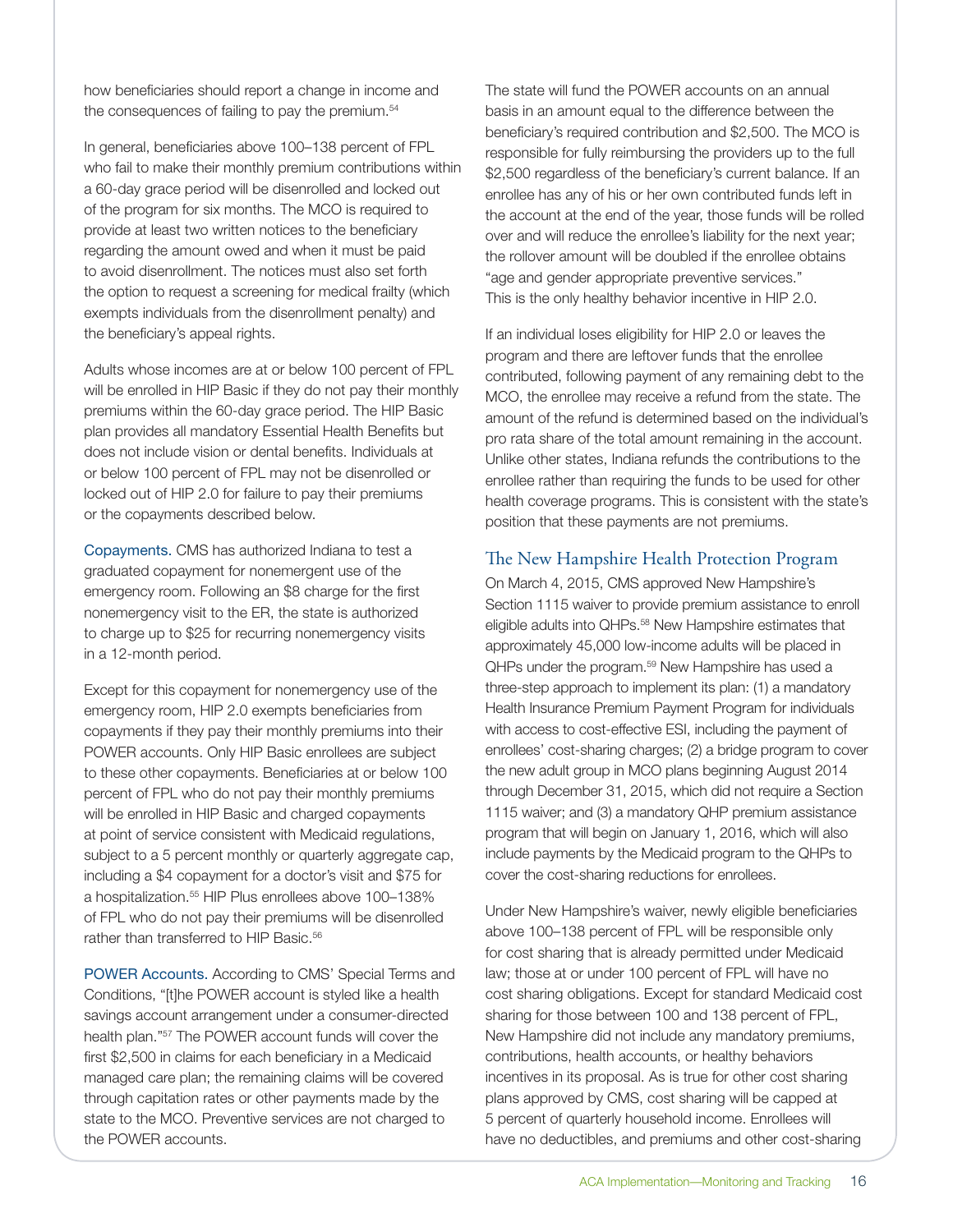# **Table 7: Summary of Key Provisions in New Hampshire's Section 1115 Medicaid Expansion Waiver: The New Hampshire Health Protection Program**

| Policy                                                           | Description                                                                                                           |
|------------------------------------------------------------------|-----------------------------------------------------------------------------------------------------------------------|
| Premium Assistance in OHPs                                       | Yes. Mandatory for all nonexempt enrollees at all income levels beginning in 2016.                                    |
| Monthly Premiums or Contributions                                | No.                                                                                                                   |
| Cost sharing                                                     | Cost sharing (copayments and coinsurance) is limited to allowable amounts under Medicaid<br>rules and the state plan. |
| Disenrollment or Lockout if Fail to<br>Pay Monthly Contributions | N/A                                                                                                                   |
| <b>Health Accounts</b>                                           | N/A                                                                                                                   |
| <b>Healthy Behaviors Incentives</b>                              | <b>No</b>                                                                                                             |

*Note: New Hampshire may submit data to CMS to establish that there is "seamless coverage" that does not result in coverage gaps for individuals eligible for the program in the period before they file their Medicaid application. CMS will review the data and may grant New Hampshire a waiver of the Medicaid requirement that it must provide retroactive coverage for up to three months prior to the date of an individual's application if the individual would have been eligible during that time period.*

Sources: Centers for Medicare and Medicaid Services, Special Terms and Conditions, New Hampshire Health Protection Program Premium Assistance, Number 11-W-00298/1. March 4, 2015. [http://www.dhhs.state.nh.us/pap-1115-waiver/documents/pa\\_termsandconditions.pdf](http://www.dhhs.state.nh.us/pap-1115-waiver/documents/pa_termsandconditions.pdf) (accessed April 2015); Centers for Medicare and Medicaid Services, "Medicaid and the Affordable Care Act: Premium Assistance." Washington, DC: March 2013.<http://medicaid.gov/Federal-Policy-Guidance/Downloads/FAQ-03-29-13-Premium-Assistance.pdf> (accessed April 2015).

expenses will be paid by the state. Table 7 summarizes key elements of the waiver.

The Political Context for Expansion in New Hampshire

New Hampshire had several key goals in designing its expansion through this three-step process. First and foremost, New Hampshire needed a bipartisan plan in order to adopt the Medicaid expansion. Although New Hampshire's governor and house of representatives were Democratic, the Republican-controlled Senate objected to a traditional Medicaid expansion. According to respondents, utilizing a private option made expansion politically feasible in New Hampshire. A bipartisan bill was passed and signed into law in March 2014.<sup>60</sup>

Second, New Hampshire wanted to take advantage of the 100 percent federal funding available until 2016. The first phase of the Medicaid expansion plan allowed New Hampshire to expand quickly without a Section 1115 waiver. Moreover, because there was only one carrier in the New Hampshire marketplace in 2014, there would have been only one option for Medicaid beneficiaries if New Hampshire initially expanded using QHPs rather than MCOs. In light of CMS' March 2013 guidelines stating that Medicaid beneficiaries must have a choice of at least two plans, it was unlikely that CMS would have approved the private option in New Hampshire with only one carrier in the marketplace. By using the bridge program, New Hampshire was able to expand quickly using MCOs and give the marketplace more time to have multiple insurers participate in time for Medicaid beneficiaries to enroll in QHPs. Coverage for the

new adult group became effective on August 15, 2014 and as of March 17, 2015, 37,009 people had enrolled.<sup>61</sup>

Third, the second phase of the program will allow New Hampshire to implement a private option by requiring most beneficiaries to participate in QHPs in exchange for the Medicaid program providing premium and costsharing assistance. The state's Section 1115 waiver application states that it seeks to attract more insurers to the marketplace and thereby increase competition. Under state law, if CMS had not approved the private option by March 31, 2015, the bridge program would have terminated effective June 30, 2015.<sup>62</sup>

#### New Hampshire's Private Option

In the first phase of New Hampshire's Medicaid expansion, New Hampshire has used its existing Health Insurance Premium Payment Program to cover newly eligible adults through employer-sponsored coverage. If an employersponsored plan is available and is deemed to be costeffective, the state will pay the enrollee's portion of the premium and cost-sharing expenses.

Eligible individuals who do not have an offer of cost-effective health insurance through their employer have been enrolled in an existing MCO plan (or in a QHP on a voluntary basis if cost effective) through the newly created bridge program. Under the waiver, when the state implements the private option in 2016, the state plans to promote continuity of coverage and care by automatically enrolling individuals who are in MCO plans into comparable QHPs offered by the same MCOs if such plans are available; beneficiaries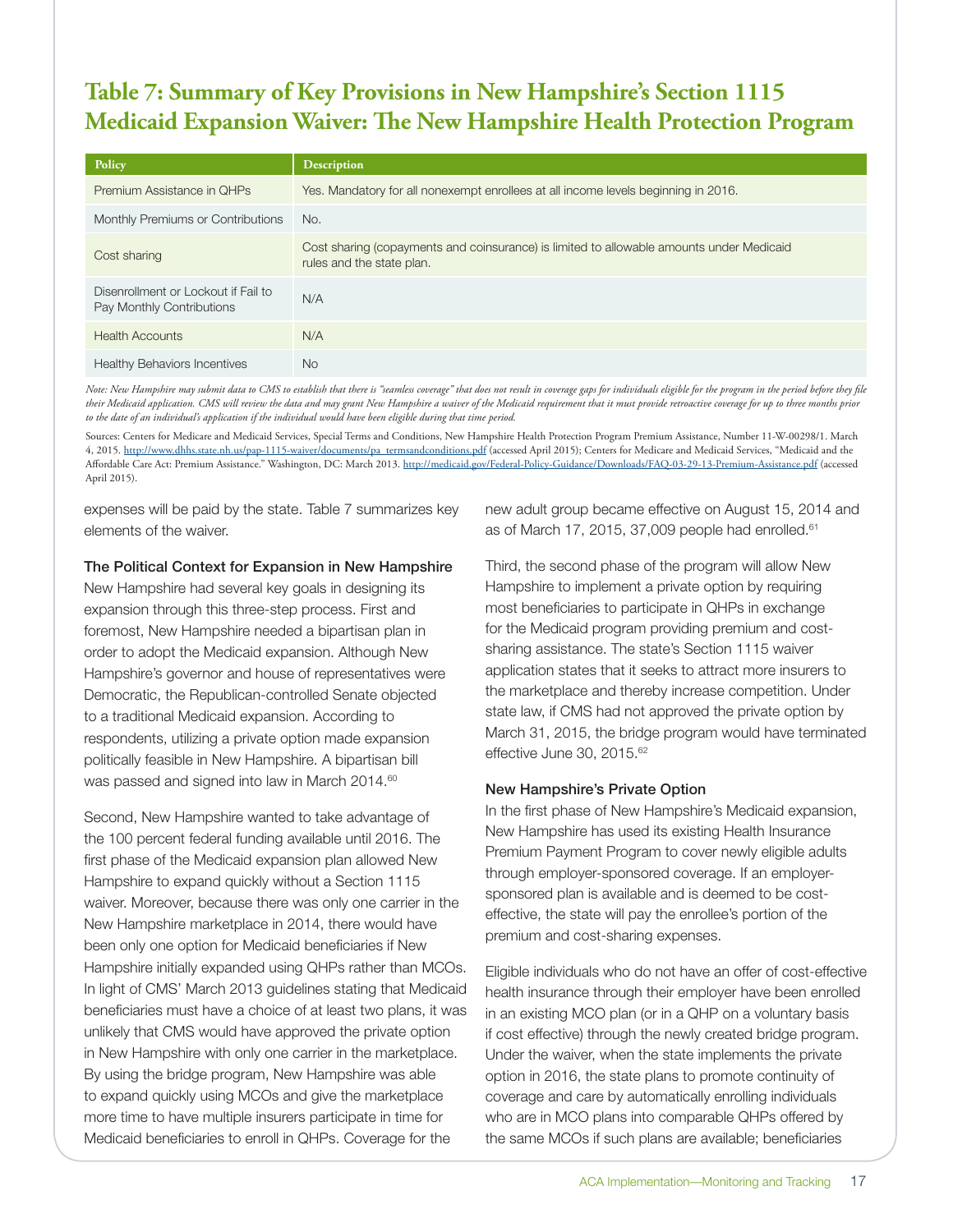will have the option to select an alternative plan during the enrollment period.<sup>63</sup> People will be allowed to select from at least two silver QHPs, and if they do not select one, they will be auto-assigned to one. For new applicants, the state will provide fee-for-service coverage until the individual can be enrolled in a QHP. New Hampshire's STCs provided that "[t]he QHPs available for selection by the beneficiary will be determined by the Medicaid agency."64

New Hampshire will provide wrap-around benefits through fee-for-service Medicaid that are not covered by QHPs, including nonemergency transportation, Early Periodic Screening Diagnosis and Treatment services for those under age 21 and what STC 36 describes as "certain limited adult dental and adult vision services." New Hampshire sought a waiver from the requirement that it provide retroactive coverage to applicants. While not rejecting the request, CMS established several requirements before waiver of retroactive coverage will be permitted. CMS is requiring the state to submit data "to establish that there is seamless coverage that does not result in gaps in coverage prior to the time that a Medicaid application is filed" and to describe its renewal process and related data to determine whether individuals are losing coverage at the time of renewal.<sup>65</sup> Only if and when CMS determines that there is sufficient data to establish that retroactive coverage prior to the date of the application is not necessary to fill gaps in coverage, will New Hampshire be allowed to provide coverage beginning at the date of application.

As approved by CMS, New Hampshire's goals for the Section 1115 expansion waiver include 1) reducing coverage disruptions and promoting continuity of care, 2) having wider provider networks and higher provider payment rates, and 3) lowering costs through increased competition in the marketplace. There already may be signs of the latter. Four new insurers entered the New Hampshire marketplace in 2015. In 2014, only Anthem Blue Cross Blue Shield offered plans on the marketplace, however in 2015, Anthem was joined by Assurant, Harvard Pilgrim, Minuteman, and Community Health Options. Assurant is a large national commercial carrier, Harvard Pilgrim is a regional carrier, and Minuteman and Community Health Options are co-ops entering from neighboring states

(Massachusetts and Maine respectively). The substantial increase in insurer participation is likely one of the driving forces behind the 17.5 percent drop in the premium of the second lowest cost silver plan between 2014 and 2015.66 For the 2015 plan year, Minuteman displaced Anthem as the lowest- and second lowest-cost silver plans. Respondents reported that they believed that the Medicaid private option (which passed in March 2014) was a major reason for this increased competition in the New Hampshire marketplace.

### The Future of the Section 1115 Expansion Waiver in New Hampshire

New Hampshire's private option is valid for 2016 with the possibility of two additional years, contingent on the legislature's support. The expansion is contingent on 100 percent federal funding and will expire on December 31, 2016 or earlier if the federal government does not keep its commitment to finance 100 percent of the cost of expansion through the end of 2016.<sup>67</sup> The program will have to be reauthorized by the state legislature when the state begins paying for a portion of the costs.<sup>68</sup> Following the 2014 election, the New Hampshire House of Representatives shifted from Democrat to Republican, which could have an impact on implementation of the program in 2016 and renewal of the plan in later years.

## Other States Are Considering Expansion Alternatives

Several other states have also been looking at alternatives to a standard Medicaid expansion. Under Montana's legislation, all nonexempt enrollees would be charged 2 percent of household income and individuals above 100 to 138 percent of FPL would be disenrolled from the program and locked out for a period of time for nonpayment of premiums. By early March 2015, the legislatures in Tennessee, Wyoming, and Utah had rejected their governors' call for a Medicaid expansion waiver, but the proposals they and other states have considered are informative. Both Tennessee and Wyoming were considering utilizing HSAs as a means for instituting personal responsibility.<sup>69</sup> Tennessee and Utah were both looking at using healthy behaviors incentives and premiums, but only Tennessee was looking at using lockouts, at least before CMS approved the Indiana lockout provision.70

# **DISCUSSION**

Several states have proposed policy changes to traditional Medicaid in an effort to expand the program, add coverage, and bring in federal dollars in ways that are acceptable to state political leaders. Respondents in all six states

reported that a standard expansion would not have been approved in their states. In general, many leaders in the states that have debated these alternatives have a strong aversion to traditional Medicaid, and tend to support placing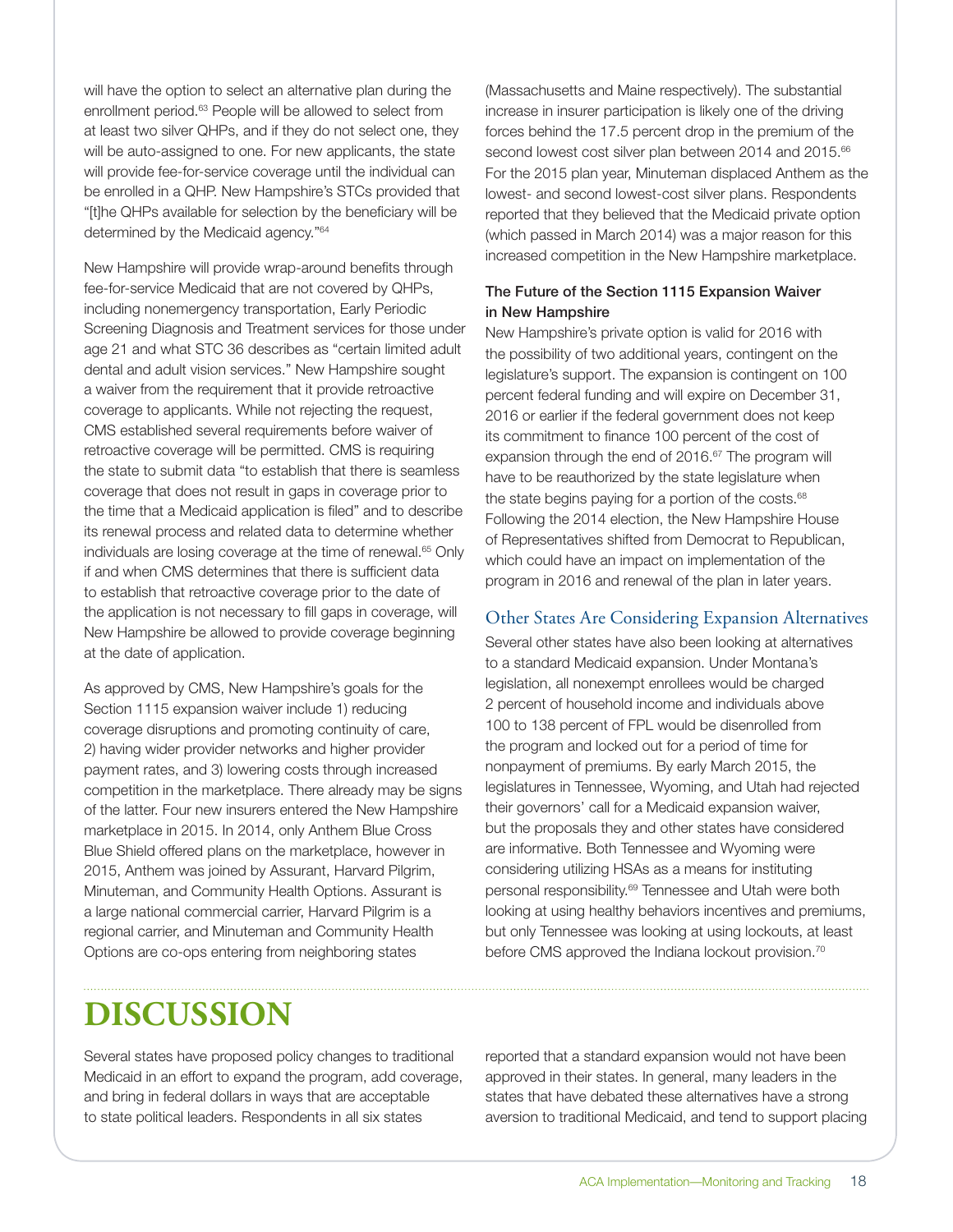stronger requirements on beneficiaries of public programs in general. The Medicaid expansion debate has created an opportunity for public officials in those states to advocate for policies that reflect those broader philosophic views, such as imposing work requirements on enrollees. The proposed alternatives include placing people in private insurance plans through the marketplaces (in QHPs). This has been attractive because it places enrollees in private health insurance plans instead of government administered fee-for-service plans or managed care plans that are subject to significant governmental oversight—including contractual obligations placed on the MCOs by state Medicaid agencies. According to some respondents, QHPs differ from Medicaid fee-for-service programs or existing Medicaid managed care programs in the minds of many legislators.

In addition, proposed alternatives include a range of personal responsibility provisions such as imposing monthly premiums, requiring premium-like monthly contributions to cover either past or anticipated future cost-sharing expenses, using variations on the model of health savings accounts used in high-deductible ESI plans, and providing incentives for healthy behaviors. This new set of policy prescriptions raises a number of questions about how well they can promote the goals of the Medicaid program. CMS has responded to these waiver applications by placing restrictions on what states can do and has rejected some proposals, such as tying benefits to work-related requirements. However, CMS seems to be growing increasingly receptive to certain state requests, as shown by the recent approval of the Indiana waiver, for example, which includes a lockout period for nonpayment of premiums, elimination of retroactive coverage, and charging premiums to people below 50 percent of FPL. The benefit of CMS flexibility is the expansion of coverage to many more Americans than would have had it if their states refused to participate in the Medicaid expansion. However, it remains to be seen whether these newly designed programs will significantly inhibit participation and/or access to care relative to more traditional approaches to Medicaid eligibility expansion.

#### Premium Assistance for QHPs

Arkansas led the way in using premium assistance to place its entire expansion population—except the medically frail and other exempt populations—into QHPs within its marketplace; New Hampshire will do the same in 2016. Iowa used premium assistance to place nonexempt enrollees in QHPs but on a more limited basis (for those at 100–138 percent of FPL) and has run into challenges providing consumers with choices among QHPs. Michigan, Indiana, Iowa (for those below 100 percent of FPL), and Pennsylvania enrolled individuals in Medicaid managed care plans. Placing individuals in QHPs within exchanges seems

to have a number of advantages, but whether it makes sense for a state depends largely on that state's current Medicaid managed care program and its QHP market. It also depends on whether states can effectively provide access to wrap-around services and to safety net providers for enrollees in QHPs, and whether they can adequately identify the medically frail. Finally, some respondents from Arkansas emphasized how complex it was to implement the private option and coordinate with the marketplace and participating health plans, noting that states seeking to implement a private option may have to invest considerable time and resources into making it work effectively for Medicaid enrollees.

Medicaid managed care is a precursor to QHPs in the sense that individuals were placed into managed care plans run by private entities. Sometimes these were commercial insurance plans; in other cases they were national Medicaid managed care organizations, and still others were local plans begun and operated by safety net facilities. If the state has a robust managed care program that is well designed, with strong provider networks and good access to care, it may make sense to place the expansion population in Medicaid managed care rather than in QHPs. A major advantage of well-run Medicaid managed care plans is that they have experience with Medicaid populations and the complexity of the benefits package. Providing full benefits is less complicated because there is no need to cover wrap-around services; they are already part of the Medicaid managed care benefits package.

Critics of the private option contend that it will cost significantly more than traditional Medicaid, add complexity for enrollees accessing wrap-around benefits required under Medicaid but not included in the QHP benefits packages, and take away the ability to hold managed care plans accountable for delivery of benefits and adherence to Medicaid requirements under the obligations of the MCO contracts. Concerns have also been raised regarding whether enrollees will have adequate access to safety net providers in QHPs and how effectively states will implement the medical frailty screens that divert less healthy individuals into traditional Medicaid. Finally, some respondents have raised concerns that moving the relatively healthier portion of the Medicaid population into QHPs might make it even harder to attract providers to serve those Medicaid enrollees with more complex health care needs who remain in the traditional Medicaid program.

QHPs offer a number of potential advantages. The use of QHPs could reduce the problems associated with churn; when individuals have income changes, they may not have to change insurance plans. All three states that adopted the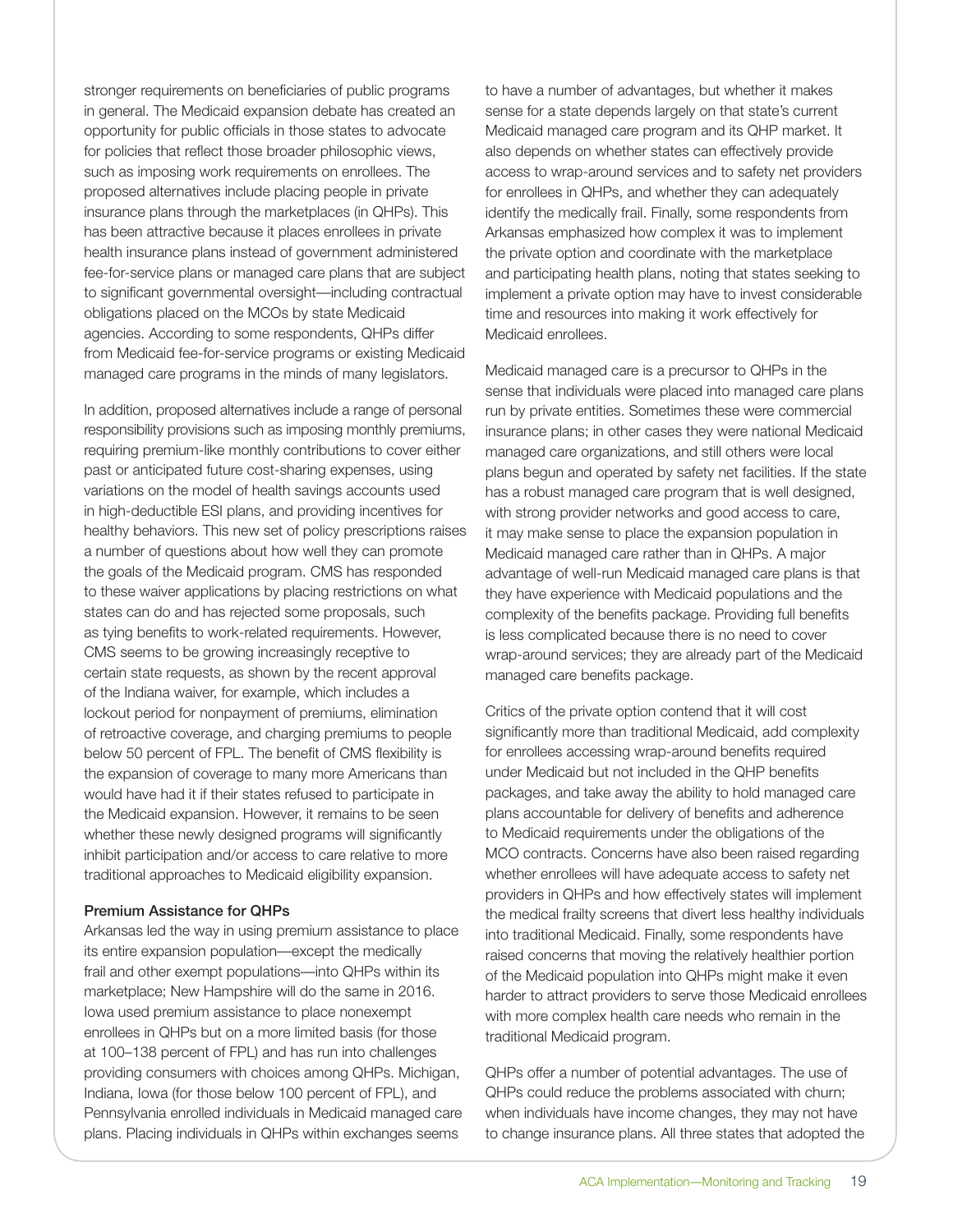private option identified reduction of churn and increased continuity of care during coverage transitions between Medicaid and eligibility for subsidies in the marketplace as a major goal of their programs.<sup>71</sup>

Proponents of the private option also contend that individuals would more or less be in the mainstream of health insurance coverage in the country by enrolling in a private health insurance plan, without the stigma—rightly or wrongly—sometimes attached to Medicaid. Providers are also likely to be better paid and participate at higher rates in QHPs than in traditional Medicaid or Medicaid managed care plans. Provider participation, of course, can vary among plans and may depend on the breadth of networks in the QHPs. Some are relatively narrow networks paying Medicaid-like rates, in which case there may be less of an advantage. But in many states where the insurance market is heavily dominated by single insurers, typically a Blue Cross plan, placing the Medicaid expansion population in QHPs could make these markets more competitive.

Finally, proponents also contend that placing the expansion population into QHPs will increase competition in the marketplace and thereby lower premiums. In Arkansas, insurers offered plans in more regions in 2015, increasing competition in most areas of the state. New Hampshire has seen several new entrants to its marketplace since it launched plans to implement a private option Medicaid expansion, though it is not completely clear whether new insurers entered the marketplace because of the anticipated expansion. If a number of insurers enter and the marketplace is larger than expected, this should increase competition and lower premiums. This increase will provide benefits for a broader population within these states, not just Medicaid enrollees. There will be more choice, more price competition, and lower premiums, which will result in lower subsidy costs to the federal government and lower prices to marketplace enrollees who are not eligible for federal subsidies.

CMS has required states adopting premium assistance for QHPs to incorporate the cost-sharing limitations from standard Medicaid; all other cost sharing is covered by the Medicaid program.72 On balance, moving the Medicaid expansion population into QHPs in many states seems to offer considerable promise. Setting aside the role of personal responsibility provisions and assuming that enrollees continue to receive the wrap-around benefits that would otherwise be available to them in a standard expansion, the key questions are whether placing the Medicaid population in QHPs really stimulates more competition and constrains marketplace premiums, whether network providers are paid more than in Medicaid, whether provider networks are adequate, and whether coverage

gaps are reduced when people transition between eligibility for Medicaid and eligibility for marketplace subsidies.

#### Premiums and Cost Sharing

Several states have adopted premiums up to 2 percent of income for those between 100 and 138 percent of FPL. These charges are expected to offset costs somewhat, but more important to proponents is their contention that monthly contributions will increase enrollees' responsibility for their health coverage and familiarize enrollees with private insurance models. Some states are also turning standard Medicaid copayment obligations into premium-like monthly contributions and extending these "contributions" to individuals below the poverty level. In Indiana, even individuals with zero income are expected to pay \$1/ month, although CMS has not permitted any state to disenroll or lock out anyone at or under FPL for failure to make any of these payments.

As reflected in the premiums charged in the CHIP program, there has been bipartisan support for some of these provisions in the past. But they raise a number of questions. Most moderate- and high-income Americans are used to paying premiums, as well as cost sharing, in their insurance plans. But the Medicaid expansion population has much lower incomes. Whether these standard provisions of private insurance should be applicable to such populations is questionable. Even 2 percent of income at these levels is considerable and, based on earlier research, charging such amounts is highly likely to result in lower enrollment or higher rates of disenrollment. Budgetary savings are unlikely to be significant because these premiums and contributions are still small relative to health care costs, but savings could be more significant if these payment requirements deter people from enrolling or using necessary care. Deterring enrollment seems inconsistent with the goals of a Section 1115 waiver and with the ACA.

There is plenty of evidence that suggests that low-income individuals are highly sensitive to premiums when enrolling in programs.73 Ku et al. found that participation rates in Medicaid were 67 percent with zero premiums, but fell to 57 percent with premiums equal to 1 percent of income, and 45 percent with premiums at 2 percent of income.74 Kenney et al. found that higher premiums reduced enrollment of a CHIP population and had greater effects the lower the family income.<sup>75</sup> Prior to the ACA, Oregon increased premiums on the population of childless adults below FPL from \$6 to \$20/month. The result was a 50 percent reduction in enrollment. Researchers found that premiums disproportionately affected low-income individuals and that individuals with health problems were more likely to enroll.<sup>76</sup> Abdus et al. used the Medical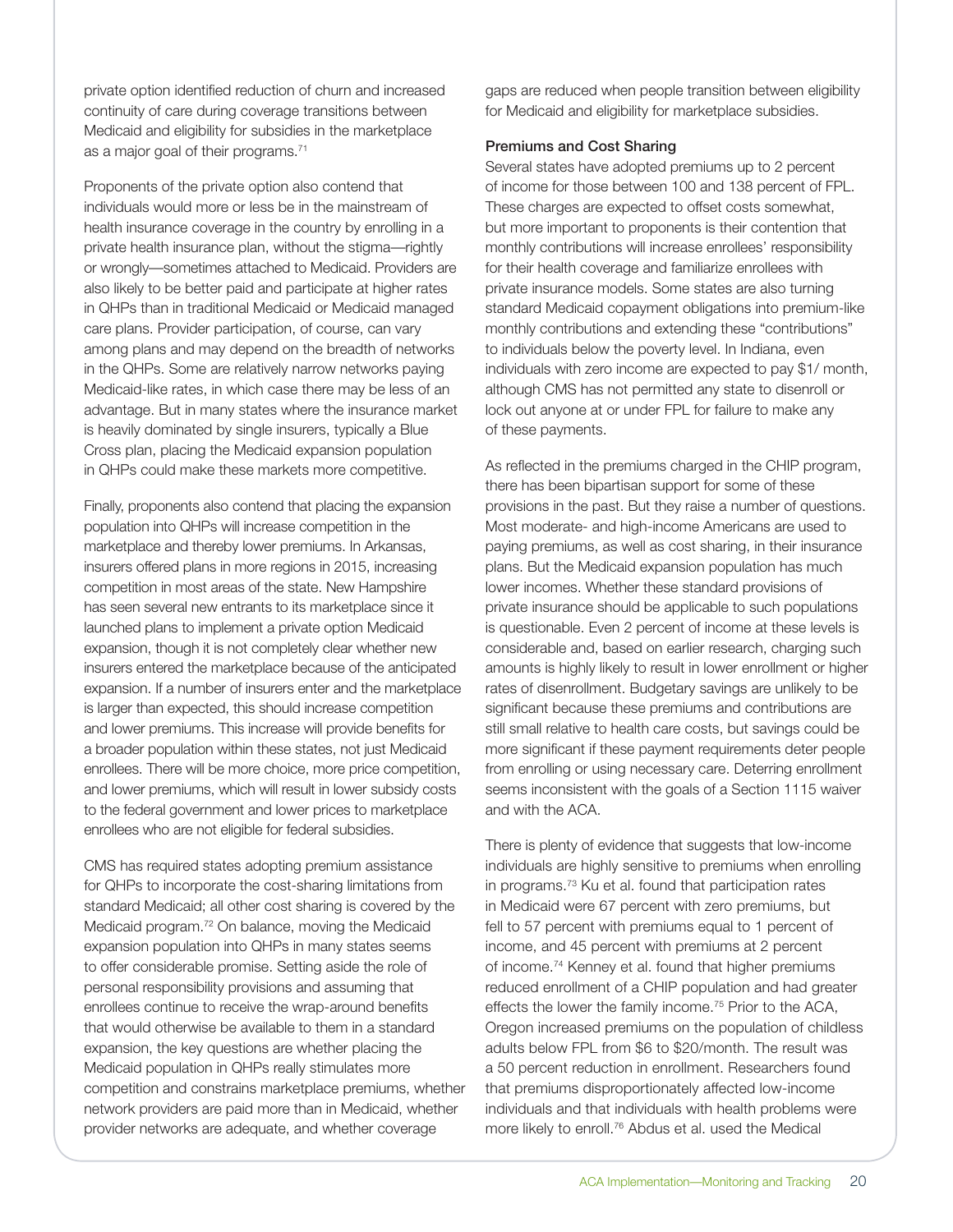Expenditure Panel Survey<sup>77</sup> to estimate the impact of premiums on CHIP. They found that a \$10 monthly premium for those above 150 percent of FPL resulted in a 1.6 percentage point reduction in enrollment, while a \$10 monthly premium on those between 101 and 150 percent of FPL resulted in a 6.7 percentage point reduction in enrollment.78

Though the impact of premiums varies in these studies, they clearly indicate that premiums would lead to lower enrollment, although how much is uncertain. For example, some states disenroll individuals for not paying premiums, but then allow them to re-enroll. In Indiana, there is a sixmonth lockout period. The use of premiums at very low income levels that may have serious effects on enrollment outcomes seems inconsistent with the purposes of the Medicaid program and the goal of the ACA, which is to expand enrollment.

#### Individual Health Accounts

One popular element of the personal responsibility initiatives is to introduce some form of personal account that proponents often compare to HSAs. These were initially introduced in Michigan, were added more recently in Arkansas, and are most prominent now in Indiana, building on an existing program there. HSAs have become popular for high-income individuals with high deductible insurance plans. In the case of the higher-income population, on top of an insurance plan with a high deductible, individuals are allowed to set up a HSA, typically with an employer contribution. Both employer and employee contributions are made pre-tax, and are thus more valuable the higher one's marginal tax bracket. As individuals build up funds in these accounts, they can be used to pay for services, including those subject to the deductible.

Health savings accounts are designed to equalize the tax treatment of out-of-pocket contributions and premiums, allowing unused portions of the savings accounts to increase tax free. The theory is that individuals have a strong incentive to use the funds in their accounts judiciously because the funds could be carried over and used for health services when needed in the future. The approach is intended to encourage people to be careful users of services and reduce unnecessary utilization. There is some evidence that high deductible plans may contribute to lower rates of growth in health spending.79 The effect of the HSA feature, however, is less clear.

The accounts being implemented in the Medicaid context in these states are intended as variations on HSAs, applied to low-income populations. In the typical plan, individuals would make contributions to the accounts instead of

making premium payments to the insurer or copayments to providers. In one case (Michigan), after an enrollee has been in the plan for six months, the state calculates the monthly contribution amount based on actual copayments that enrollee would have been charged for his or her utilization of services in the initial three months in the program, and charges the enrollee that amount payable over three months; these amounts are recalculated quarterly. In other cases (Arkansas, Iowa, and Indiana), contributions are set independently of actual utilization; instead enrollees pay a monthly flat rate based on income. Typically, these payments are made in lieu of copayments at the point of service. Because CMS has only allowed states to charge enrollees the nominal copayments allowed under existing Medicaid rules, low utilizers of health care services will slowly accumulate funds in their accounts.

The incentives in these kinds of accounts for low-income populations are quite different than those that apply to higher-income populations with HSAs. Except for Michigan, individuals make contributions to their accounts regardless of their use of services. The incentives to use services more carefully is already in place through allowable Medicaid copayments. These copayments have led to reduced utilization,<sup>80</sup> including that of essential as well as arguably unnecessary services, but now the incentives for individuals change from paying a price when they use services to having, as many respondents noted, "skin in the game" in the form of a monthly payment that is charged regardless of utilization of services. These monthly payments are more like premiums than the out-of-pocket costs for which higher-income people use their HSA balances.

If the purpose of these accounts is to reduce unnecessary utilization, traditional Medicaid copayments already create such incentives. It would seem that replacing copayments at point of service with regular monthly contributions would tend to reduce those incentives. Individuals' balances will accumulate over time, very slowly since the payments are small, and the size of the balances will depend on how much health services are used. In most states, individual contributions to the accounts would be used to cover enrollees' copayment requirements; the remainder of the provider payment would be paid by Medicaid. In Indiana, the individual's contribution is combined with the significantly larger contribution by the state and paid out like a deductible to cover claims. In both types of systems, individuals could also have savings simply because they are healthy. In this case they get a financial benefit essentially because of good luck. Balances that remain can generally be used if individuals leave Medicaid to cover premiums in ESI or Medicare. In Indiana, individuals may receive refunds for their pro-rata share of unused balances (essentially the remaining share of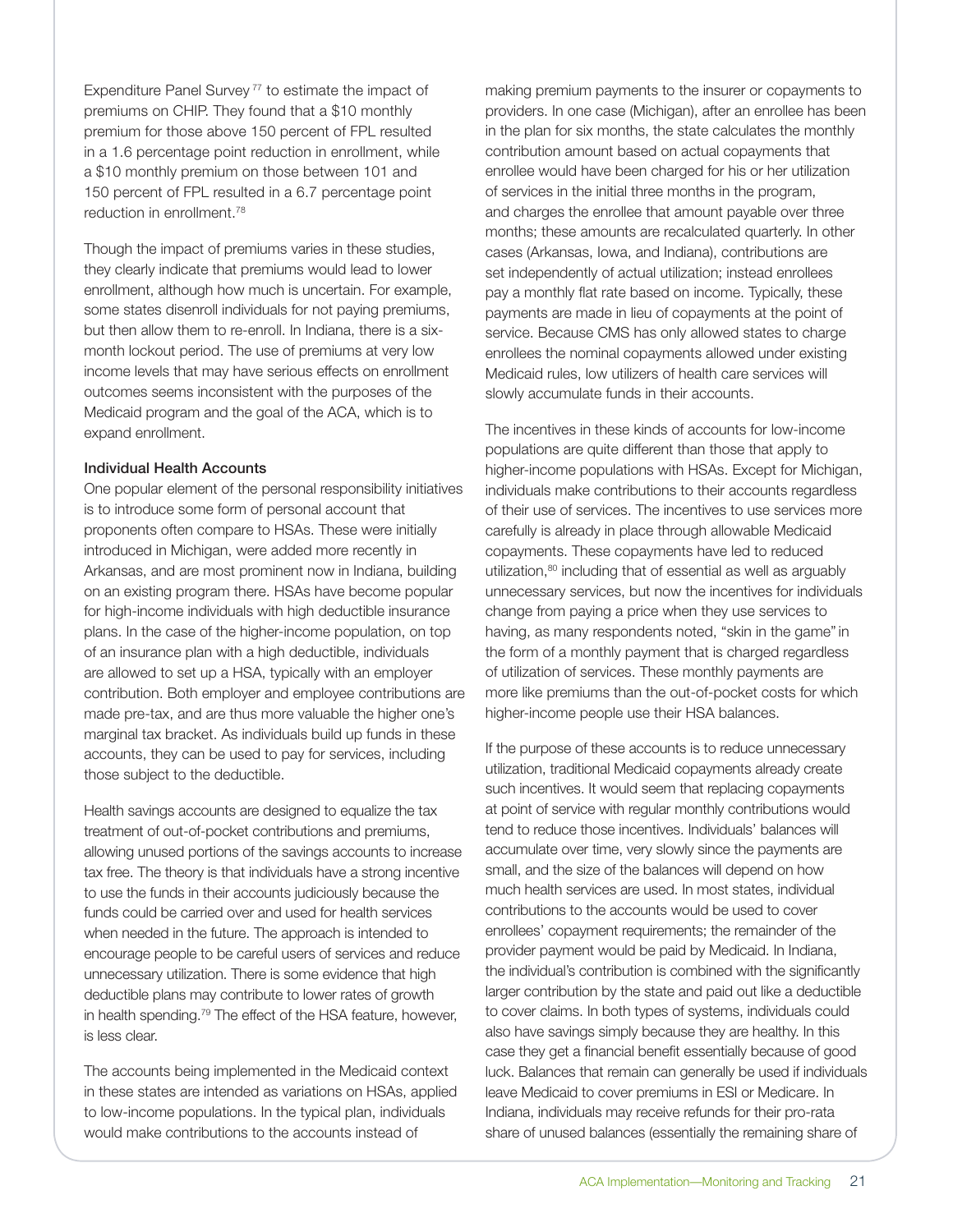their own contributions) after they leave the program. For this population, however, these are probably very weak incentives to reduce unnecessary utilization.

In addition to likely being a weak deterrent to unnecessary use of services, HSAs for the poor are highly likely to be administratively inefficient. The amounts collected from individuals would be small relative to health care costs. Because there are large numbers of individuals in these programs, there would be a relatively large number of small monthly transactions. Similarly, the money that flows out of these accounts, also small amounts each time a service is used, would have to be managed. Several respondents indicated that the administrative costs will likely far exceed the benefits in terms of fees collected and lower utilization. But some proponents contend there are benefits merely from having enrollees manage HSAs—because it familiarizes them with private insurance models, including the requirement to contribute to the costs of obtaining care. The utilization effects would have to be very large to offset the higher administrative costs. Although these payments may lead to lower enrollment rates and more disenrollment, it is unlikely they will lead to more appropriate use of care by enrollees.

#### Healthy Behaviors Incentives

Some states have also used premiums, cost sharing and individual health accounts to create incentives for enrollees to engage in healthy behaviors. States usually offer to reduce or eliminate premiums or cost sharing or both if individuals engage in healthy behaviors. Typically, in the first year, these incentives involve having a wellness exam and completing a HRA, but in the future could eventually include other features as well, such as incentives for receiving immunizations. Low-income populations have higher rates of obesity, smoking, and substance abuse than the general population,<sup>81</sup> so in principle, encouraging healthy

behaviors may be a positive. But the evidence for the effectiveness of such wellness programs is not clear cut.<sup>82</sup> A complete physical exam is expensive and could lead to more utilization of services in the short run, though possibly improving health and reducing utilization in the long run.

For wellness programs to work, they must change habits (e.g., encourage individuals to stop smoking, reduce weight, reduce or eliminate alcohol consumption or drug abuse, and increase physical fitness). Whether merely having a physical exam can change personal behavior is a large unknown. The ACA authorized \$100 million for the Medicaid Incentives for the Prevention of Chronic Disease (MIPCD) program "to test the effectiveness of providing incentives directly to Medicaid beneficiaries of all ages who participate in MIPCD prevention programs, and change their health risks and outcomes by adopting healthy behaviors."83 These programs may provide evidence regarding the effectiveness of particular strategies to meet specific prevention goals such as weight loss and tobacco cessation.

If individuals do not change health habits or do not comply with wellness programs, then these Section 1115 healthy behaviors programs will be ineffective and costly. Depending on how they are structured, they also could punish people who have certain medical conditions. On the other hand, if healthy behaviors incentives were to encourage people to participate in fully covered programs that have been proven effective, it might be worth the cost of experimentation. If states make serious investments in the design of these programs and, as a result, individuals make essential lifestyle changes, their health status will likely improve and long-term Medicaid expenditures could be lower, thereby promoting Medicaid's goals. But there is currently no convincing empirical evidence that wellness programs will have this effect.

# **CONCLUSION**

The bottom line is that some state initiatives under Section 1115 may be effective, while others are unlikely to achieve their stated objectives. But regardless of their ultimate effectiveness, all of them have extended health coverage to large numbers of people, which appears to be the rationale behind CMS's approval of these approaches.

Moving people into QHPs appears to be worth the experimentation; doing so could improve access and stimulate private insurance markets in the states that adopt QHPs, but these plans will likely be more expensive than traditional Medicaid.

The premium contribution policies will likely reduce enrollment. This is also true of policies that turn copayments into premium-like monthly contributions. And the same result is even more likely when, as in Indiana, the state is permitted to implement a lockout—but there will likely be a deterrent effect in any case. The administrative and financial challenge of making monthly payments or having to re-enroll if dropped from the program creates more barriers for eligible individuals.

Using HSA principles in Medicaid seems dubious as well. Health savings accounts have high administrative costs and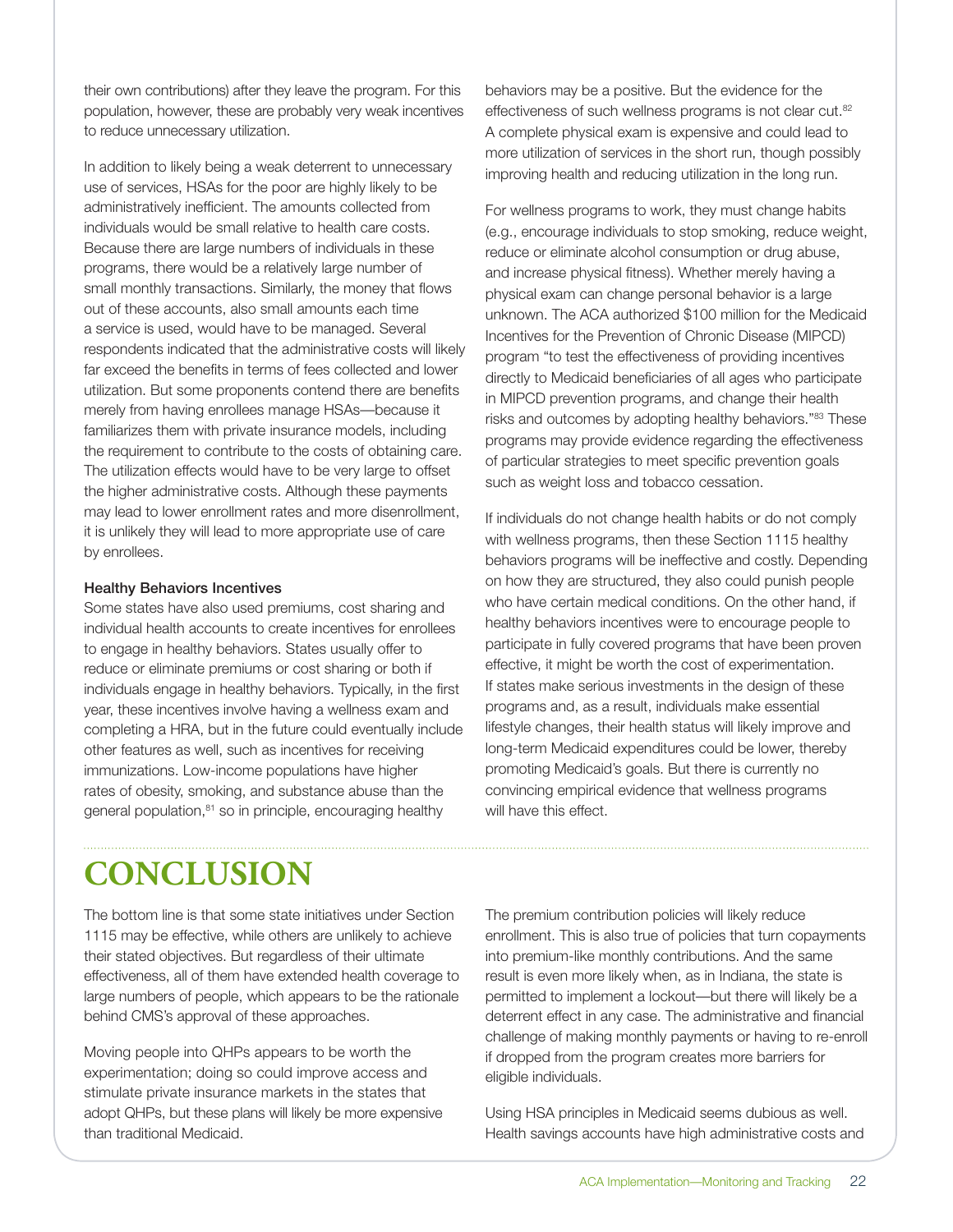will probably eliminate any deterrent effect on utilization that arises from charging copayments at point of service under standard Medicaid. The attraction of HSAs for the privately insured are the associated tax advantages, and no such advantages apply to the low-income population. Whether incentives for healthy behaviors will be effective is currently unknown, but might be worth some experimentation, for example, if tied to counseling and other programs that have been determined effective, such as in helping people lose weight or cease tobacco use.

The reality is that Medicaid is not a high-cost program when enrollees' health status is taken into account, as shown by Hadley et al. and Coughlin et al, <sup>84</sup> and as reflected in CBO budget projections that score Medicaid expansions to be considerably less costly than private expansions.<sup>85</sup> Adopting policies that will reduce enrollment, may impede access to particular services, or add to costs appears to be inconsistent with Medicaid's goals and with the purpose of Section 1115 demonstration waivers, although the trade-off is getting states to adopt the coverage expansion.

All of the policy options discussed in this paper have been part of one or more of the Section 1115 waivers approved by CMS for the Medicaid expansion population in the six states we have covered. These waivers require an ongoing evaluation by the states and review by CMS to determine whether they will meet their stated objectives.<sup>86</sup> Key questions that result from our review that should be considered in an evaluation are as follows:

First, with respect to placing Medicaid expansion enrollees in QHPs, the questions are these: Will use of QHPs be budget neutral for federal and state Medicaid budgets? Will there be other savings to the federal government because of lower subsidy costs for non-Medicaid enrollees in those states' QHPs? Will access to providers under QHPs be the same, better, or worse than access through a standard Medicaid expansion? Will beneficiaries have better access to specialists? Will they have the same or better access to safety net hospitals and other safety net providers? Will individuals with serious medical conditions be properly identified as medically frail? Even if not the goal of a Section 1115 waiver, will putting the Medicaid expansion population

in QHPs stimulate the marketplace, providing spillover benefits to individuals not eligible for Medicaid but eligible for subsidies, and to individuals above 400 percent of FPL who would benefit from lower premiums?

The second set of questions relates to premiums and other monthly contribution requirements: What is the impact of these contributions on enrollment and disenrollment? If enrollment is lower, what are the characteristics of those who do not enroll that otherwise would have enrolled? Who are the beneficiaries most likely to disenroll? Do healthier people tend to stay out of the program until they need health care services? What are the cost implications of covering those individuals who remain in Medicaid compared to the savings that states might have expected from charging premiums or other monthly contributions?

Third, in HSA proposals: What are the administrative costs relative to the expected benefits, however defined? How difficult is it for individuals and providers to interact with an HSA-like system? What are the effects on utilization of eliminating copayments at point of service and using savings accounts to cover those costs? Has utilization increased or decreased? Are these changes positive or negative relative to imposition of copayments? What services appear to be affected?

Fourth, with respect to health behaviors, how do states move beyond basic physical exams to design programs that achieve the goals of healthy lifestyles? What program designs are effective in reducing smoking, obesity, and substance abuse? Do healthy behaviors incentives in Medicaid change people's behaviors or improve health outcomes? Do any of these programs have punitive (costincreasing) effects for those with health problems or who are logistically challenged in participating?

Finally, in all these areas, what lessons do these programs, if any, offer other states? To answer that overarching question, public transparency in the implementation and evaluation of these programs will be essential.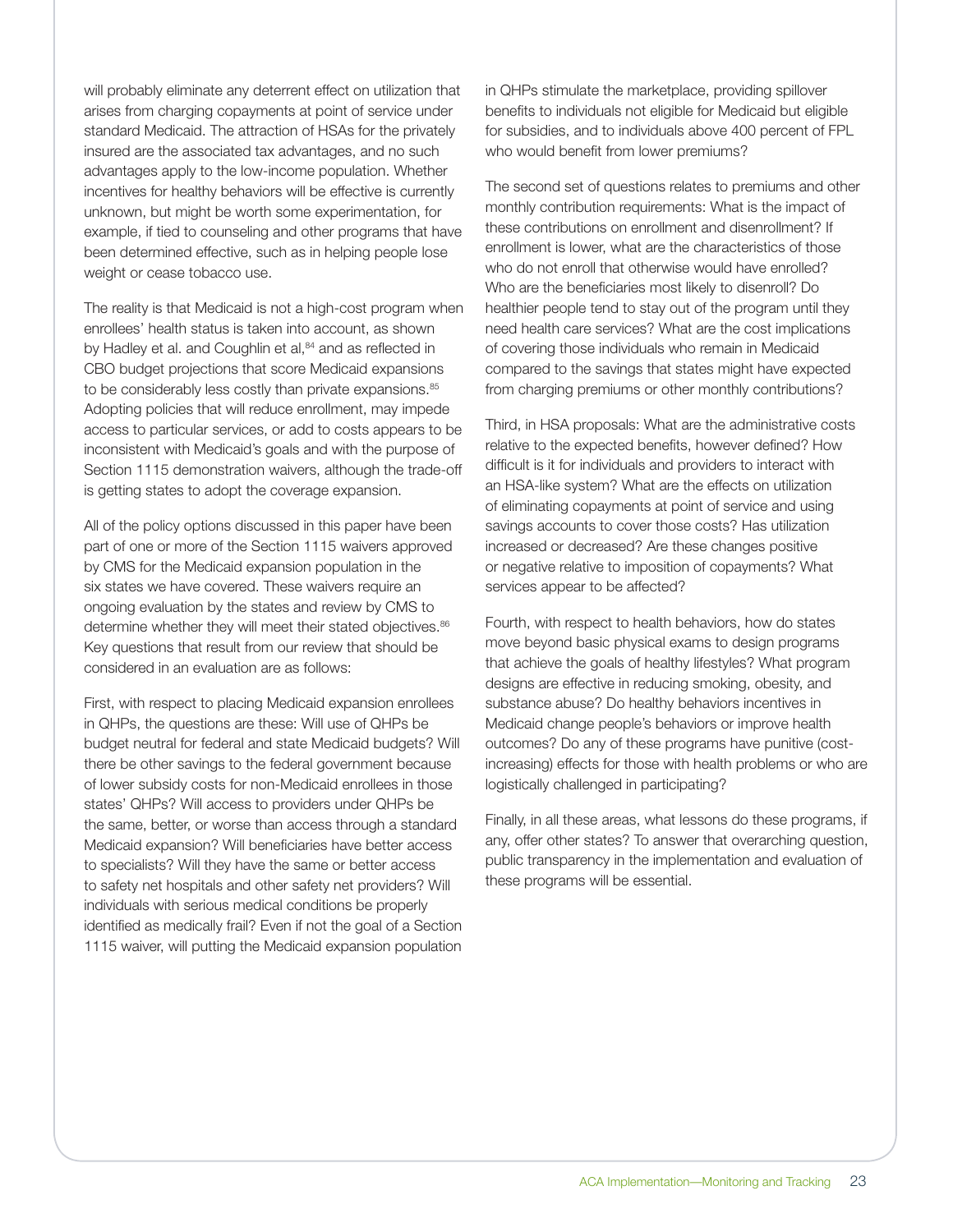# **ENDNOTES**

- 1. Throughout this paper we refer to the upper limit for coverage under the ACA's Medicaid expansion as 138 percent of FPL. Although the ACA set 133 percent of FPL as the upper limit for expansion, it also authorized a 5 percent across-the-board income disregard, thus setting the maximum effective coverage at 138 percent of FPL. States in this study used 133 percent or 138 percent of FPL to describe some of their proposals; for consistency we use 138 percent of FPL.
- 2. Rudowitz, R, Artiga, S and Musumeci, M, *The ACA and Recent Section 1115 Medicaid Demonstration Waivers*. Washington, DC: Kaiser Commission on Medicaid and the Uninsured, Kaiser Family Foundation. November 2014. [http://files.kff.org/](http://files.kff.org/attachment/the-aca-and-recent-section-1115-medicaid-demonstration-issue-brief) [attachment/the-aca-and-recent-section-1115-medicaid-demonstration-issue-brief](http://files.kff.org/attachment/the-aca-and-recent-section-1115-medicaid-demonstration-issue-brief) (accessed April 2015).
- 3. Kenney, G, Dubay, L, Zuckerman, S and Huntress, M, "Opting Out of the Medicaid Expansion under the ACA: How Many Uninsured Adults Would Not Be Eligible for Medicaid." Washington, DC: Urban Institute. July 2012. [http://www.urban.org/](http://www.urban.org/UploadedPDF/412607-Opting-Out-of-the-Medicaid-Expansion-Under-the-ACA.pdf) [UploadedPDF/412607-Opting-Out-of-the-Medicaid-Expansion-Under-the-ACA.](http://www.urban.org/UploadedPDF/412607-Opting-Out-of-the-Medicaid-Expansion-Under-the-ACA.pdf) [pdf](http://www.urban.org/UploadedPDF/412607-Opting-Out-of-the-Medicaid-Expansion-Under-the-ACA.pdf) (accessed April 2015). *See also* Congressional Budget Office, "Updated Estimates for the Insurance Coverage Provisions of the Affordable Care Act," Table 1. Washington, DC: Congressional Budget Office (CBO). March 2012. [http://www.](http://www.cbo.gov/sites/default/files/03-13-Coverage%20Estimates.pdf) [cbo.gov/sites/default/files/03-13-Coverage%20Estimates.pdf](http://www.cbo.gov/sites/default/files/03-13-Coverage%20Estimates.pdf) (accessed April 2015). CBO estimated that by 2016, approximately 17 million more people would have been enrolled in Medicaid and CHIP under the ACA.
- 4. *National Federation of Independent Business v. Sebelius*, 132 S. Ct. 2566 (2012).
- 5. Office of Tennessee Governor Bill Haslam, "Haslam Makes Case for Insure Tennessee to General Assembly." Press release, February 2, 2015. <https://news.tn.gov/node/13492>(accessed April 2015).
- 6. Several recent reports address these Section 1115 Medicaid expansion waivers. *See* Medicaid and CHIP Payment Advisory Commission (MACPAC), March 2015 Report to Congress on Medicaid and CHIP, Chapter 5, "Premium Assistance: Medicaid's Expanding Role in the Private Insurance Market." Washington, DC: MACPAC. [https://www.macpac.gov/wp-content/uploads/2015/03/Premium-](https://www.macpac.gov/wp-content/uploads/2015/03/Premium-Assistance-Medicaid%E2%80%99s-Expanding-Role-in-the-Private-Insurance-Market.pdf)[Assistance-Medicaid%E2%80%99s-Expanding-Role-in-the-Private-Insurance-](https://www.macpac.gov/wp-content/uploads/2015/03/Premium-Assistance-Medicaid%E2%80%99s-Expanding-Role-in-the-Private-Insurance-Market.pdf)[Market.pdf](https://www.macpac.gov/wp-content/uploads/2015/03/Premium-Assistance-Medicaid%E2%80%99s-Expanding-Role-in-the-Private-Insurance-Market.pdf) (accessed April 2015); Cross-Call, J and Solomon, J, *Approved Demonstrations Offer Lessons for States Seeking to Expand Medicaid Through Waivers*. Washington, DC: Center on Budget and Policy Priorities (updated March 4, 2015). [http://www.cbpp.org/research/approved-demonstrations-offer-lessons](http://www.cbpp.org/research/approved-demonstrations-offer-lessons-for-states-seeking-to-expand-medicaid-through-waivers)[for-states-seeking-to-expand-medicaid-through-waivers](http://www.cbpp.org/research/approved-demonstrations-offer-lessons-for-states-seeking-to-expand-medicaid-through-waivers); Rudowitz, R, Artiga, S and Musumeci, M, *The ACA and Medicaid Expansion Waivers*. Washington, DC: The Kaiser Commission on Medicaid and the Uninsured, Kaiser Family Foundation (updated February 2015). [http://files.kff.org/attachment/issue-brief-the-aca-and](http://files.kff.org/attachment/issue-brief-the-aca-and-medicaid-expansion-waivers)[medicaid-expansion-waivers](http://files.kff.org/attachment/issue-brief-the-aca-and-medicaid-expansion-waivers)
- 7. 42 U.S.C. § 1315. For more information about Section 1115 waivers and how they work in the context of Medicaid expansion, *see* Rosenbaum, C and Hurt, C, *How States are Expanding Medicaid to Low-Income Adults through Section 1115 Demonstration Waivers*. Washington, DC: Commonwealth Fund. December 2014. [http://www.commonwealthfund.org/~/media/files/publications/issue-brief/2014/](http://www.commonwealthfund.org/~/media/files/publications/issue-brief/2014/dec/1794_rosenbaum_states_expanding_medicaid_section_1115_rb_v3.pdf?la=en) [dec/1794\\_rosenbaum\\_states\\_expanding\\_medicaid\\_section\\_1115\\_rb\\_v3.pdf?la=en](http://www.commonwealthfund.org/~/media/files/publications/issue-brief/2014/dec/1794_rosenbaum_states_expanding_medicaid_section_1115_rb_v3.pdf?la=en) (accessed May 2015); Rudowitz, R, Artiga, S, and Musemeci, M, *The ACA and Recent Section 1115 Medicaid Demonstration Waivers*. Washington, DC: Kaiser Commission on Medicaid and the Uninsured, Kaiser Family Foundation. November 2014. [http://files.kff.org/attachment/the-aca-and-recent-section-1115-medicaid](http://files.kff.org/attachment/the-aca-and-recent-section-1115-medicaid-demonstration-issue-brief)[demonstration-issue-brief](http://files.kff.org/attachment/the-aca-and-recent-section-1115-medicaid-demonstration-issue-brief) (accessed April 2015).
- 8. For a discussion of these pre-expansion waivers, *see* Rudowitz, R, *The ACA and Recent Section 1115 Medicaid Demonstration Waivers*.
- 9. Centers for Medicare and Medicaid Services (CMS), "Medicaid and the Affordable Care Act: Premium Assistance." Washington, DC: CMS. March 2013. [http://medicaid.gov/Federal-Policy-Guidance/Downloads/FAQ-03-29-13-](http://medicaid.gov/Federal-Policy-Guidance/Downloads/FAQ-03-29-13-Premium-Assistance.pdf) [Premium-Assistance.pdf](http://medicaid.gov/Federal-Policy-Guidance/Downloads/FAQ-03-29-13-Premium-Assistance.pdf) (accessed April 2015).
- 10. CMS, for example, has rejected state requests to waive the requirement that 19–20 year-olds receive Early Periodic Screening and Diagnostic Tests or the provision of federal law allowing consumers freedom of choice in selecting a family planning provider.
- 11. For more information on Medicaid rules for charging premiums and cost-sharing to Medicaid enrollees, including maximum allowable copayment amounts for different services at different income levels, *see* "Cost Sharing Out of Pocket Costs," Centers for Medicare and Medicaid Services. [http://www.medicaid.gov/medicaid-chip](http://www.medicaid.gov/medicaid-chip-program-information/by-topics/cost-sharing/cost-sharing-out-of-pocket-costs.html)[program-information/by-topics/cost-sharing/cost-sharing-out-of-pocket-costs.html](http://www.medicaid.gov/medicaid-chip-program-information/by-topics/cost-sharing/cost-sharing-out-of-pocket-costs.html) (accessed April 2015); Medicaid and CHIP MAC Learning Collaborative, "Overview of Medicaid Cost Sharing and Premium Requirements." November 25, 2014. [http://www.medicaid.gov/state-resource-center/mac-learning-collaboratives/](http://www.medicaid.gov/state-resource-center/mac-learning-collaboratives/learning-collaborative-state-toolbox/downloads/cost-sharing-premium-requirements.pdf) [learning-collaborative-state-toolbox/downloads/cost-sharing-premium](http://www.medicaid.gov/state-resource-center/mac-learning-collaboratives/learning-collaborative-state-toolbox/downloads/cost-sharing-premium-requirements.pdf)[requirements.pdf](http://www.medicaid.gov/state-resource-center/mac-learning-collaboratives/learning-collaborative-state-toolbox/downloads/cost-sharing-premium-requirements.pdf) (accessed April 2015).
- 12. Brantley, M, "Arkansas health marketplace enrollment nears 65,000." Arkansas Blog at *Arkansas Times*, February 18, 2015. [http://www.arktimes.com/ArkansasBlog/](http://www.arktimes.com/ArkansasBlog/archives/2015/02/18/arkansas-health-marketplace-enrollment-nears-65000) [archives/2015/02/18/arkansas-health-marketplace-enrollment-nears-65000](http://www.arktimes.com/ArkansasBlog/archives/2015/02/18/arkansas-health-marketplace-enrollment-nears-65000) (accessed March 2015).
- 13. Arkansas Department of Human Services, Arkansas 1115 Waiver Application, at 10, and accompanying Cover Letter from Arkansas Governor Mike Beebe. August 2, 2013. [http://humanservices.arkansas.gov/dms/Documents/Final%201115%20](http://humanservices.arkansas.gov/dms/Documents/Final%201115%20Waiver%20Materials%20for%20Submission.pdf) [Waiver%20Materials%20for%20Submission.pdf](http://humanservices.arkansas.gov/dms/Documents/Final%201115%20Waiver%20Materials%20for%20Submission.pdf) (accessed May 2015).
- 14. Arkansas Department of Human Services, "Arkansas' Approach to Low Income Premium Assistance." March 13, 2013. [http://humanservices.arkansas.gov/director/](http://humanservices.arkansas.gov/director/Documents/Arkansas%20Medicaid%20Private%20option%20letter%203.13.13.pdf) [Documents/Arkansas percent20Medicaid percent20Private percent20option](http://humanservices.arkansas.gov/director/Documents/Arkansas%20Medicaid%20Private%20option%20letter%203.13.13.pdf)  cent20letter percent203.13.13.pdf (accessed January 2015).
- 15. Arkansas Health Care Independence Act of 2013, Arkansas Code Annotated, § 20-77-2401 et seq. (2015). The final version of the legislation is available at <ftp://www.arkleg.state.ar.us/acts/2013/Public/ACT1498.pdf>.
- 16. Consistent with its 2013 guidance, CMS has exempted from approved QHP premium assistance programs those populations that are exempt under Social Security Act § 1937(a)(2)(B) from the benchmark benefits package for the general expansion population, including, among others, individuals eligible for Medicare and Medicaid, the blind or disabled, some pregnant women and the medically frail. Centers for Medicare and Medicaid Services, "Medicaid and the Affordable Care Act: Premium Assistance." Washington, DC: CMS. March 2013. [http://medicaid.](http://medicaid.gov/Federal-Policy-Guidance/Downloads/FAQ-03-29-13-Premium-Assistance.pdf) [gov/Federal-Policy-Guidance/Downloads/FAQ-03-29-13-Premium-Assistance.pdf](http://medicaid.gov/Federal-Policy-Guidance/Downloads/FAQ-03-29-13-Premium-Assistance.pdf) (accessed April 2015).
- 17. Centers for Medicare and Medicaid Services, Special Terms and Conditions, STC 30, Arkansas Health Care Independence Program (Private Option), Section 1115 Demonstration, Number 11-W-00287/6 (amended January 1, 2015). [http://www.medicaid.gov/Medicaid-CHIP-Program-Information/By-Topics/](http://www.medicaid.gov/Medicaid-CHIP-Program-Information/By-Topics/Waivers/1115/downloads/ar/ar-private-option-ca.pdf) [Waivers/1115/downloads/ar/ar-private-option-ca.pdf](http://www.medicaid.gov/Medicaid-CHIP-Program-Information/By-Topics/Waivers/1115/downloads/ar/ar-private-option-ca.pdf) (accessed May 2015). *See also* Arkansas Insurance Department, 2015 Plan Year Requirements for Qualified Health Plan Certification in the Arkansas Federally-Facilitated Partnership Marketplace. Bulletin no. 9-2014, at 11-12. April 11, 2014. [http://www.insurance.](http://www.insurance.arkansas.gov/Legal/Bulletins/9-2014.pdf) [arkansas.gov/Legal/Bulletins/9-2014.pdf](http://www.insurance.arkansas.gov/Legal/Bulletins/9-2014.pdf) (accessed May 2015).
- 18. Department of Health and Human Services, Health Plan Choice and Premiums in the 2015 Health Insurance Marketplace—HHS-ASPE Research Brief (updated January 8, 2015). [http://aspe.hhs.gov/health/reports/2015/premiumreport/](http://aspe.hhs.gov/health/reports/2015/premiumreport/healthpremium2015.pdf) [healthpremium2015.pdf](http://aspe.hhs.gov/health/reports/2015/premiumreport/healthpremium2015.pdf) (accessed April 2015).
- 19. Arkansas Code Annotated, § 20-77-2405(j)(1)(2015).
- 20. Centers for Medicare and Medicaid Services, STC 44, Arkansas Health Care Independence Program (Private Option), Number 11-W-00287/6 (amended January 1, 2015). [http://www.medicaid.gov/Medicaid-CHIP-Program-Information/](http://www.medicaid.gov/Medicaid-CHIP-Program-Information/By-Topics/Waivers/1115/downloads/ar/ar-private-option-ca.pdf) [By-Topics/Waivers/1115/downloads/ar/ar-private-option-ca.pdf](http://www.medicaid.gov/Medicaid-CHIP-Program-Information/By-Topics/Waivers/1115/downloads/ar/ar-private-option-ca.pdf) (accessed May 2015).
- 21. *Ibid*. STCs 42, 44, 45, and Attachment B.
- 22. Brantley, M, "Reform to private option could cost more than it produces." Arkansas Blog at *Arkansas Times*, Jan 1, 2014. [http://www.arktimes.com/ArkansasBlog/](http://www.arktimes.com/ArkansasBlog/archives/2015/01/01/reform-to-private-option-could-cost-more-than-it-produces) [archives/2015/01/01/reform-to-private-option-could-cost-more-than-it-produces](http://www.arktimes.com/ArkansasBlog/archives/2015/01/01/reform-to-private-option-could-cost-more-than-it-produces) (accessed April, 2015).
- 23. Iritani, K, Government Accountability Office, "Medicaid Demonstrations: HHS's Approval Process for Arkansas's Medicaid Expansion Waiver Raises Cost Concerns." Letter to Orrin Hatch and Fred Upton, August 8, 2014. <http://www.gao.gov/assets/670/665265.pdf>(accessed April 2015).
- 24. Arkansas Department of Human Services, "Financial Impact of Arkansas' Private Option Plan for Insurance Premium Assistance." 2013. [http://humanservices.](http://humanservices.arkansas.gov/director/Documents/Explaining%20cost%20estimates%20for%20premium%20assistance%203%2018%2013.pdf) [arkansas.gov/director/Documents/Explaining%20cost%20estimates%20for%20](http://humanservices.arkansas.gov/director/Documents/Explaining%20cost%20estimates%20for%20premium%20assistance%203%2018%2013.pdf) [premium%20assistance%203%2018%2013.pdf](http://humanservices.arkansas.gov/director/Documents/Explaining%20cost%20estimates%20for%20premium%20assistance%203%2018%2013.pdf) (accessed April, 2015).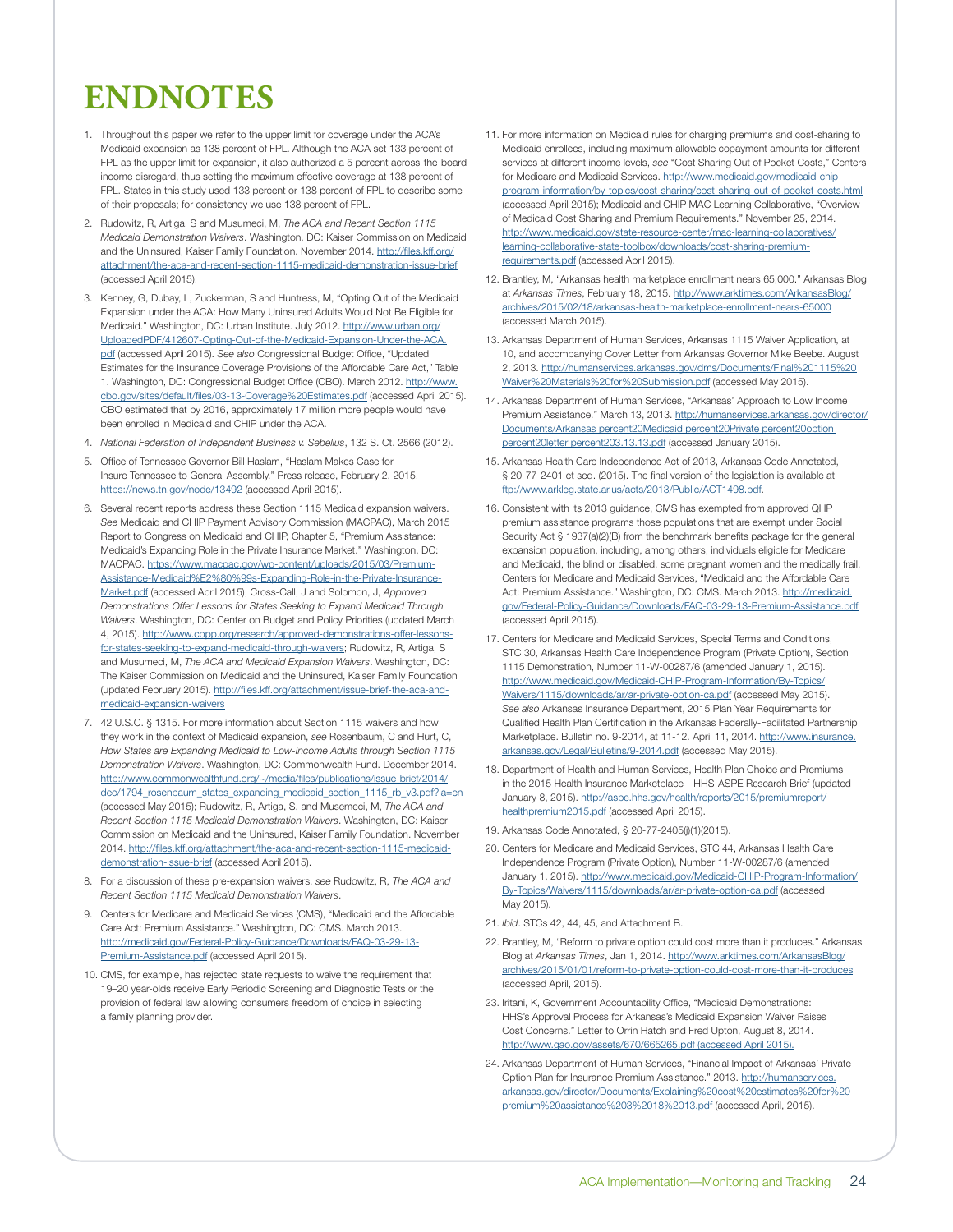- 25. Office of Arkansas Governor Asa Hutchinson, "Transcript of Governor Asa Hutchinson's Healthcare Speech." Press release, January 22, 2015. [http://governor.arkansas.gov/press-releases/detail/transcript-of-governor](http://governor.arkansas.gov/press-releases/detail/transcript-of-governor-asa-hutchinsons-healthcare-speech)[asa-hutchinsons-healthcare-speech](http://governor.arkansas.gov/press-releases/detail/transcript-of-governor-asa-hutchinsons-healthcare-speech) (accessed May 2015).
- 26. Iowa Department of Human Services, "Overall Iowa Health and Wellness Plan Enrollment: As of March 30, 2015. [http://dhs.iowa.gov/sites/default/files/](http://dhs.iowa.gov/sites/default/files/IHAWPEnrollmentMaps_March2015.pdf) [IHAWPEnrollmentMaps\\_March2015.pdf](http://dhs.iowa.gov/sites/default/files/IHAWPEnrollmentMaps_March2015.pdf) (accessed April 2015).
- 27. Ward, J, "Terry Branstad, Iowa Governor, Won't Expand Medicaid In Light Of Supreme Court Ruling." *Huffington Post*, July 2, 2012. [http://www.huffingtonpost.](http://www.huffingtonpost.com/2012/07/02/terry-branstad-iowa-medicaid_n_1643428.html) [com/2012/07/02/terry-branstad-iowa-medicaid\\_n\\_1643428.html](http://www.huffingtonpost.com/2012/07/02/terry-branstad-iowa-medicaid_n_1643428.html) (accessed May 2015).
- 28. Boshart, R, "Iowa Senate Passes Medicaid Expansion Bill." *<KCRG.com>*, March 25, 2013 (story updated April 14, 2014). http://www.kcrg.com/news/local/lowa-Senate-[Passes-Medicaid-Expansion-Bill-199975091.html](http://www.kcrg.com/news/local/Iowa-Senate-Passes-Medicaid-Expansion-Bill-199975091.html) (accessed May 2015).
- 29. Boshart, R, "Iowa Senate Rejects Branstad's Health-Care Alternative." *Sioux City Journal*, May 1, 2013. [http://siouxcityjournal.com/news/state-and-regional/iowa/](http://siouxcityjournal.com/news/state-and-regional/iowa/iowa-senate-rejects-branstad-s-health-care-alternative/article_68aec303-5e53-5c3c-bedd-f0bdfa6065cf.html) [iowa-senate-rejects-branstad-s-health-care-alternative/article\\_68aec303-5e53-](http://siouxcityjournal.com/news/state-and-regional/iowa/iowa-senate-rejects-branstad-s-health-care-alternative/article_68aec303-5e53-5c3c-bedd-f0bdfa6065cf.html) 3c-bedd-f0bdfa6065cf.html (accessed May 2015).
- 30. Murphy, E, "Jochum: Iowa Legislature Reaches Agreement on Health Care." THonline, May 22, 2013. [http://www.thonline.com/news/breaking/article\\_f6f5e3e4](http://www.thonline.com/news/breaking/article_f6f5e3e4-c311-11e2-9b15-001a4bcf6878.html) [c311-11e2-9b15-001a4bcf6878.html](http://www.thonline.com/news/breaking/article_f6f5e3e4-c311-11e2-9b15-001a4bcf6878.html) (accessed May 2015); Henderson, O K, "Branstad Signs Iowa's Response to Medicaid Expansion," Radio Iowa, June 20, 2013. [http://www.radioiowa.com/2013/06/20/branstad-signs-iowas-response-to](http://www.radioiowa.com/2013/06/20/branstad-signs-iowas-response-to-medicaid-expansion-audio/)[medicaid-expansion-audio/](http://www.radioiowa.com/2013/06/20/branstad-signs-iowas-response-to-medicaid-expansion-audio/) (accessed May 2015). The Iowa Health and Wellness Plan was included in an omnibus appropriations bill. *See* 2013 Iowa Acts, Senate File 446, sections 166–173 and 185–187 [http://coolice.legis.iowa.gov/Cool-ICE/](http://coolice.legis.iowa.gov/Cool-ICE/default.asp?Category=billinfo&Service=Billbook&menu=false&ga=85&hbill=SF446) [default.asp?Category=billinfo&Service=Billbook&menu=false&ga=85&hbill=](http://coolice.legis.iowa.gov/Cool-ICE/default.asp?Category=billinfo&Service=Billbook&menu=false&ga=85&hbill=SF446) [SF446](http://coolice.legis.iowa.gov/Cool-ICE/default.asp?Category=billinfo&Service=Billbook&menu=false&ga=85&hbill=SF446) (accessed May 2015). For a summary of the bill's provisions relating to the Iowa Health and Wellness Plan, *see* Legislative Services Agency, Iowa General Assembly,"2013 Summary of Legislation, Iowa General Assembly, Regular Session," 31–34. [https://www.legis.iowa.gov/DOCS/GA/85GA/Session.1/Summary/summary.](https://www.legis.iowa.gov/DOCS/GA/85GA/Session.1/Summary/summary.pdf) [pdf](https://www.legis.iowa.gov/DOCS/GA/85GA/Session.1/Summary/summary.pdf) (accessed May 2015).
- 31. Iowa Department of Human Services, Fact Sheet on IowaCare. [https://dhs.iowa.](https://dhs.iowa.gov/sites/default/files/IowaCare_Narrative.pdf) [gov/sites/default/files/IowaCare\\_Narrative.pdf](https://dhs.iowa.gov/sites/default/files/IowaCare_Narrative.pdf) (accessed May 2015).
- 32. Daly, R, "Reform Update: Hospitals in Iowa Help Break Medicaid Expansion Impasse." *Modern Healthcare*, May 28, 2013. [http://www.modernhealthcare.com/](http://www.modernhealthcare.com/article/20130528/NEWS/305289966?template=print) [article/20130528/NEWS/305289966?template=print](http://www.modernhealthcare.com/article/20130528/NEWS/305289966?template=print) (accessed May 2015); lowa Code § 249N.3(5)(b)(2013).
- 33. Centers for Medicare and Medicaid Services, STC 27(b), Iowa Marketplace Choice Plan, Number 11-W-00288/5 (amended December 30, 2013). [http://www.medicaid.](http://www.medicaid.gov/Medicaid-CHIP-Program-Information/By-Topics/Waivers/1115/downloads/ia/Market-Place-Choice-Plan/ia-marketplace-choice-plan-stc-01012014-12312016-amended-122013.pdf) [gov/Medicaid-CHIP-Program-Information/By-Topics/Waivers/1115/downloads/ia/](http://www.medicaid.gov/Medicaid-CHIP-Program-Information/By-Topics/Waivers/1115/downloads/ia/Market-Place-Choice-Plan/ia-marketplace-choice-plan-stc-01012014-12312016-amended-122013.pdf) [Market-Place-Choice-Plan/ia-marketplace-choice-plan-stc-01012014-12312016](http://www.medicaid.gov/Medicaid-CHIP-Program-Information/By-Topics/Waivers/1115/downloads/ia/Market-Place-Choice-Plan/ia-marketplace-choice-plan-stc-01012014-12312016-amended-122013.pdf) [amended-122013.pdf](http://www.medicaid.gov/Medicaid-CHIP-Program-Information/By-Topics/Waivers/1115/downloads/ia/Market-Place-Choice-Plan/ia-marketplace-choice-plan-stc-01012014-12312016-amended-122013.pdf) (accessed May 2015).
- 34. Bartalone, P, "A Single Insurer Holds Obamacare Fate in Two States." Capital Public Radio and Kaiser Health News, September 22, 2014. [http://kaiserhealthnews.](http://kaiserhealthnews.org/news/single-insurer-holds-obamacare-fate-in-two-states-iowa-south-dakota/) [org/news/single-insurer-holds-obamacare-fate-in-two-states-iowa-south-dakota/](http://kaiserhealthnews.org/news/single-insurer-holds-obamacare-fate-in-two-states-iowa-south-dakota/) (accessed May 2015).
- 35. Leys, T, "CoOportunity Pulling out of Iowa Medicaid Expansion Plan." *Des Moines Register*, October 17, 2014. [http://www.desmoinesregister.com/story/](http://www.desmoinesregister.com/story/news/health/2014/10/17/cooportunity-health-iowa-medicaid-expansion-plan-aca/17439203/) [news/health/2014/10/17/cooportunity-health-iowa-medicaid-expansion](http://www.desmoinesregister.com/story/news/health/2014/10/17/cooportunity-health-iowa-medicaid-expansion-plan-aca/17439203/)[plan-aca/17439203/](http://www.desmoinesregister.com/story/news/health/2014/10/17/cooportunity-health-iowa-medicaid-expansion-plan-aca/17439203/) (accessed January 2015). In January 2015, the Iowa Insurance Commissioner announced that he was going to seek the liquidation of CoOportunity Health. Matthews, A W, "State Regulator to Shut Down Insurer CoOportunity Health." <WSJ.com>, January 23, 2015. [http://www.](http://www.wsj.com/articles/state-regulator-to-shut-down-insurer-cooportunity-health-1422052829?KEYWORDS=medicare&autologin=y&utm_campaign=KHN%3A+First+Edition&utm_source=hs_email&utm_medium=email&utm_content=15737623&_hsenc=p2ANqtz-_S28nDeg5DFR6rioIJQPWspyVBkN23o4I_NuGMt4eGRZcfMJSRS_KvB2bfftBarzQSQ1HkjWT8VhszsqBl9rkAiRIsfA&_hsmi=15737623) [wsj.com/articles/state-regulator-to-shut-down-insurer-cooportunity-health-](http://www.wsj.com/articles/state-regulator-to-shut-down-insurer-cooportunity-health-1422052829?KEYWORDS=medicare&autologin=y&utm_campaign=KHN%3A+First+Edition&utm_source=hs_email&utm_medium=email&utm_content=15737623&_hsenc=p2ANqtz-_S28nDeg5DFR6rioIJQPWspyVBkN23o4I_NuGMt4eGRZcfMJSRS_KvB2bfftBarzQSQ1HkjWT8VhszsqBl9rkAiRIsfA&_hsmi=15737623)[1422052829?KEYWORDS=medicare&autologin=y&utm\\_campaign=KHN](http://www.wsj.com/articles/state-regulator-to-shut-down-insurer-cooportunity-health-1422052829?KEYWORDS=medicare&autologin=y&utm_campaign=KHN%3A+First+Edition&utm_source=hs_email&utm_medium=email&utm_content=15737623&_hsenc=p2ANqtz-_S28nDeg5DFR6rioIJQPWspyVBkN23o4I_NuGMt4eGRZcfMJSRS_KvB2bfftBarzQSQ1HkjWT8VhszsqBl9rkAiRIsfA&_hsmi=15737623)  [percent3A+First+Edition&utm\\_source=hs\\_email&utm\\_medium=email&utm\\_](http://www.wsj.com/articles/state-regulator-to-shut-down-insurer-cooportunity-health-1422052829?KEYWORDS=medicare&autologin=y&utm_campaign=KHN%3A+First+Edition&utm_source=hs_email&utm_medium=email&utm_content=15737623&_hsenc=p2ANqtz-_S28nDeg5DFR6rioIJQPWspyVBkN23o4I_NuGMt4eGRZcfMJSRS_KvB2bfftBarzQSQ1HkjWT8VhszsqBl9rkAiRIsfA&_hsmi=15737623) content=15737623&\_hsenc=p2ANqtz-\_S28nDeg5DFR6rioIJQPWspyVBkN23o4I [NuGMt4eGRZcfMJSRS\\_KvB2bfftBarzQSQ1HkjWT8VhszsqBl9rkAiRIsfA&\\_](http://www.wsj.com/articles/state-regulator-to-shut-down-insurer-cooportunity-health-1422052829?KEYWORDS=medicare&autologin=y&utm_campaign=KHN%3A+First+Edition&utm_source=hs_email&utm_medium=email&utm_content=15737623&_hsenc=p2ANqtz-_S28nDeg5DFR6rioIJQPWspyVBkN23o4I_NuGMt4eGRZcfMJSRS_KvB2bfftBarzQSQ1HkjWT8VhszsqBl9rkAiRIsfA&_hsmi=15737623) [hsmi=15737623](http://www.wsj.com/articles/state-regulator-to-shut-down-insurer-cooportunity-health-1422052829?KEYWORDS=medicare&autologin=y&utm_campaign=KHN%3A+First+Edition&utm_source=hs_email&utm_medium=email&utm_content=15737623&_hsenc=p2ANqtz-_S28nDeg5DFR6rioIJQPWspyVBkN23o4I_NuGMt4eGRZcfMJSRS_KvB2bfftBarzQSQ1HkjWT8VhszsqBl9rkAiRIsfA&_hsmi=15737623) (accessed May 2015).
- 36. The fact sheet for the Iowa Marketplace Choice Plan posted on the CMS website also states that the premiums must be "consistent with marketplace premiums" and are based on 2 percent of income. *See* Centers for Medicare and Medicaid Services, Iowa Marketplace Choice Plan Section 1115 Demonstration Fact Sheet, 1–2. [http://www.medicaid.gov/Medicaid-CHIP-Program-Information/By-](http://www.medicaid.gov/Medicaid-CHIP-Program-Information/By-Topics/Waivers/1115/downloads/ia/ia-marketplace-choice-plan-fs.pdf)[Topics/Waivers/1115/downloads/ia/ia-marketplace-choice-plan-fs.pdf](http://www.medicaid.gov/Medicaid-CHIP-Program-Information/By-Topics/Waivers/1115/downloads/ia/ia-marketplace-choice-plan-fs.pdf) (accessed May 2015).
- 37. Letter from Cindy Mann to Julie Lovelady, December 30, 2014. [http://www.](http://www.medicaid.gov/Medicaid-CHIP-Program-Information/By-Topics/Waivers/1115/downloads/ia/ia-marketplace-choice-plan-ca.pdf) [medicaid.gov/Medicaid-CHIP-Program-Information/By-Topics/Waivers/1115/](http://www.medicaid.gov/Medicaid-CHIP-Program-Information/By-Topics/Waivers/1115/downloads/ia/ia-marketplace-choice-plan-ca.pdf) [downloads/ia/ia-marketplace-choice-plan-ca.pdf](http://www.medicaid.gov/Medicaid-CHIP-Program-Information/By-Topics/Waivers/1115/downloads/ia/ia-marketplace-choice-plan-ca.pdf) (accessed May 2015).
- 38. Office of Governor Rick Snyder, "Snyder Calls for Medicaid Expansion to Improve Health, Save Money; Greater Access to Care, Lower Business Costs among Benefits." Press release, February 6, 2013. [http://www.michigan.gov/](http://www.michigan.gov/snyder/0,4668,7-277-57577_57657-294479--,00.html) [snyder/0,4668,7-277-57577\\_57657-294479--,00.html](http://www.michigan.gov/snyder/0,4668,7-277-57577_57657-294479--,00.html) (accessed May 2015).
- 39. State of Michigan, 97th Legislature, Regular Session of 2013, Enrolled House Bill No. 4714, Act No. 107, Public Acts of 2013. [http://www.legislature.mi.gov/](http://www.legislature.mi.gov/documents/2013-2014/publicact/pdf/2013-PA-0107.pdf) [documents/2013-2014/publicact/pdf/2013-PA-0107.pdf](http://www.legislature.mi.gov/documents/2013-2014/publicact/pdf/2013-PA-0107.pdf) (accessed May 2015).
- 40. Oosting, J, "Michigan Gov. Rick Snyder Signs Historic Medicaid Plan into Law: This Is About 'Family' Not 'Politics.'" *MLive*, September 16, 2013. [http://www.mlive.](http://www.mlive.com/politics/index.ssf/2013/09/michigan_gov_rick_snyder_signs_6.html) [com/politics/index.ssf/2013/09/michigan\\_gov\\_rick\\_snyder\\_signs\\_6.html](http://www.mlive.com/politics/index.ssf/2013/09/michigan_gov_rick_snyder_signs_6.html) (accessed May 2015).
- 41. Centers for Medicare and Medicaid Services, "Managed Care in Michigan." (Summary of Michigan's Medicaid Managed Care system). *See* [http://www.](http://www.medicaid.gov/medicaid-chip-program-information/by-topics/delivery-systems/managed-care/downloads/michigan-mcp.pdf) [medicaid.gov/medicaid-chip-program-information/by-topics/delivery-systems/](http://www.medicaid.gov/medicaid-chip-program-information/by-topics/delivery-systems/managed-care/downloads/michigan-mcp.pdf) [managed-care/downloads/michigan-mcp.pdf](http://www.medicaid.gov/medicaid-chip-program-information/by-topics/delivery-systems/managed-care/downloads/michigan-mcp.pdf) (accessed May 2015).
- 42. Office of Governor Rick Snyder, "Gov. Rick Snyder: Healthy Michigan Plan Has Enrolled More Than 600,000 People in First Year." Press release, April 14, 2015. [http://www.michigan.gov/snyder/0,4668,7-277-57577\\_57657-351257--,00.html](http://www.michigan.gov/snyder/0,4668,7-277-57577_57657-351257--,00.html) (accessed April 2015).
- 43. Michigan already had an approved Section 1115 demonstration waiver called the "Medicaid Nonpregnant Childless Adults Waiver" or "Adult Benefits Waiver." The Section 1115 expansion Waiver approved by CMS was an amendment to that demonstration project and provided that the Adult Benefits Waiver program would end once the expansion took effect on April 1, 2014. CMS initially approved the Healthy Michigan expansion waiver on December 30, 2013. *See* [http://](http://www.michigan.gov/documents/snyder/Healthy_Michigan_1115_Demonstration_Approval_12302013_443466_7.pdf) [www.michigan.gov/documents/snyder/Healthy\\_Michigan\\_1115\\_Demonstration\\_](http://www.michigan.gov/documents/snyder/Healthy_Michigan_1115_Demonstration_Approval_12302013_443466_7.pdf) [Approval\\_12302013\\_443466\\_7.pdf](http://www.michigan.gov/documents/snyder/Healthy_Michigan_1115_Demonstration_Approval_12302013_443466_7.pdf) (accessed December 2014). Following Michigan's submission of a request to make technical corrections to the waiver, on August 29, 2014, CMS issued amended STCs with technical corrections. *See* [http://www.medicaid.gov/Medicaid-CHIP-Program-Information/By-Topics/](http://www.medicaid.gov/Medicaid-CHIP-Program-Information/By-Topics/Waivers/1115/downloads/mi/mi-healthy-michigan-ca.pdf) [Waivers/1115/downloads/mi/mi-healthy-michigan-ca.pdf](http://www.medicaid.gov/Medicaid-CHIP-Program-Information/By-Topics/Waivers/1115/downloads/mi/mi-healthy-michigan-ca.pdf) (accessed May 2015).
- 44. Allowable copayments are \$50 for nonemergent hospital admissions and range from nominal payments of \$1 to \$3 for other services. *See* Gates A, Rudowitz, R, and Musumeci, M, *Medicaid Expansion in Michigan*. Menlo Park, CA: Kaiser Family Foundation. January 2014. [http://kff.org/medicaid/fact-sheet/medicaid-expansion](http://kff.org/medicaid/fact-sheet/medicaid-expansion-in-michigan/)[in-michigan/](http://kff.org/medicaid/fact-sheet/medicaid-expansion-in-michigan/) (accessed May 2015).
- 45. It is unclear how often providers waive copayments at the point of service. Marton et al., for example, analyzed several policy changes in Medicaid programs in Idaho and Kentucky following passage of the 2005 Deficit Reduction Act. The authors found little impact for new copayments in Kentucky on utilization of services, which was "somewhat inconsistent" with the general literature on cost-sharing. They noted that they did not have administrative data to assess how much providers were actually collecting the copayments, noting that providers have authority to waive copayments in certain circumstances. Marton, J, Kenney, G, Pelletier, J, Talbert, J, and Klein, J, "The Effects of Medicaid Policy Changes on Adults' Service Use Patterns in Kentucky and Idaho." *Medicare & Medicaid Research Review* 2(4), 2012. <http://www.ncbi.nlm.nih.gov/pmc/articles/PMC4006377/>
- 46. Ayanian, J Z, Clark, S J, Tipirneni, R, "Launching the Healthy Michigan Plan—The First 100 Days." *New England Journal of Medicine* 371(17):1573–1575, October 23, 2014. <http://www.nejm.org/doi/pdf/10.1056/NEJMp1409600>(accessed May 2015).
- 47. Centers for Medicare and Medicaid Services, Healthy Pennsylvania Section 1115 Demonstration. Cover Letter and STCs, Project Number 11-W-00295/3. August 28, 2014. [http://www.medicaid.gov/Medicaid-CHIP-Program-Information/By-Topics/](http://www.medicaid.gov/Medicaid-CHIP-Program-Information/By-Topics/Waivers/1115/downloads/pa/pa-healthy-ca.pdf) [Waivers/1115/downloads/pa/pa-healthy-ca.pdf](http://www.medicaid.gov/Medicaid-CHIP-Program-Information/By-Topics/Waivers/1115/downloads/pa/pa-healthy-ca.pdf)
- 48. For an analysis comparing what Pennsylvania proposed to what CMS approved, *see* Pennsylvania House Appropriations Committee, "Gov. Corbett's *Healthy PA* Submitted vs. Approved Plan." Fast Facts, September 10, 2014. [http://www.](http://www.pahouse.com/Files/Documents/Appropriations/series/2817/DPW_HealthyPA_Comparison_FF_091014.pdf) [pahouse.com/Files/Documents/Appropriations/series/2817/DPW\\_HealthyPA\\_](http://www.pahouse.com/Files/Documents/Appropriations/series/2817/DPW_HealthyPA_Comparison_FF_091014.pdf) [Comparison\\_FF\\_091014.pdf](http://www.pahouse.com/Files/Documents/Appropriations/series/2817/DPW_HealthyPA_Comparison_FF_091014.pdf) (accessed April 2015).
- 49. Kaiser Family Foundation, "Health Insurance Coverage of Adults 19-64." Menlo Park, CA: Kaiser Family Foundation. 2013. [http://kff.org/other/state-indicator/](http://kff.org/other/state-indicator/adults-19-64/) [adults-19-64/](http://kff.org/other/state-indicator/adults-19-64/) (accessed April 2015).
- 50. Office of Pennsylvania Governor Tom Corbett, "Governor Corbett Announces Historic Approval of New Healthy Pennsylvania Program." August 28, 2014. [http://](http://www.media.pa.gov/Pages/DPW_details.aspx?newsid=111) [www.media.pa.gov/Pages/DPW\\_details.aspx?newsid=111](http://www.media.pa.gov/Pages/DPW_details.aspx?newsid=111) (accessed April 2015).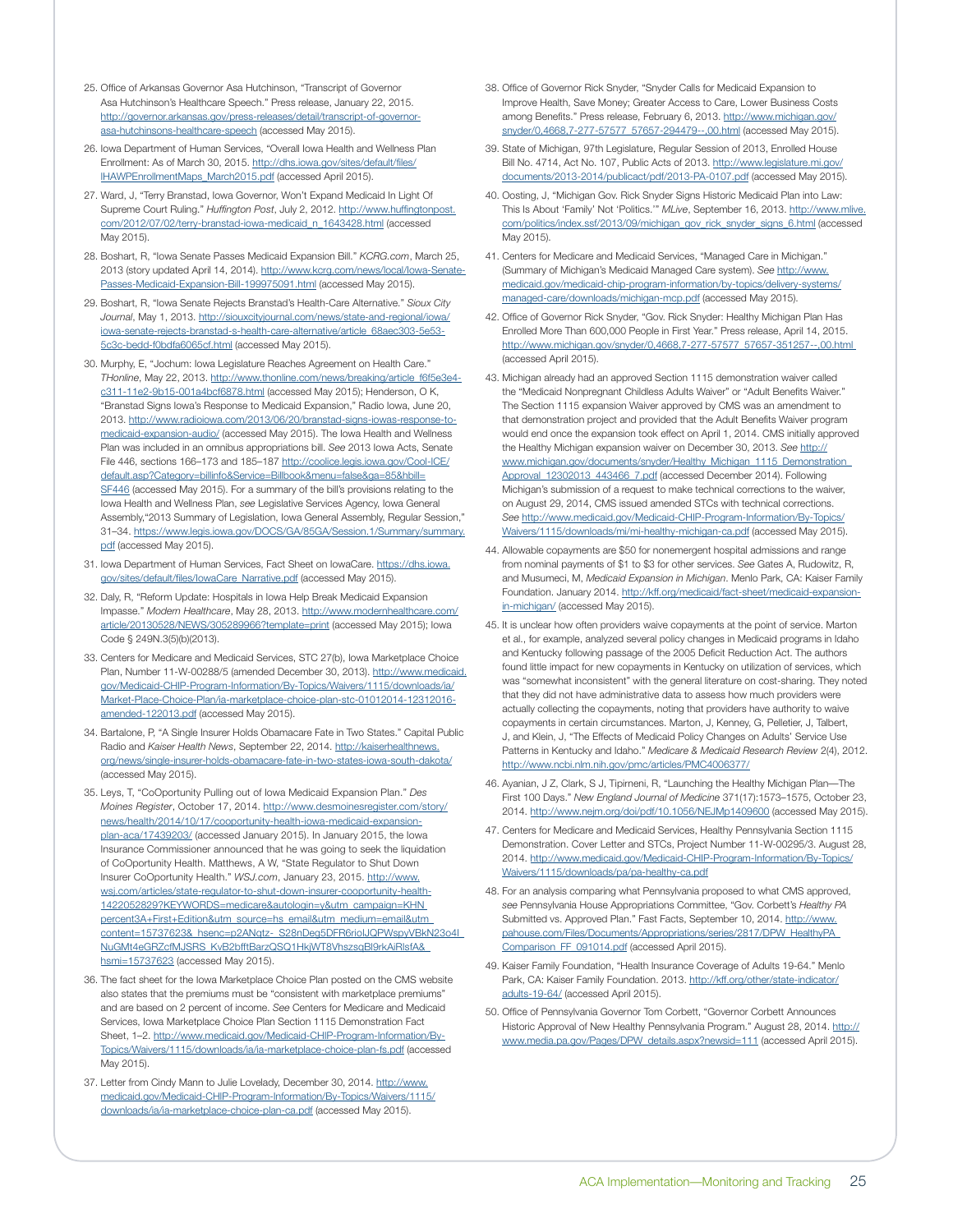- 51. Kaiser Commission on Medicaid and the Uninsured, Kaiser Family Foundation, "Medicaid Expansion in Indiana." Fact Sheet, February 2015. [http://kff.org/](http://kff.org/medicaid/fact-sheet/medicaid-expansion-in-indiana/) [medicaid/fact-sheet/medicaid-expansion-in-indiana/](http://kff.org/medicaid/fact-sheet/medicaid-expansion-in-indiana/) (accessed April 2015); *see* Centers for Medicare and Medicaid Services, Healthy Indiana Plan (HIP) 2.0. Cover Letter and STCs, Number 11-W-00296/5. Approved February 1, 2015–January 31, 2018. [http://www.medicaid.gov/Medicaid-CHIP-Program-Information/By-Topics/](http://www.medicaid.gov/Medicaid-CHIP-Program-Information/By-Topics/Waivers/1115/downloads/in/Healthy-Indiana-Plan-2/in-healthy-indiana-plan-support-20-ca.pdf) [Waivers/1115/downloads/in/Healthy-Indiana-Plan-2/in-healthy-indiana-plan](http://www.medicaid.gov/Medicaid-CHIP-Program-Information/By-Topics/Waivers/1115/downloads/in/Healthy-Indiana-Plan-2/in-healthy-indiana-plan-support-20-ca.pdf)[support-20-ca.pdf](http://www.medicaid.gov/Medicaid-CHIP-Program-Information/By-Topics/Waivers/1115/downloads/in/Healthy-Indiana-Plan-2/in-healthy-indiana-plan-support-20-ca.pdf) (accessed April 2015).
- 52. Millman, J, "Another Conservative Governor Finds a Way to Expand Medicaid." *The Washington Post*, May 15, 2014. [http://www.washingtonpost.com/blogs/wonkblog/](http://www.washingtonpost.com/blogs/wonkblog/wp/2014/05/15/another-conservative-governor-finds-a-way-to-expand-medicaid/) [wp/2014/05/15/another-conservative-governor-finds-a-way-to-expand-medicaid/](http://www.washingtonpost.com/blogs/wonkblog/wp/2014/05/15/another-conservative-governor-finds-a-way-to-expand-medicaid/)
- 53. Rosenbaum, S, Mehta, D and Hurt, C, "Healthy Indiana Plan Charges Monthly Fees for Medicaid." *The Commonwealth Fund Blog*, February 11, 2015. [http://www.](http://www.commonwealthfund.org/publications/blog/2015/feb/healthy-indiana-plan) [commonwealthfund.org/publications/blog/2015/feb/healthy-indiana-plan](http://www.commonwealthfund.org/publications/blog/2015/feb/healthy-indiana-plan) (accessed March 2015).
- 54. Centers for Medicare and Medicaid Services, STC VII-3. Healthy Indiana Plan (HIP) 2.0, Number 11-W-00296/5 Approved February 1, 2015–January 31, 2018. [http://www.in.gov/fssa/hip/files/IN\\_HIP\\_2.0\\_CMS\\_Approved\\_STCs\\_1\\_27\\_15.pdf](http://www.in.gov/fssa/hip/files/IN_HIP_2.0_CMS_Approved_STCs_1_27_15.pdf) (accessed April, 2015).
- 55. Office of Indiana Governor Mike Pence, "Governor Pence Unveils HIP 2.0 Plan to Provide Consumer-Driven Health Care Coverage for Uninsured Hoosiers." Press release, May 15, 2014. [http://www.in.gov/activecalendar/EventList.aspx?fromda](http://www.in.gov/activecalendar/EventList.aspx?fromdate=1/1/2014&todate=1/31/2015&display=Month&type=public&eventidn=171492&view=EventDetails&information_id=201108) [te=1/1/2014&todate=1/31/2015&display=Month&type=public&eventidn=171492](http://www.in.gov/activecalendar/EventList.aspx?fromdate=1/1/2014&todate=1/31/2015&display=Month&type=public&eventidn=171492&view=EventDetails&information_id=201108) [&view=EventDetails&information\\_id=201108](http://www.in.gov/activecalendar/EventList.aspx?fromdate=1/1/2014&todate=1/31/2015&display=Month&type=public&eventidn=171492&view=EventDetails&information_id=201108) (accessed May 2015); Goodnough, A, "Indiana Will Allow Entry to Medicaid for a Price." *<NYTimes.com>*, January 27, 2015. [http://www.nytimes.com/2015/01/28/us/politics/indiana-will-allow-entry-to](http://www.nytimes.com/2015/01/28/us/politics/indiana-will-allow-entry-to-medicaid-for-a-price.html?smid=tw-share&_r=1)[medicaid-for-a-price.html?smid=tw-share&\\_r=1](http://www.nytimes.com/2015/01/28/us/politics/indiana-will-allow-entry-to-medicaid-for-a-price.html?smid=tw-share&_r=1) (accessed May 2015).
- 56. Centers for Medicare and Medicaid Services, Section 1115 Medicaid Demonstration Fact Sheet. Healthy Indiana Plan (HIP) 2.0. January 27, 2015. [http://www.medicaid.](http://www.medicaid.gov/Medicaid-CHIP-Program-Information/By-Topics/Waivers/1115/downloads/in/Healthy-Indiana-Plan-2/in-healthy-indiana-plan-support-20-fs.pdf) [gov/Medicaid-CHIP-Program-Information/By-Topics/Waivers/1115/downloads/](http://www.medicaid.gov/Medicaid-CHIP-Program-Information/By-Topics/Waivers/1115/downloads/in/Healthy-Indiana-Plan-2/in-healthy-indiana-plan-support-20-fs.pdf) [in/Healthy-Indiana-Plan-2/in-healthy-indiana-plan-support-20-fs.pdf](http://www.medicaid.gov/Medicaid-CHIP-Program-Information/By-Topics/Waivers/1115/downloads/in/Healthy-Indiana-Plan-2/in-healthy-indiana-plan-support-20-fs.pdf) (accessed May 2015); Schubel, J. and Cross-Call, J, "Indiana's Medicaid Expansion Waiver Proposal Needs Significant Revision." Washington, DC: Center on Budget and Policy Priorities. October 17, 2014. http://www.cbpp.org/cms/?fa=view&id=4217#\_ ftn1 (accessed May 2015).
- 57. Centers for Medicare and Medicaid Services, Cover Letter and STCs, STC VII-1. Healthy Indiana Plan (HIP) 2.0, Number 11-W-00296/5. January 27, 2015. [http://](http://www.medicaid.gov/Medicaid-CHIP-Program-Information/By-Topics/Waivers/1115/downloads/in/Healthy-Indiana-Plan-2/in-healthy-indiana-plan-support-20-ca.pdf) [www.medicaid.gov/Medicaid-CHIP-Program-Information/By-Topics/Waivers/1115/](http://www.medicaid.gov/Medicaid-CHIP-Program-Information/By-Topics/Waivers/1115/downloads/in/Healthy-Indiana-Plan-2/in-healthy-indiana-plan-support-20-ca.pdf) [downloads/in/Healthy-Indiana-Plan-2/in-healthy-indiana-plan-support-20-ca.pdf](http://www.medicaid.gov/Medicaid-CHIP-Program-Information/By-Topics/Waivers/1115/downloads/in/Healthy-Indiana-Plan-2/in-healthy-indiana-plan-support-20-ca.pdf)
- 58. Centers for Medicare and Medicaid Services, STCs, New Hampshire Health Protection Program Premium Assistance, Number 11-W-00298/1. March 4, 2015. [http://www.dhhs.state.nh.us/pap-1115-waiver/documents/pa\\_termsandconditions.](http://www.dhhs.state.nh.us/pap-1115-waiver/documents/pa_termsandconditions.pdf) [pdf](http://www.dhhs.state.nh.us/pap-1115-waiver/documents/pa_termsandconditions.pdf) (accessed April 2015); New Hampshire Department of Health and Human Services, Building Capacity for Transformation: Section 1115 Demonstration Waiver Application. May 30, 2014. [http://www.dhhs.nh.gov/section-1115-waiver/](http://www.dhhs.nh.gov/section-1115-waiver/documents/application-05302014.pdf) [documents/application-05302014.pdf](http://www.dhhs.nh.gov/section-1115-waiver/documents/application-05302014.pdf) (accessed April 2015).
- 59. Letter from Governor Margaret Wood Hassan to Hon. Sylvia Mathews Burwell, Secretary, U.S. Department of Health and Human Services, Re: New Hampshire Section 1115 Demonstration Waiver for Premium Assistance. November 20, 2014. [http://www.medicaid.gov/Medicaid-CHIP-Program-Information/By-Topics/](http://www.medicaid.gov/Medicaid-CHIP-Program-Information/By-Topics/Waivers/1115/downloads/nh/nh-health-protection-program-premium-assistance-pa.pdf) [Waivers/1115/downloads/nh/nh-health-protection-program-premium-assistance](http://www.medicaid.gov/Medicaid-CHIP-Program-Information/By-Topics/Waivers/1115/downloads/nh/nh-health-protection-program-premium-assistance-pa.pdf)[pa.pdf](http://www.medicaid.gov/Medicaid-CHIP-Program-Information/By-Topics/Waivers/1115/downloads/nh/nh-health-protection-program-premium-assistance-pa.pdf) (accessed May 2015).
- 60. New Hampshire 2014 Legislative Session, Chapter 3, SB 413-FN-A. [http://www.](http://www.gencourt.state.nh.us/legislation/2014/SB0413.html) [gencourt.state.nh.us/legislation/2014/SB0413.html](http://www.gencourt.state.nh.us/legislation/2014/SB0413.html) (accessed May 2015).
- 61. New Hampshire Department of Health and Human Services, "Percent of Individuals in Open New Hampshire Health Protection Program Cases—Total = 37,009." <http://www.dhhs.nh.gov/ombp/nhhpp/documents/percentage-county.pdf> (accessed April 2015).
- 62. New Hampshire Revised Statutes Annotated 126-A:5, XXV(d). [http://www.gencourt.](http://www.gencourt.state.nh.us/rsa/html/x/126-A/126-A-5.htm) [state.nh.us/rsa/html/x/126-A/126-A-5.htm](http://www.gencourt.state.nh.us/rsa/html/x/126-A/126-A-5.htm) (accessed May 2015).
- 63. Letter from Governor Margaret Wood Hassan to Hon. Sylvia Mathews Burwell, Secretary, U.S. Department of Health and Human Services, New Hampshire's Final Application for a Section 1115 Demonstration Waiver for Premium Assistance. November 20, 2014. [http://www.medicaid.gov/Medicaid-CHIP-Program-](http://www.medicaid.gov/Medicaid-CHIP-Program-Information/By-Topics/Waivers/1115/downloads/nh/nh-health-protection-program-premium-assistance-pa.pdf)[Information/By-Topics/Waivers/1115/downloads/nh/nh-health-protection-program](http://www.medicaid.gov/Medicaid-CHIP-Program-Information/By-Topics/Waivers/1115/downloads/nh/nh-health-protection-program-premium-assistance-pa.pdf)[premium-assistance-pa.pdf](http://www.medicaid.gov/Medicaid-CHIP-Program-Information/By-Topics/Waivers/1115/downloads/nh/nh-health-protection-program-premium-assistance-pa.pdf) (accessed April 2015).
- 64. Centers for Medicare and Medicaid Services, STC 25, New Hampshire Health Protection Program Premium Assistance, Number 11-W-00298/1. March 4, 2015. [http://www.dhhs.state.nh.us/pap-1115-waiver/documents/pa\\_termsandconditions.](http://www.dhhs.state.nh.us/pap-1115-waiver/documents/pa_termsandconditions.pdf) [pdf](http://www.dhhs.state.nh.us/pap-1115-waiver/documents/pa_termsandconditions.pdf) (accessed May 2015).
- 65. Centers for Medicare and Medicaid Services, STC 21, New Hampshire Health Protection Program Premium Assistance, Number 11-W-00298/1. March 4, 2015. [http://www.dhhs.state.nh.us/pap-1115-waiver/documents/pa\\_termsandconditions.](http://www.dhhs.state.nh.us/pap-1115-waiver/documents/pa_termsandconditions.pdf) [pdf](http://www.dhhs.state.nh.us/pap-1115-waiver/documents/pa_termsandconditions.pdf) (accessed May 2015).
- 66. Holahan, J, Blumberg, L J, and Wengle, E, "Marketplace Premium Changes Throughout the United States. 2014–2015." Washington, DC: Urban Institute. March 2015. [http://www.urban.org/sites/default/files/alfresco/publication-pdfs/2000149-](http://www.urban.org/sites/default/files/alfresco/publication-pdfs/2000149-Marketplace-Premium-Changes-Throughout-the-United-States-2014-2015.pdf) [Marketplace-Premium-Changes-Throughout-the-United-States-2014-2015.pdf](http://www.urban.org/sites/default/files/alfresco/publication-pdfs/2000149-Marketplace-Premium-Changes-Throughout-the-United-States-2014-2015.pdf) (accessed April 2015).
- 67. Bachrach, D, Boozang, P, and Guyer, J, "Manatt on Medicaid: New Hampshire Elects to Expand Medicaid Using Private Plans." *<Manatt.com>*, April 2, 2014. [http://www.manatt.com/uploadedFiles/Content/4\\_News\\_and\\_Events/Newsletters/](http://www.manatt.com/uploadedFiles/Content/4_News_and_Events/Newsletters/HealthLaw@Manatt/Manatt_on_Medicaid_NH_Expansion.pdf) [HealthLaw@Manatt/Manatt\\_on\\_Medicaid\\_NH\\_Expansion.pdf](http://www.manatt.com/uploadedFiles/Content/4_News_and_Events/Newsletters/HealthLaw@Manatt/Manatt_on_Medicaid_NH_Expansion.pdf) (accessed April 2015)
- 68. "Medicaid Expansion Signed into Law in New Hampshire." *Union Leader*, March 27, 2014. <http://www.unionleader.com/article/20140327/NEWS0621/140329239> (accessed December 2014).
- 69. Office of Tennessee Governor Haslam, "Insure Tennessee" one-pager. (accessed April 2015); Graf, T. "Medicaid Expansion, State Health Facilities Top Priorities for 2015." *Star Tribune Communications*, January 6, 2015. [http://trib.com/news/](http://trib.com/news/state-and-regional/govt-and-politics/medicaid-expansion-state-health-facilities-top-priorities-for/article_d54b81a1-a69a-5fc7-8854-1cfea3560c8c.html) [state-and-regional/govt-and-politics/medicaid-expansion-state-health-facilities](http://trib.com/news/state-and-regional/govt-and-politics/medicaid-expansion-state-health-facilities-top-priorities-for/article_d54b81a1-a69a-5fc7-8854-1cfea3560c8c.html)[top-priorities-for/article\\_d54b81a1-a69a-5fc7-8854-1cfea3560c8c.html](http://trib.com/news/state-and-regional/govt-and-politics/medicaid-expansion-state-health-facilities-top-priorities-for/article_d54b81a1-a69a-5fc7-8854-1cfea3560c8c.html) (accessed February 2015).
- 70. Kaiser Commission on Medicaid and the Uninsured, "Proposed Medicaid Expansion in Tennessee." January 2015. [http://files.kff.org/attachment/fact-sheet-proposed](http://files.kff.org/attachment/fact-sheet-proposed-medicaid-expansion-in-tennessee)[medicaid-expansion-in-tennessee](http://files.kff.org/attachment/fact-sheet-proposed-medicaid-expansion-in-tennessee) (accessed February 2015); Office of Tennessee Governor Bill Haslam, "Insure Tennessee" one-pager. [https://news.tn.gov/sites/](https://news.tn.gov/sites/default/files/INSURE%20TENNESSEE%20one%20pager.pdf) [default/files/INSURE%20TENNESSEE%20one%20pager.pdf](https://news.tn.gov/sites/default/files/INSURE%20TENNESSEE%20one%20pager.pdf) (accessed April 2015); Utah State Legislature, "Healthy Utah" slide show. [http://le.utah.gov/interim/2014/](http://le.utah.gov/interim/2014/pdf/00005404.pdf) [pdf/00005404.pdf](http://le.utah.gov/interim/2014/pdf/00005404.pdf) (accessed February 2015).
- 71. Prior research suggests that the bigger coverage transition from churn may be movement from Medicaid to ESI. Buettgens M, Nichols A, and Dorn S, "Churning Under the ACA and State Policy Options for Mitigation." Washington, DC: Urban Institute. 2012. [http://www.urban.org/UploadedPDF/412587-Churning-Under-the-](http://www.urban.org/UploadedPDF/412587-Churning-Under-the-ACA-and-State-Policy-Options-for-Mitigation.pdf)[ACA-and-State-Policy-Options-for-Mitigation.pdf](http://www.urban.org/UploadedPDF/412587-Churning-Under-the-ACA-and-State-Policy-Options-for-Mitigation.pdf) (accessed April 2015).
- 72. As explained elsewhere, the notable exception is cost sharing for nonemergent use of the emergency room and the way in which CMS has begun to characterize premium-like payments for those under 100 percent of FPL as "contributions" to cover claims.
- 73. Machledt, D, and Perkins, J, "Medicaid Premiums and Cost Sharing." National Health Law Program. March 25, 2014. http://www.healthlaw.org/about/staff/ david-machledt/all-publications/Medicaid-Premiums-Cost-Sharing#.VShjcxPF9Fg (accessed April 2015).
- 74. Ku, L, and Coughlin, T, "Sliding-Scale Premium Health Insurance Programs: Four States' Experiences." *Inquiry* 36(4):471–480, 1999–2000 Winter.
- 75. Kenney, G, Allison, R A, Costich, J F, Marton, J, and McFeeters, J, "Effects of Premium Increases on Enrollment in SCHIP: Findings from Three States" *Inquiry* 43(4):378–392, 2006–2007 Winter.
- 76. Oregon Health Research and Evaluation Collaborative, "Research Brief: Changes in Enrollment of OHP Standard Clients." January 2004. [http://www.statecoverage.](http://www.statecoverage.org/files/Research%20Brief%20-%20Changes%20in%20Enrollment%20of%20OHP%20Standard%20Clients.pdf) [org/files/Research%20Brief%20-%20Changes%20in%20Enrollment%20of%20](http://www.statecoverage.org/files/Research%20Brief%20-%20Changes%20in%20Enrollment%20of%20OHP%20Standard%20Clients.pdf) [OHP%20Standard%20Clients.pdf](http://www.statecoverage.org/files/Research%20Brief%20-%20Changes%20in%20Enrollment%20of%20OHP%20Standard%20Clients.pdf) (accessed May 2015); Carlson, M J, Wright, B J, and Gallia, C, "The Impact of Program Changes on Health Care for the Oregon Health Plan Standard Population: Early Results from a Prospective Cohort Study." Office of Oregon Health Policy and Research. March 2004.
- 77. The Medical Expenditure Panel Survey is a set of large-scale surveys of individuals and families, health care providers, and employers that addresses the use and cost of health care and health care coverage. For more information on the survey, *see* http://meps.ahrg.gov/mepsweb/
- 78. Adbus, S, Hudson, J, Hill, S C, and Thomas, M S, "Children's Health Insurance Program Premiums Adversely Affect Enrollment, Especially Among Lower-Income Children." *Health Affairs* 33(8):1353–1360, August 2014. [http://content.healthaffairs.](http://content.healthaffairs.org/content/33/8/1353.full.pdf+html) [org/content/33/8/1353.full.pdf+html](http://content.healthaffairs.org/content/33/8/1353.full.pdf+html) (accessed March 2015).